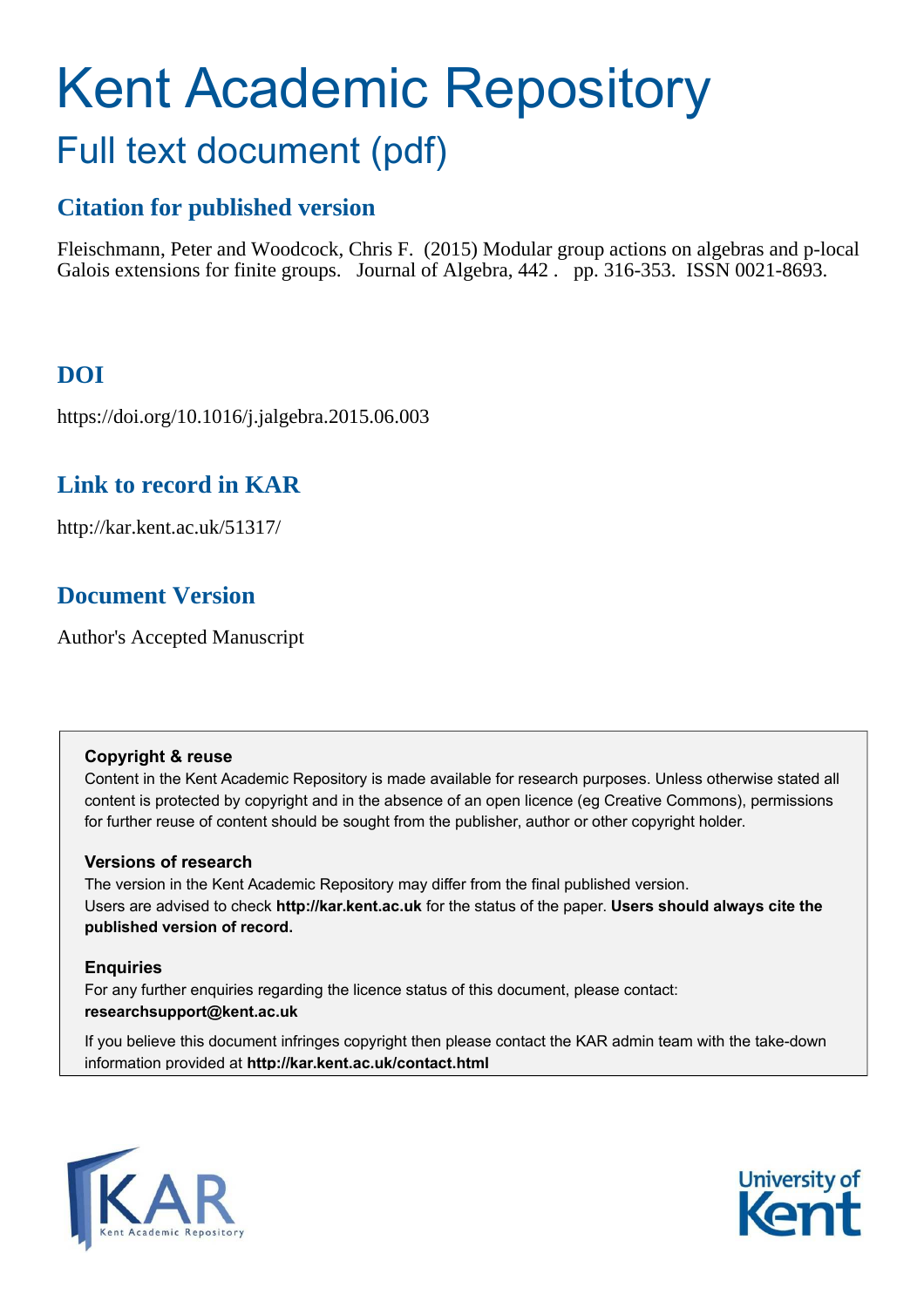### <span id="page-1-0"></span>MODULAR GROUP ACTIONS ON ALGEBRAS AND p-LOCAL GALOIS EXTENSIONS FOR FINITE GROUPS

#### PETER FLEISCHMANN AND CHRIS WOODCOCK

ABSTRACT. Let k be a field of positive characteristic p and let G be a finite group. In this paper we study the category  $\mathfrak{Is}_{G}$  of finitely generated commutative k-algebras A on which G acts by algebra automorphisms with surjective trace. If  $A = k[X]$ , the ring of regular functions of a variety  $X$ , then trace-surjective group actions on  $A$  are characterized geometrically by the fact that all point stabilizers on  $X$  are  $p'$ -subgroups or, equivalently, that  $A^P \leq A$  is a Galois extension for every Sylow p-group of G. We investigate categorical properties of  $\mathfrak{Is}_G$ , using a version of Frobenius-reciprocity for group actions on k-algebras, which is based on tensor induction for modules. We also describe projective generators in  $\mathfrak{Is}_{G}$ , extending and generalizing the investigations started in [\[8\]](#page-22-0), [\[7\]](#page-22-1) and [\[9\]](#page-22-2) in the case of p-groups. As an application we show that for an abelian or p-elementary group  $G$  and  $k$  large enough, there is always a faithful (possibly nonlinear) action on a polynomial ring such that the ring of invariants is also a polynomial ring. This would be false for *linear* group actions by a result of Serre. If A is a normal domain and  $G \leq \text{Aut}_k(A)$  an arbitrary finite group, we show that  $A^{O_p(G)}$  is the integral closure of  $k[Soc(A)]$ , the subalgebra of A generated by the simple  $kG$ -submodules in A. For p-solvable groups this leads to a structure theorem on trace-surjective algebras, generalizing the corresponding result for p-groups in [\[8\]](#page-22-0).

#### 0. Introduction

<span id="page-1-1"></span>Let G be an arbitrary finite group,  $k$  a field and A a commutative  $k$ -algebra on which G acts by k-algebra automorphisms; then we call A a  $k - G$  algebra. By  $k_G$  algebre the category of commutative k–G algebras with G-equivariant algebra homomorphisms; if  $G = 1$ , we set kalg := k<sub>1</sub>alg to denote the category of all commutative k-algebras. Let  $A^G := \{a \in A \mid ag = a \,\,\forall g \in G\}$  be the ring of invariants, the primary object of study in invariant theory.

One of the main challenges is to describe structural properties of the ring  $A^G$ , assuming that A is "nice", for example a Cohen-Macaulay ring or a polynomial ring. Clearly  $A^G$  is a subring of A as well a submodule of the  $A^G$ -module A (denoted by  $_{A^G}A$ ). It is easy to see that the ring extension  $A^G \leq A$ is integral. If moreover  $A \in k_G$  alg is finitely generated as k-algebra, then so is  $A^G$ , by a classical result of Emmy Noether([\[12\]](#page-22-3)).

Let R be an arbitrary commutative ring with subring  $S \leq R$ . A surjective homomorphism of Smodules,  $r: sR \to sS$ , is called a *Reynolds* operator, if  $r_{|S} = id_S$ , or equivalently,  $r^2 = r \in End(sR)$ . The existence of a Reynolds operator is obviously equivalent to the fact that  $S$  is a direct summand of R as an S-module. The following well known result of Hochster-Eagon is of fundamental importance in invariant theory: (see [\[3\]](#page-22-4), Theorem 6.4.5, pg. 282)

**Theorem 0.1.** (Hochster-Eagon) Let R be a Cohen-Macaulay ring with subring  $S \leq R$  and Reynolds operator  $r$ , such that  $R$  is integral over  $S$ . Then if  $R$  is Cohen-Macaulay, so is  $S$ .

Let  $\text{tr} := \text{tr}_G: A \to A^G, a \mapsto \sum_{g \in G} ag$  be the *transfer map* or *trace map*. This is obviously a homomorphism of  $A^G$ -modules, therefore the image  $tr(A) \leq A^G$  is an ideal in  $A^G$ . If  $tr(a) = 1$  for some  $a \in A$ , then for any  $a' \in A$  we have  $\text{tr}(a \cdot \text{tr}(aa')) = \text{tr}(aa') \cdot \text{tr}(a) = \text{tr}(aa')$ , hence the map  $A \to A^G$ ,  $a' \mapsto \text{tr}(aa')$  is a Reynolds operator.

This motivates the following

**Definition 0.2.** An algebra  $A \in k_G$  alg such that  $\text{tr}(A) = A^G$  will be called a trace-surjective  $k - G$ algebra. With  $\mathfrak{Is} := \mathfrak{Is}_G$  we denote the full subcategory of  $k_G$ **alg** consisting all trace-surjective algebras which are finitely generated as k-algebras.

*Key words and phrases.* Modular invariant theory; Representation theory.

Corresponding author Peter Fleischmann.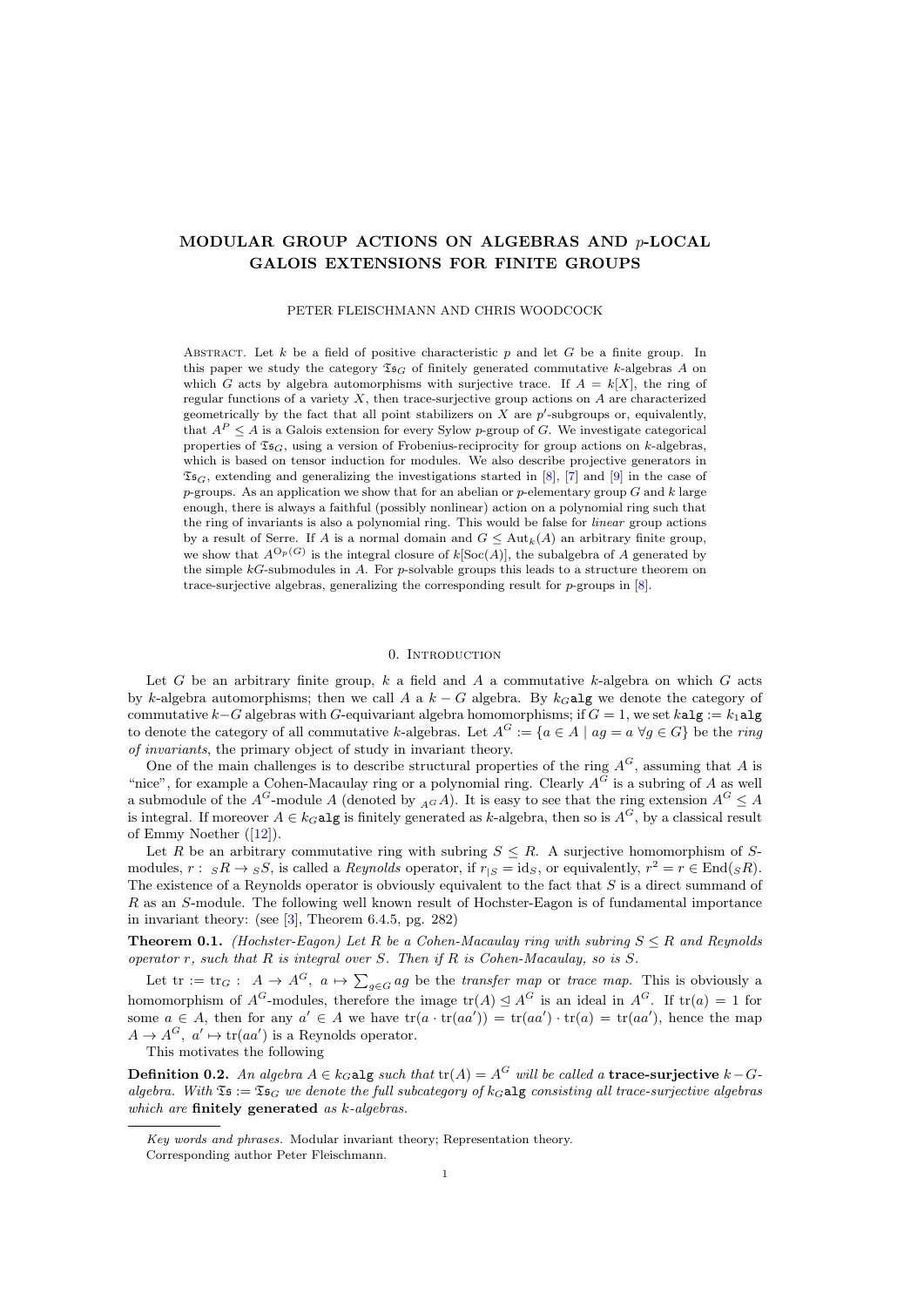Now we obtain the following well known consequence of Theorem  $0.1$ :

#### **Corollary 0.3.** Let  $A \in \mathfrak{Is}_G$  be a Cohen-Macaulay ring. Then so is  $A^G$ .

<span id="page-2-0"></span>An important class of  $k-G$ -algebras arises in the following way: Let  $V \neq 0$  be a finite dimensional kvector space,  $G \le GL(V)$  a finite linear group and set  $A := Sym(V^*) = \bigoplus_{i=0}^{\infty} A_i$  the graded symmetric algebra over the dual space  $V^*$ . Then A is isomorphic to the polynomial ring  $k[X_1, \dots, X_n]$  with  $V^* = \bigoplus_{i=1}^n kX_i$ , on which G acts by the graded algebra homomorphisms which extend the dual action on  $V^*$ . We will refer to this class of group actions as *linear* group actions. In that case it is easy to see that tr is surjective if and only if  $p := \text{char}(k)$  does not divide the group order |G|. It p  $\chi$  |G| then  $1/|G|$  · tr is a Reynolds operator and Corollary [0.3](#page-1-0) implies the well known result that the invariant rings  $Sym(V^*)^G$  are Cohen-Macaulay rings. If p divides  $|G|$ , then the image  $tr(A)$  does not contain the constants  $A_0 \cong k$ , so it is a proper ideal of  $A^G$ . In particular if  $|G| = p^s$ , then due to a theorem ofKemper ([\[11\]](#page-22-5)),  $A^G$  can only be a Cohen-Macaulay ring if the linear group  $G \leq GL(V)$  is generated by *bireflections*, i.e. linear transformations with fixed-point space of codimension  $\leq 2$  (see also [\[4\]](#page-22-6), Theorem 9.2.2. page 170).

A similar situation arises if one asks under what conditions the property that A is a regular ring or a polynomial ring is inherited by the ring of invariants. If  $A = Sym(V^*)$  and  $A^G$  is a polynomial ring,then, due to a celebrated result by Serre  $([2])$  $([2])$  $([2])$ , G is generated by pseudo-reflections, i.e. linear transformations with fixed point space of codimension one. If  $char(k) \nmid |G|$ , the converse also holds by the well-known theorem of Chevalley-Shephard-Todd and Serre (see e.g. [\[6\]](#page-22-8) or [\[14\]](#page-22-9)).

<span id="page-2-2"></span>In the rest of this paper, unless explicitly said otherwise, k will be a field of characteristic  $p > 0$ and G a finite group of order  $|G|$ . Then all non-diagonalizable pseudo-reflections, the *transvections*, have order p. If  $g \in Gl(V)$  is a unipotent bireflection, then  $g - 1$  is nilpotent with  $(V)(g - 1) =: W$  a g-stable subspace of dimension  $\leq 2$ . Therefore  $(V)(g-1)^3 \subseteq (W)(g-1)^2 = 0$ , hence  $(V)(g^p - 1) =$  $(V)(g-1)^p = 0$  if  $p > 2$ . This shows that bireflections of p-power order have order p if  $p > 2$ . It therefore follows from the results by Kemper, that for any finite p-group  $G \leq Gl(V)$  which is not generated by elements of order p, the invariant ring  $Sym(V^*)^G$  is not Cohen-Macaulay, let alone a polynomial ring.

The situation changes completely if we remove the condition that  $G$  is a linear group, and allow for only "mildly nonlinear" actions:

<span id="page-2-3"></span>Example 0.4. Let  $p = 2$ ,  $G = \langle g \rangle \cong C_4$ ,  $A = \mathbb{F}_2[x_1, x_2, x_3]$  and  $g : x_1 \mapsto x_1, x_2 \mapsto x_2 + x_1;$  $x_3 \mapsto x_3 + x_2$ . Since g is not a transvection,  $A^G$  cannot be polynomial by Serre's theorem. Indeed  $A^G = \mathbb{F}_2[x_1, f_2, f_3, f_4]$  with  $f_2 := x_1x_2 + x_2^2$ ,  $f_3 := x_1^2x_3 + x_1x_2^2 + x_1x_3^2 + x_2^3$ ,  $f_4 := x_1^2x_2x_3 + x_1^2x_3^2 + x_2^3$  $x_1x_2^2x_3 + x_1x_2x_3^2 + x_2^2x_3^2 + x_3^4$  and one relation:

$$
x_1^2 f_4 - f_2^3 - x_1 f_2 f_3 - f_3^2 = 0.
$$

It follows that  $A^{G}[1/x_{1}] = \mathbb{F}_{2}[x_{1}^{\pm 1}, f_{2}, f_{3}]$ . Note that  $tr(x_{1}x_{2}x_{3}) = \sum_{g \in G} g(x_{1}x_{2}x_{3}) = x_{1}^{3}$ , hence the map tr :  $A[1/x_1] \rightarrow (A[1/x_1])^G$  is surjective. Consider the "dehomogenization":

$$
D_{x_1} := (A[1/x_1])_0 \cong A/(x_1 - 1)A
$$

Then  $D_{x_1}$  is a polynomial ring of (Krull-) dimension 2 with faithful non-linear G-action and polynomial ring of invariants  $D_{x_1}^G = k[f_2/x_1^2, f_3/x_1^3]$ .

Generalizing this example we consider for  $G \leq GL(V)$ ,  $A := Sym(V^*)$  and  $0 \neq x \in (V^*)^G$  the  $\mathbb{Z}$ -graded algebra  $A[1/x]$  and define the "dehomogenization":

$$
D_x := (A[1/x])_0 \cong A/(x-1)A.
$$

It is known that a graded algebra and its dehomogenizations share many interesting properties (see e.g.  $[3]$  pg. 38 and the exercises 1.5.26, 2.2.34, 2.2.35 loc. cit.) Clearly the algebra  $D_x$  is a polynomial ring of Krull-dimension  $|G| - 1$ .

Then we have the following

**Lemma 0.5.** Assume that  $x^N \in \text{tr}_G(A)$  for some  $N \in \mathbb{N}$ . Then  $D_x^G$  is a Cohen-Macaulay ring.

<span id="page-2-1"></span>*Proof.* Let  $x^N = \text{tr}_G(f)$ . Without loss of generality we can assume that f is homogeneous of degree N, hence  $a := \frac{f}{x^N} \in D_x$  with  $\text{tr}_G(a) = 1$ , so  $D_x \in \mathfrak{Is}$ . It follows from Corollary [0.3](#page-1-0) that  $D_x^G$  is Cohen-Macaulay. □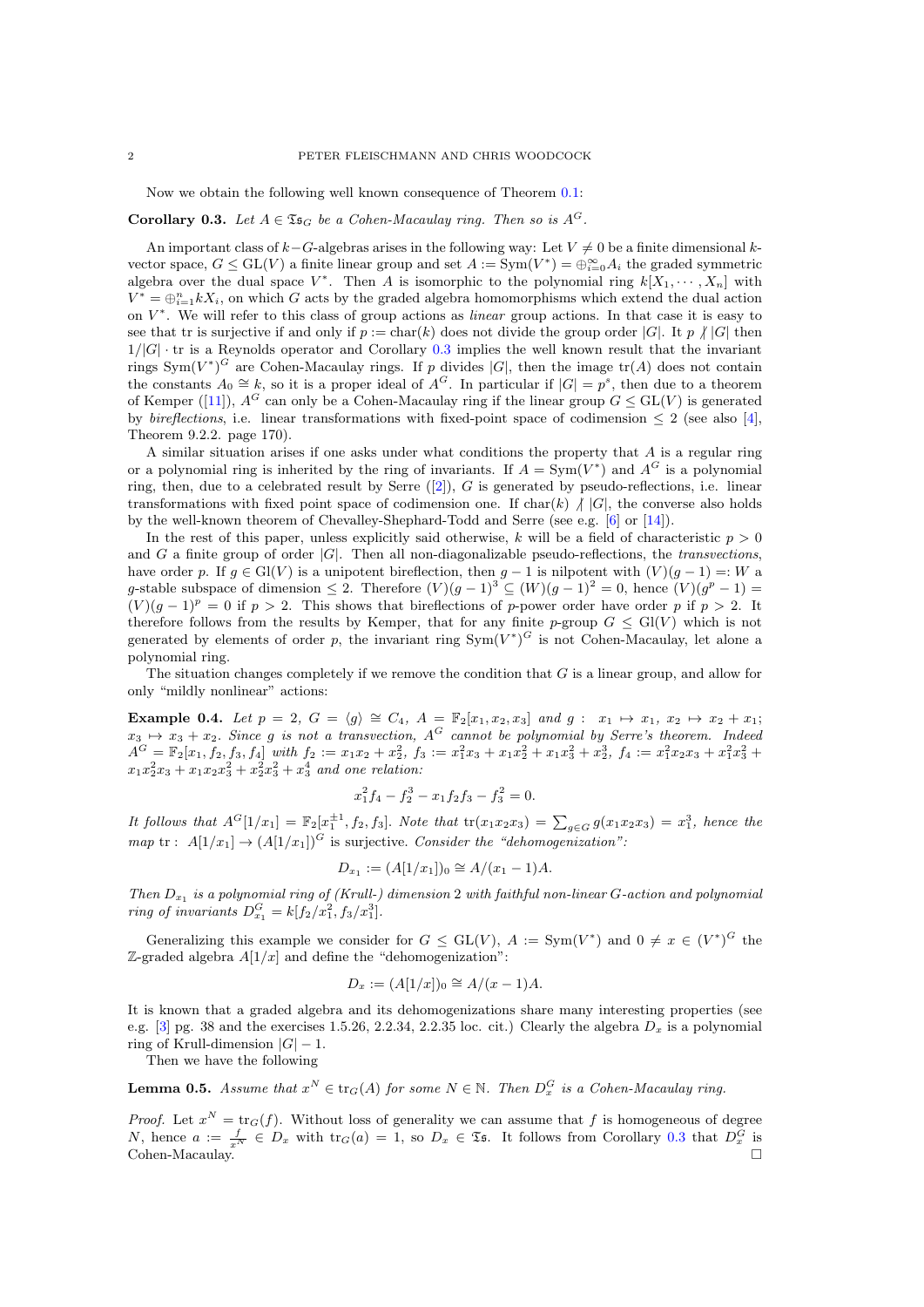Despite the fact that finite p-groups which are not generated by elements of order  $p > 2$  cannot act linearly on polynomial rings with Cohen-Macaulay invariants, we have the following first little observation:

**Corollary 0.6.** Let G be an arbitrary finite group and k an arbitrary field. Then there is always a faithful (maybe mildly non-linear) action of G on a polynomial ring with Cohen-Macaualay ring of invariants.

*Proof.* Let  $V = \bigoplus_{g \in G} kX_g \cong kG$  be the regular module and  $x := \sum_{g \in G} X_g = \text{tr}_G(X_1)$ . Then  $D_x \in \mathfrak{Ts}_G$ , in particular faithful, with  $D_x^G$  a Cohen-Macaulay ring.

Of course the polynomial ring  $D_x \in \mathfrak{Is}_G$  of Corollary [0.6](#page-2-0) has Krull-dimension  $|G| - 1$ , whereas example [0.4](#page-1-1) shows that one can do better. This raises the question for the minimal Krull-dimensions of polynomial rings with faithful group action and Cohen-Macaualay or polynomial rings of invariants. The latter question has been raised for  $p$ -groups in [\[8\]](#page-22-0), [\[7\]](#page-22-1) and [\[10\]](#page-22-10). In [8] an answer was given for the case of the prime field  $k = \mathbb{F}_p$ . In this paper we will generalize the methods and some results of these papers, to deal with arbitrary finite groups of order divisible by p.

With regard to polynomial rings of invariants the situation is less clear. We do not know whether for an arbitrary finite group there is always a faithful action on a polynomial ring, such that the ring of invariants is again a polynomial ring. Combining some results of [\[8\]](#page-22-0) on trace-surjective algebras for p-groups with the above mentioned theorem of Serre we obtain the following "polynomial analogue" of  $0.6$  at least for abelian or *p*-elementary<sup>[1](#page-2-1)</sup> groups:

**Theorem 0.7.** Let k be algebraically closed, G a finite abelian or p-elementary group and r the smallest prime divisor of  $|G|$ . Then there exists a polynomial ring F of Krull-dimension  $\leq \log_r(|G|)$ , such that G acts faithfully on  $\mathcal{F}$  with  $\mathcal{F}^G \cong \mathcal{F}$  as algebras.

*Proof.* This is an immediate consequence of Proposition [1.3.](#page-4-0)

Results like this convince us that the study of the category  $\mathfrak{Is}_{G}$  is worthwhile, not just for p-groups, but for arbitrary finite groups. For example, it turns out that the category  $\mathfrak{Is}_G$  has an interesting geometric significance, its objects are characterized by the following "p-local Galois property":

**Theorem 0.8.** Let k be an algebraically closed field of characteristic  $p > 0$ , X an affine k-variety with ring of regular functions  $A = k[X]$  and G a finite group acting on X. Then the following are equivalent:

- (1)  $A \in \mathfrak{Ts}_G$ .
- (2) For every  $x \in X$  the point-stabilizer  $G_x$  has order coprime to p.
- (3) For one (and then every) Sylow p-group  $P \leq G$ , the ring extension  $A^P \leq A$  is a Galoisextension in the sense of Auslander and Goldmann [\[1\]](#page-22-11) or Chase-Harrison-Rosenberg in [\[5\]](#page-22-12).

*Proof.* See Proposition [1.9](#page-5-0) and Corollary [1.10.](#page-5-1) □

The rest of the paper is organized as follows:

In Section 1 we explain the geometric background of our results in the context of free and "p-locally free actions" of finite groups on affine varieties. Here "p-locally free" means that the action restricted to every p-subgroup is free. We also collect some definitions and results from  $[8]$  and  $[10]$ , which are used to prove Theorems [0.7](#page-2-2) and [0.8,](#page-2-3) but will also be used in later sections.

In Section 2 we develop the basic properties of trace-surjective algebras and also investigate categorical properties of  $\mathfrak{Is}_G$ . Although this is not an abelian category it has "s-projective objects", which are analogues of projective modules (see Definition [2.12\)](#page-9-0), and it has (s-projective) categorical generators, which we will describe explicitly. This generalizes definitions and results of  $[10]$  from p-groups to arbitrary finite groups. In particular the special role of "points" (i.e. ring elements with trace one) is analyzed (see Corollary [2.8\)](#page-8-0). As in the p-group case, it turns out that the dehomogenization  $D_{reg}$  is a "free generator" in the category  $\mathfrak{Is}_G$ .

<span id="page-3-0"></span>In Section 3 we discuss induction and restriction functors and the analogue of "Frobenius reciprocity" for group actions on commutative k-algebras. Let  $H \leq G$  be a subgroup, then there is an obvious restriction functor  $res_{\downarrow H}^G: k_G \text{alg} \to k_H \text{alg}$ , which turns out to have left- and right adjoints. In contrast to module theory, these adjoint functors do not coincide: in fact the left adjoint of  $res_{\downarrow H}^G$ 

<sup>&</sup>lt;sup>1</sup>i.e. a direct product of a cyclic  $p'$ -group and a  $p$ -group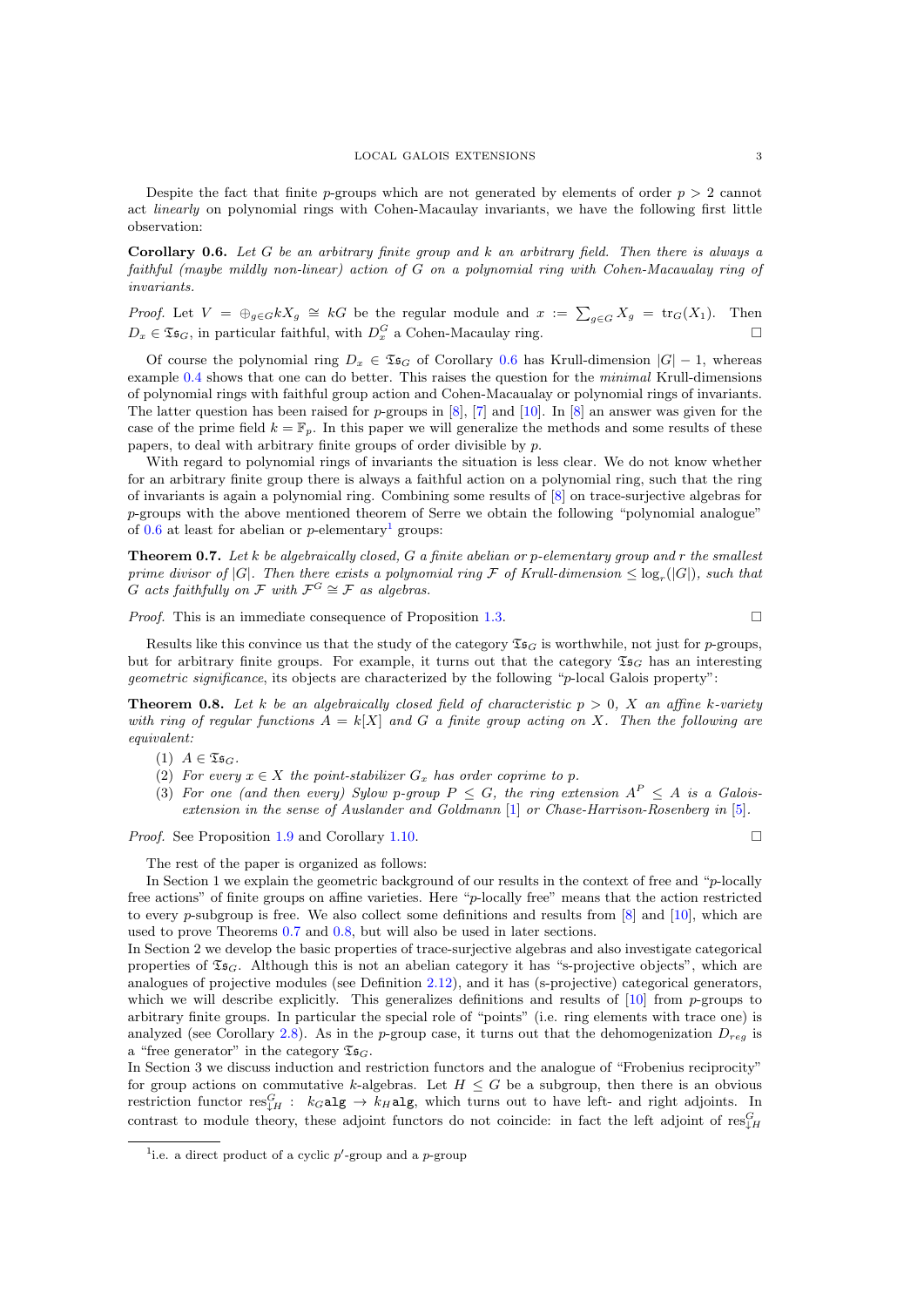is given by "tensor induction"  $\text{Ind}_{H}^{\otimes G}: k_H \text{alg} \to k_G \text{alg}$ " and the right-adjoint is given by ordinary "Frobenius induction"  $\text{Ind}_{H}^{\times G}: k_H \text{alg} \to k_G \text{alg}$  (see Theorem [3.2\)](#page-12-0).

In Section 4 we apply Frobenius reciprocity in the category  $\mathfrak{Is}_G$  to investigate properties of objects that can be detected and analyzed via restriction to Sylow  $p$ -groups. We prove the following analogues to well known results in module theory: An algebra  $A \in \mathfrak{Ts}_G$  is s- projective if and only if its restriction res( $A_{|P}$ ) is so in  $\mathfrak{I}_{\mathfrak{sp}}$  for a Sylow p-group (see Corollary [4.10\)](#page-16-0). If  $B \in \mathfrak{I}_{\mathfrak{so}}$  is s- projective, then so is  $B \otimes \text{Sym}(V)$  for any finite-dimensional kG-module V (Theorem [4.9\)](#page-15-0).

<span id="page-4-0"></span>In Section 5 we interpret some of the results of previous sections as a particular version of Maschke's theorem for group actions on commutative algebras. This can be used to describe a decomposition of tensor products of the form  $A \otimes Sym(V)$  with  $A \in \mathfrak{Ts}_G$  and kG-module V. A general structure theorem on algebras  $A \in \mathfrak{TS}_G$  which was proven in [\[8\]](#page-22-0) Proposition 4.2 for p-groups is generalized to p-solvable groups (Proposition [5.10\)](#page-18-0). As an application to general group actions on commutative k-algebras we show that if  $A \in k_G$  algebra is a normal domain, then  $A^{O_p(G)}$  is the integral closure of  $A_{\text{soc}}$  in its quotient field. Here  $A_{\text{soc}} = k[\text{Soc}(A)]$  is the subalgebra of A generated by the simple kG-submodules contained in  $A$  (Proposition [5.7\)](#page-18-1).

The Appendix at the end of the paper contains some material on adjoint functors in a form most useful for section 3. It has been included for the convenience of the reader and to make our exposition self-contained.

**Notation:** For a category  $\mathfrak{C}$  and objects  $a, b \in \mathfrak{C}$  we denote by  $\mathfrak{C}(a, b)$  the set of morphisms from a to b. The word "ring" will always mean "unital ring" and the notion of a "subring"  $S \leq R$  or a "ring homomorphism"  $\phi : S \to R$ " will always mean "unital subring" with  $1_S = 1_R$  and "unital homomorphism" satisfying  $\phi(1_S) = 1_R$ . Let G be a group with group ring kG; with Mod – kG  $(mod -kG)$  we will denote the category of (finitely generated) right kG-modules and with  $kG-Mod$  $(kG - mod)$  we denote the corresponding categories of left modules. If M is a kG-bimodule, the restriction to the left or right module structure will be indicated by  $_{k}G M$  or  $M_{k}G$ , respectively. We will also use standard notation from group theory, e.g. for a finite group  $G$  and a prime  $p$  we set  $\text{Syl}_p(G)$  to be the set of all Sylow p-groups. A "p'-group" is a finite group of order coprime to p,  $O_p(G) := \bigcap_{P \in Syl_p(G)} P \trianglelefteq G$  the "p-core" of G and  $O_{p'}(G) \trianglelefteq G$  to be the maximal normal subgroup of order coprime to p. By  $O_{p,p'}(G)$  (or  $O_{p',p}(G)$ , respectively) we denote the canonical preimage of  $O_{p'}(G/O_p(G))$  (or  $O_p(G/O_{p'}(G))$ ). If  $\Omega$  is a set on which the group G acts, we find it useful to switch freely between "left" and "right"-actions, using the rule

<span id="page-4-1"></span>
$$
\omega \cdot g := \omega^g = \left( \begin{smallmatrix} g^{-1} & \cdots & g^{-1} \end{smallmatrix} \right) \cdot \omega, \ \forall g \in G, \omega \in \Omega,
$$

<span id="page-4-2"></span>which changes a given right-G-action into a left one and vice versa. The set of G-fixed points on Ω will be denoted by  $\Omega^G$ .

#### 1. Galois extensions and p-locally free group actions

We start with some definitions and notation that will also be used later in the paper:

<span id="page-4-3"></span>**Definition 1.1.** Let R be a k-algebra and  $n \in \mathbb{N}$ .

- (1) With  $R^{[n]}$  we denote the polynomial ring  $R[t_1, \dots, t_n]$  over R.
- (2) Let  $\mathbb{P} = k[t_1, \dots, t_m] \cong k^{[m]}$  and  $G \leq \text{Aut}_k(\mathbb{P})$ . Then  $\mathbb{P}$  is called uni-triangular (with respect to the chosen generators  $t_1, \dots, t_m$ , if for every  $g \in G$  and  $i = 1, \dots, m$  there is  $f_{g,i}(t_1, \dots, t_{i-1}) \in k[t_1, \dots, t_{i-1}]$  such that  $(t_i)g = t_i + f_{g,i}(t_1, \dots, t_{i-1}).$
- (3) Let  $m \in \mathbb{N}$ , then a k-algebra R is called  $(m-)$  stably polynomial if  $T := R \otimes_k k^{[m]} \cong R^{[m]} \cong$  $k^{[N]}$  for some  $N \in \mathbb{N}$ . Assume moreover that R is a  $k-G$  algebra and T extends the G-action on R trivially, i.e.  $T \cong R \otimes_k F$  with  $F = F^G \cong k^{[m]}$ . If T is uni-triangular, then we call R  $(m-)$  stably uni-triangular.
- (4) Let  $V_{reg}$  be the regular representation of G with dual space  $V_{reg}^* := \bigoplus_{g \in G} kX_g \cong kG$ ,  $X_g :=$  $(X_e)g$  and  $x := \sum_{g \in G} X_g = \text{tr}_G(X_e) \in V^G$ . Then we set  $D_{reg} := D_{reg}(G) := D_x$ , the dehomogenization of  $Sym(V_{reg}^*)$ . Note that  $D_{reg}(G)$  is a polynomial ring in  $|G|-1$  variables.

<span id="page-4-4"></span>The next result uses the following Theorem, which was one of the main results of [\[8\]](#page-22-0):

**Theorem 1.2** ([\[8\]](#page-22-0) Theorems 1.1-1.3). Let P be a group of order  $p^n$ . There exists a trace-surjective uni-triangular P-subalgebra  $U:=U_P\leq D_{reg},$  such that  $U\cong k^{[n]}$  is a retract of  $D_{reg},$  i.e.  $D_{reg}=U\oplus D_{reg}$ with a P-stable ideal  $I \leq D_{reg}$ . Moreover:  $U^P \cong k^{[n]}$  and  $D_{reg}^P \cong k^{[P|-1]}$ .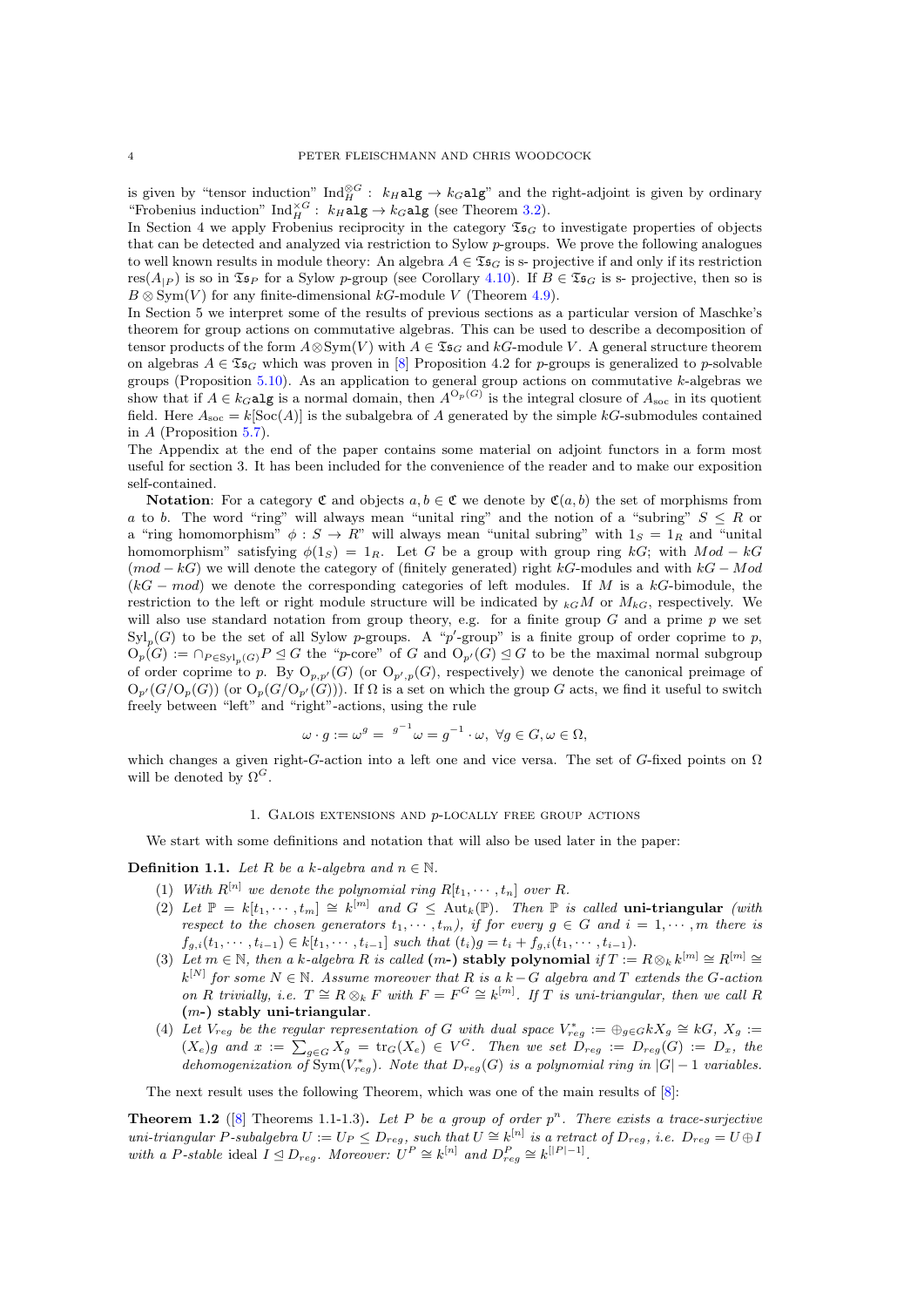Let  $H \leq GL(V)$  be a finite subgroup with polynomial ring of invariants  $A^H = Sym(V^*)^H$ , (so H must be generated by pseudo-reflections) and let P be an arbitrary finite p-group. Then the direct product H × P acts faithfully on the polynomial ring  $\mathcal{F} := A \otimes_k U_P$  with ring of invariants  $\mathcal{F}^{H\times P} \cong A^H\otimes_k U_P^P$ , which is again a polynomial ring. This applies to any  $H \leq GL(V)$  of order coprime to  $p$ , which is generated by pseudo-reflections.

**Proposition 1.3.** Let H be an abelian  $p'$ -group of exponent e, P an arbitrary finite p-group,  $G = H \times F$ and r the minimal prime divisor of  $|G|$ . Assume that k contains a primitive e'th root of unity, then there exists a polynomial ring F of Krull-dimension  $d \leq \log_r(|H|) + \log_p(|P|) \leq \log_r(|G|)$ , such that  $G := H \times P$  acts faithfully on F with  $\mathcal{F}^G \cong k^{[d]}$ .

*Proof.* Let  $H \cong \prod_{i=1}^s C_{d_i}$  with elementary divisors  $1 < d_1 | d_2 | \cdots | d_s$  and let  $\eta \in k$  be a primitive  $d_s$ 'th root of unity. Then every factor  $C_{d_i}$  acts on the one dimensional space k with generating pseudo-reflection of eigenvalue  $\eta^{d_s/d_i}$ . It follows that H acts on  $V := k^s$  as a linear group generated by pseudo-reflections. Since  $r^s \leq \prod_{i=1}^s d_i = |H|$  and the polynomial ring  $U_P$  has Krull-dimension  $\log_p(|P|)$ , we can choose F to be  $\text{Sym}(V^*) \otimes_k U_P$ .

We are now going to explain the geometric significance of the category  $\mathfrak{Is}_{G}$  of trace surjective  $k-G$ algebras:

Set  $B := A^G$  and define  $\Delta := G \star A = A \star G := \bigoplus_{g \in G} d_g A$  to be the crossed product of G and A with  $d_g d_h = d_{gh}$  and  $d_g a = g(a) \cdot d_g = (a)g^{-1} \cdot d_g$  for  $g \in G$  and  $a \in A$ . Let  $_B A$  denote A as left B-module, then there is a homomorphism of rings

$$
\rho: \ \Delta \to \mathrm{End}(\mathfrak{g} A), \ ad_g \mapsto \rho(ad_g) = (a' \mapsto a \cdot g(a') = a \cdot (a')g^{-1}).
$$

One calls  $B \leq A$  a *Galois-extension* with group G if  $_B A$  is finitely generated projective and  $\rho$  is an isomorphism of rings. This definition goes back to Auslander and Goldmann [\[1\]](#page-22-11) (Appendix, pg.396) and generalizes the classical notion of Galois field extensions. It also applies to non-commutative  $k-G$ algebras, but if A is commutative, this definition of 'Galois-extension' coincides with the one given by Chase-Harrison-Rosenberg in [\[5\]](#page-22-12), where the extension of commutative rings  $A^G \leq A$  is called a Galois-extension if there are elements  $x_1, \dots, x_n, y_1, \dots, y_n$  in A such that

<span id="page-5-0"></span>(1) 
$$
\sum_{i=1}^{n} x_i(y_i)g = \delta_{1,g} := \begin{cases} 1 & \text{if } g = 1 \\ 0 & \text{otherwise.} \end{cases}
$$

In [\[5\]](#page-22-12) the following has been shown:

**Theorem 1.4.** (Chase-Harrison-Rosenberg)[\[5\]](#page-22-12)  $A^G \leq A$  is a Galois extension if and only if for every  $1 \neq \sigma \in G$  and maximal ideal p of A there is  $s := s(p, \sigma) \in A$  with  $s - (s)\sigma \notin p$ .

Now, if X is an affine variety over the algebraically closed field k, with  $G \leq Aut(X)$  and  $A := k[X]$ (the ring of regular functions), then for every maximal ideal m  $\leq A$ ,  $A/m \cong k$ . Hence if  $(m)g = m$ , then  $a - (a)q \in m$  for all  $a \in A$ . Therefore we conclude

**Theorem 1.5.** The finite group G acts freely on X if and only if  $k[X]^G \leq k[X]$  is a Galois-extension.

<span id="page-5-1"></span>If  $B \le A$  is a Galois-extension, then it follows from equation [\(1\)](#page-4-1), that  $tr(A) = A^G = B$  (see [\[5\]](#page-22-12), Lemma 1.6), so  $A \in \mathfrak{TS}_G$ . It also follows from Theorem [1.4,](#page-4-2) that for a p-group G and k of characteristic p, the algebra A is trace-surjective if and only if  $A \ge A^G = B$  is a Galois-extension (see [\[8\]](#page-22-0) Corollary 4.4.). Due to a result of Serre, the only finite groups acting freely on  $\mathbb{A}^n$  are finite p-groups (see [\[13\]](#page-22-13) or [\[10\]](#page-22-10) Theorem 0.1). Using this we obtain

**Corollary 1.6.** Let k be algebraically closed. Then the finite group G acts freely on  $X \cong \mathbb{A}^n$  if and only if G is a p-group with  $p = \text{char}(k)$  and  $k[X] \in \mathfrak{Is}_G$ .

Since for  $p$ -groups in characteristic  $p$  the trace-surjective algebras coincide with Galois-extensions over the invariant ring, we obtain from Theorem [1.5:](#page-4-3)

**Corollary 1.7.** If k is an algebraically closed field of characteristic  $p > 0$ , X an affine k-variety with  $A = k[X]$  and G a finite p-group, then the following are equivalent:

- (1)  $G$  acts freely on  $X$ ;
- <span id="page-5-2"></span>(2)  $A^G \leq A$  is a Galois extension;
- (3)  $A \in \mathfrak{Is}_G$ .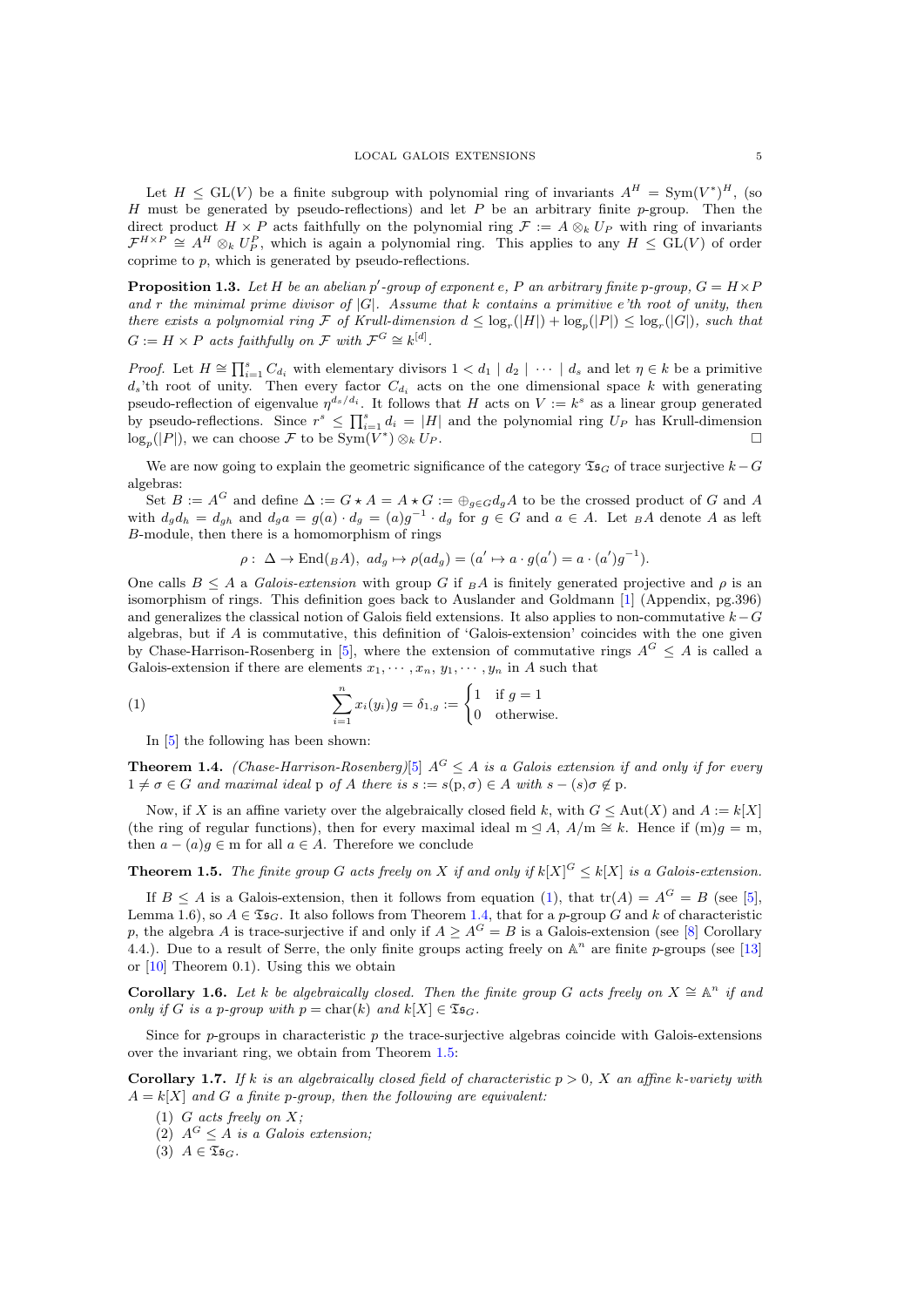For an arbitrary finite group G the properties  $A \in \mathfrak{Is}_G$  and  $A^G \leq A$  Galois are not equivalent. Indeed, if  $1 < |G|$  is coprime to  $p = \text{char}(k)$ , then  $A \in \mathfrak{Is}_G$ , but  $A^G \leq A$  may not be Galois. In fact the following holds, regardless whether  $p$  divides  $|G|$  or not:

**Proposition 1.8.** Let A be an  $\mathbb{N}_0$ -graded, connected, noetherian normal domain and assume that  $G \leq \text{Aut}(A)$  is a finite group of graded automorphisms (e.g.  $A = \text{Sym}(V^*)$  with  $G \leq \text{GL}(V)$ ). Then  $A^G \leq A$  is Galois if and only if  $G = 1$ .

*Proof.* Let  $B := A^G$ ; it follows from [\[10\]](#page-22-10) Proposition 1.5 that  $A^G \leq A$  is Galois if and only if  $_B A$  is projective and  $A = D_{A,B}$ , the Dedekind different, which in this case coincides with the homological different  $\mathcal{D}_{A,B,hom} := \mu(\text{ann}_{A\otimes_B A}(J))$ . Here  $\mu : A \otimes_B A \to A$  is the multiplication map with kernel J. By the assumption,  $1_A \in \mathcal{D}_{A,B,hom}$ , so  $1_{A\otimes_B A} - x \in \text{ann}_{A\otimes_B A}(J)$  for some  $x \in J$  and for every  $j \in J$  we get  $j = xj$ , hence  $J = J^2$ . Since  $(A \otimes_B A)_0 \cong K$  and  $J \prec A \otimes_B A$  is a proper ideal,  $J \cap (A \otimes_B A)_0 = 0$  so  $J \leq (A \otimes_B A)_+$  and the graded Nakayama lemma yields  $J = 0$ . Now  $BA$  is a reflexive B-module with  $A \otimes_B A \cong A$ . Let  $i : B \hookrightarrow A$  be the canonical embedding and  $p \in \text{spec}_1(B)$ , then  $B_p$  is a discrete valuation ring, hence $B_pA_p$  is f.g. free in  $B_p$ -mod of rank n, say. We get  $A_{\rm p} \cong B_{\rm p}^n \cong A_{\rm p} \cong B_{\rm p}^n \otimes_{B_{\rm p}} B_{\rm p}^n \cong B_{\rm p}^{n^2}$ , so  $n = n^2 = 1$  and  $B_{\rm p} \cong A_{\rm p}$ . But  $i_{\rm p}(B_{\rm p}) \le A_{\rm p}$ are both integrally closed in  $\mathbb{L} := \text{Quot}(B_{\text{p}}) = \text{Quot}(A_{\text{p}})$ , hence  $A_{\text{p}} = \text{int.close}(i_{\text{p}}(B_{\text{p}})) = i_{\text{p}}(B_{\text{p}})$ so  $i_p$ :  $B_p \leftrightarrow A_p$  is an isomorphism and i is a pseudo-isomorphism between reflexive B-modules. Therefore *i* is an isomorphism. Now it follows from standard Galois theory that  $G = 1$ .

<span id="page-6-0"></span>Let  $A \in k_G$ alg and  $Q \in \text{spec}(A)$  a prime ideal with  $q := Q \cap A^G \in \text{spec}(A^G)$  and residue class fields  $k(q) = \text{Quot}(A^G/q) \leq k(Q) := \text{Quot}(A/Q)$ . Then one defines the *inertia group* 

$$
I_G(Q) := \{ g \in G \mid a - (a)g \in Q \ \forall \ a \in A \}.
$$

It is well known that  $I_G(Q) \trianglelefteq G_Q := \text{Stab}_G(Q)$  with  $G_Q/I_G(Q) = \text{Aut}_{k(q)}(k(Q))$ . The following result generalizes Corollary [1.7,](#page-4-4) showing that  $A \in \mathfrak{Ts}_G$  if and only if  $A^G \leq A$  is a p-local Galois-extension:

**Proposition 1.9.** Let  $A \in k_G$  algebthen the following are equivalent:

- (1)  $A \in \mathfrak{Ts}_G$ ;
- (2) For some (any) Sylow p-subgroup  $P \leq G$ ,  $A_{|P} \in \mathfrak{S}_{P}$ .
- (3) For every  $1 \neq g \in G$  of order p and all  $\mathfrak{m} \in \max \text{spec}(A)$  there is  $a \in A$  with  $a (a)g \notin \mathfrak{m}$ .
- (4)  $I_G(Q)$  is a p'-group for every  $Q \in \text{spec}(A)$ .

*Proof.* "(1)  $\iff$  (2)": This follows from Lemma [4.1](#page-14-0) and the fact that all Sylow p-groups are conjugate. "(2)  $\iff$  (3)": By Theorem [1.4](#page-4-2) and the conjugacy of Sylow groups, condition (2) is equivalent to (3) with "order p" replaced by "order  $p^m$  for some m". But if  $g \in G$  has order  $p^m$  with  $m > 1$ , then  $g^{p^{m-1}}$ has order p and  $a-(a)g^{p^{m-1}} = (a-(a)g)+((a)g-(a)g^2)+((a)g^2-(a)g^3)+\cdots+((a)g^{p^{m-1}-1}-(a)g^{p^{m-1}})$ . So if  $a - (a)g^{p^{m-1}} \notin \mathfrak{m}$ , some  $(a)g^{i} - (a)g^{i+1} \notin \mathfrak{m}$  also.

"(3)  $\iff$  (4)": Obviously (3) is equivalent to (4) if the Q's are maximal ideals. Since  $Q \leq Q' \in \text{spec}(A)$ implies  $I_G(Q) \leq I_G(Q')$  the claim follows.

<span id="page-6-1"></span>**Corollary 1.10.** If k is an algebraically closed field of characteristic  $p > 0$ , X an affine k-variety with  $A = k[X]$  and G a finite group, then the following are equivalent:

- (1) For every  $x \in X$  the point-stabilizer  $G_x$  has order coprime to p;
- (2)  $A \in \mathfrak{Ts}_G$ .

#### 2. BASIC OBSERVATIONS ON TRACE-SURJECTIVE  $k - G$  algebras

In the following we will recall some well known results from representation theory of finite groups, which in many textbooks are formulated and proved for *finitely generated* modules over artinian rings or algebras. In view of our applications we need to avoid those restrictions, so we include short proofs of some of these results, whenever we need to establish them in a more general context.

Let R be a ring and M an R-module. Then the **socle** of M is the sum of all simple submodules, hence the unique maximal semisimple submodule of  $M$  and denoted by  $Soc(M)$ . We start with the following elementary observation:

**Lemma 2.1.** ([\[8\]](#page-22-0) Lemma 2.1] Let I be an index set and W a (left) R - module with submodules V, V<sub>i</sub> for  $i \in I$ . Then the following hold: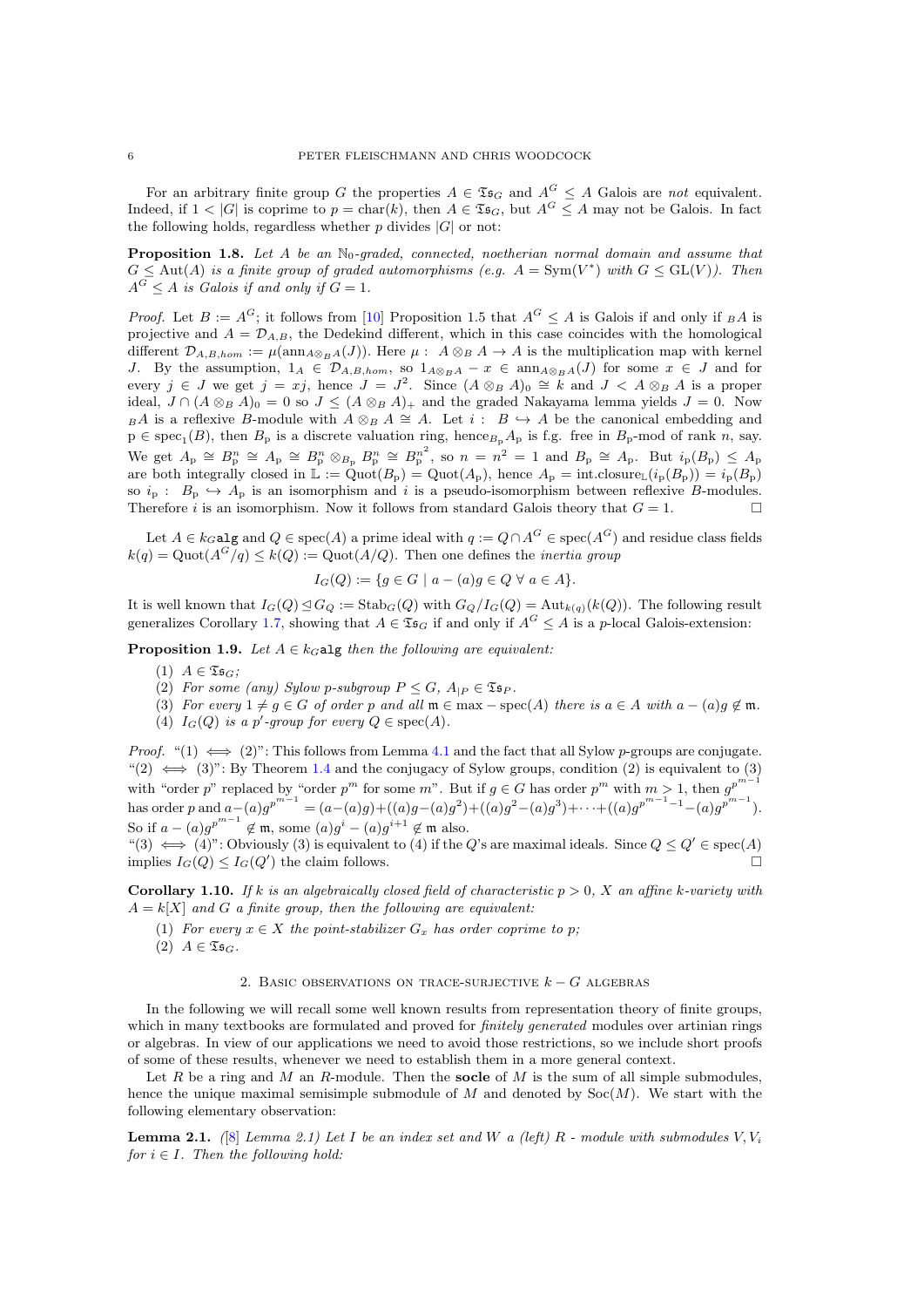(1) If  $\sum_{i \in I} V_i = \bigoplus_{i \in I} V_i$  is a direct sum in W, then

$$
Soc(V) \cap (\oplus_{i \in I} V_i) = Soc(V) \cap (\oplus_{i \in I} Soc(V_i)) = V \cap (\oplus_{i \in I} Soc(V_i)).
$$

(2) Assume that  $Soc(V_i) \leq V_i$  is an essential extension for every  $i \in I$  (e.g. if RR is artinian), then we have

$$
\sum_{i \in I} V_i = \bigoplus_{i \in I} V_i \iff \sum_{i \in I} \text{Soc}(V_i) = \bigoplus_{i \in I} \text{Soc}(V_i).
$$

Now let k be a field, G a finite group and V a (left) kG - module. For any subgroup  $H \leq G$ , we denote by  $V^H$  the space of  $H$  - fixed points in V and define the (relative) transfer map

$$
t^G_H:\; V^H\to V^G,\; v\mapsto \sum_{g\in G\backslash H} {}^g v,
$$

where  $G\backslash H$  is a system of coset representatives such that  $G = \bigcup_{g \in G\backslash H} gH$ . If W is another left kGmodule, then G has a natural (left) action on  $\text{Hom}_k(V, W)$  by conjugation, i.e.  $^g\alpha(v) = g(\alpha(g^{-1}(v)))$ with

$$
\operatorname{Hom}_k(V, W)^H = \operatorname{Hom}_{kH}(V, W).
$$

Note that  $t_H^G(\alpha) = \sum_{x \in G \backslash H} x \alpha \in \text{Hom}_{kH}(V, W)$ .

The following is D. Higman's criterion for *relative kH-projectivity* of a  $kG$ -module:

**Proposition 2.2.** ([\[8\]](#page-22-0) Proposition 2.2.) Let V be a kG-module, then the following are equivalent:

- (1) There is  $\alpha \in \text{End}_{kH}(V)$  with  $t_H^G(\alpha) = \text{id}_V$ .
- (2) V is a direct summand of kG  $\otimes_{kH} V$ .

A module V satisfying one of these equivalent conditions is called relatively H-projective.

**Remark 2.3.** Note that  $kG \otimes_k V \cong \bigoplus_{i \in I} kG^{(i)}$ , if  $V \cong \bigoplus_{i \in I} k^{(i)}$  as a k-space. Hence V is relatively 1-projective, if and only if V is a summand of a free  $kG$ -module, i.e. if and only if V is projective.

Let P be a finite  $p$  - group and k have characteristic p. The following lemma is well known for finitely generated  $k$ G-modules, but is true in general (see  $[8]$  Lemma 2.3):

**Lemma 2.4.** For any  $V \in Mod - kP$  the following are equivalent:

(1)  $t_1^P(V) \neq 0;$ 

(2) there is a free direct summand  $0 \neq F \leq V$  containing  $t_1^P(V)$ .

Moreover V is free if and only if  $t_1^P(V) = V^P$ . If  $v \in V$  satisfies  $t_1^P(v) \neq 0$ , then  $\langle v g | g \in P \rangle \in$  $mod - kP - mod$  is free of rank one.

In the following k is a field of characteristic  $p \geq 0$  and G is a finite group. A k-algebra R will be called a  $k-G$  algebra, if G acts on R by k-algebra automorphisms. This renders R a kG-module. With  $k_G$ alg we denote the category of *commutative*  $k - G$  algebras with G-equivariant algebra homomorphisms and we set  $kalg := k_1alg$  to denote the category of all commutative k-algebras.

If this kG-module is trace-surjective, then R is called a **trace-surjective**  $k - G$  algebra.

**Lemma 2.5.** Let R be a  $k - G$ -algebra and  $H \leq G$  a subgroup then the following are equivalent:

- (1)  $1 = t_H^G(r)$  for some  $r \in R$ ;
- (2)  $R^G = t^G_H(R^H);$
- (3)  $R$  is relatively  $H$ -projective as a kG-module.

<span id="page-7-0"></span>*Proof.* Clearly (1)  $\iff$  (2), since  $t_H^G(R^H)$  is a two-sided ideal of  $R^G$ . For  $r \in R$  let  $\mu_r \in \text{End}_k(R)$  denote the homomorphism given by left-multiplication, i.e.  $\mu_r(s) = r \cdot s$ for all  $s \in R$ . Then

$$
g(\mu_r)(s) = g(\mu_r(g^{-1}s)) = g(r \cdot g^{-1}s) = (gr) \cdot s = \mu_{gr}(s),
$$

hence the map

 $\mu: R \to \text{End}_k(R), r \mapsto \mu_r$ 

is a unital homomorphism of  $k - G$ -algebras. On the other hand the map

 $e: \operatorname{End}_k(R) \to R, \ \alpha \mapsto \alpha(1)$ 

satisfies

$$
e({}^g\alpha) = g(\alpha(g^{-1}1)) = g\alpha(1) = g \cdot e(\alpha),
$$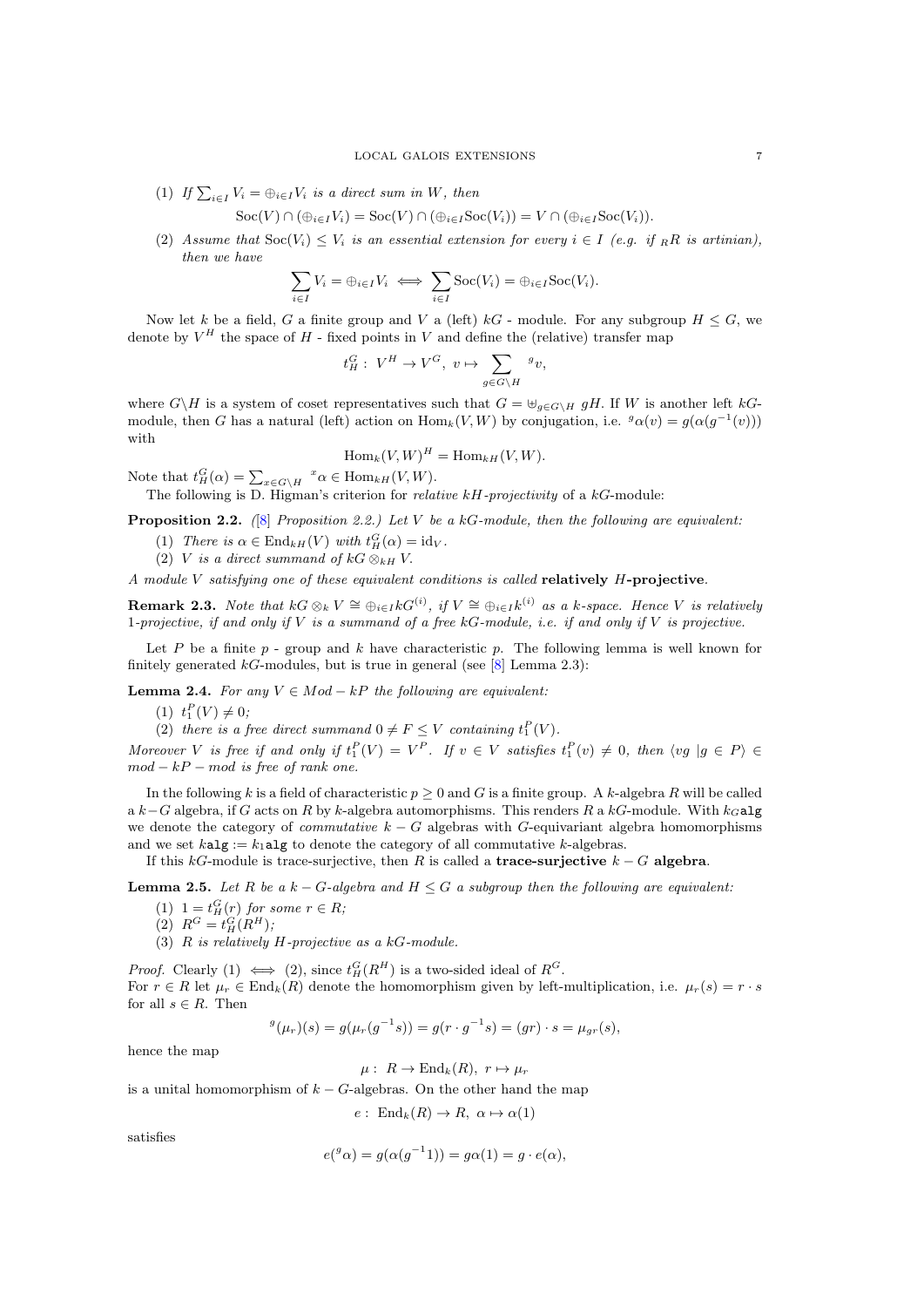hence it is a homomorphism of kG-modules with  $e(\mathrm{id}_R) = 1$ . We have  $e \circ \mu = \mathrm{id}_R$  and  $(\mu \circ e)(\mathrm{id}_R) = \mathrm{id}_R$ . If  $1 = t_H^G(r)$ , then  $\mathrm{id}_R = \mu(1) = \mu(t_H^G(r)) = t_H^G(\mu(r))$ . On the other hand if  $\mathrm{id}_R = t_H^G(\alpha)$ , then  $1 = e(\mathrm{id}_R) = t_H^G(e(\alpha))$ . It now follows from Lemma [2.2](#page-6-0) that (1) and (3) are equivalent.

<span id="page-8-0"></span>**Theorem 2.6.** Let  $R \neq 0$  be a  $k - G$  - algebra. Then the following are equivalent:

- (i)  $1 = t_1^G(r)$  for some  $r \in R$ .
- (ii)  $R^G = t_1^G(R)$ .
- (iii) R is a trace-surjective  $k G$ -algebra.
- (iv) There is a kG -submodule  $W \leq R$ , isomorphic to the projective cover  $P(k)$  of the trivial kG-module, such that  $1_R \in W$ .

Assume that one of these conditions is satisfied. Let  $\{r_i \mid i \in I\}$  be a k-basis of the ring of invariants  $R^G$  and  $\{w_j \mid j = 1, \cdots, s\}$  a basis of  $W \le R$  (with  $1 \in W \cong P(k)$ ). Then the following hold:

- (1) For every  $0 \neq r \in R^G$  we have  $rW \cong W \cong P(k)$ .
- (2)  $R = R^G \cdot W \oplus C$  with  $R^G \cdot W = \bigoplus_{i \in I} r_i \cdot W = \bigoplus_{j=1}^s R^G \cdot w_j$  and C is a projective kG-module not containing a summand  $\cong P(k)$ . In particular,  $R^G \cdot W$  is a free  $R^G$ -module.
- (3) For every G-stable proper left ideal  $J \subseteq {}_RR$  the left kG-module  $R/J$  is projective and we have  $(R/J)^G \cong R^G/J^G$ . For every G-stable two-sided proper ideal  $I \trianglelefteq R$  the quotient ring  $\bar{R} := R/I$ is again a trace-surjective  $k - G$ -algebra.

*Proof.* The equivalence of (i),(ii) and (iii) follows from Lemma [2.5.](#page-6-1) Assume that (i) holds and let  $P(k) \cong kG\epsilon$  with  $\epsilon = \epsilon^2$  a primitive idempotent in kG. Let  $G^+ := \sum_{g \in G} g = t_1^G(1_G) \in kG$ , then  $G^+\epsilon = G^+$  and the kG-homomorphism  $\theta : kG \to R$  defined by  $g \mapsto g \cdot r$  maps  $G^+$  to  $1_R$ . It follows that  $t_1^G(\theta(\epsilon)) = \theta(G^+\epsilon) = \theta(G^+) = 1_R$ . Since  $kGG^+\epsilon = kG^+ = \text{Soc}(P(k))$  is mapped to  $k \cdot 1_R$ , we see that  $\theta_{P(k)}$  is injective and  $1_R \in W := \theta(P(k)) \cong P(k)$ . Assume that (iv) holds, then  $1_R \in W^G = \text{Soc}(W) = t_1^G(W)$ , hence (i) holds. We assume now that (iv) holds and will prove statements  $(1)-(3)$ .

(1): Since  $W \cong P(k)$ , we have  $W^G \cong k$  and we can choose the basis  $\{w_i \mid i = 1, \dots, s\}$  such that  $1 = \sum_{g \in G} g w_1 = t_1^G(w_1)$ . Assume  $r \in R^G$  such that  $rW \not\cong W$ , then  $rW \cong W/X$  with  $0 \neq X \leq W$ , so  $W^G = t_1^G(W) \le X$  and  $t_1^G(W/X) \le W^G X/X \le X/X = 0$ . Hence

$$
r = r \cdot 1 = r \cdot t_1^G(w_1) = t_1^G(r \cdot w_1) = 0.
$$

<span id="page-8-1"></span>(2): Since for all i we have  $r_iW \cong W$ ,  $Soc(r_iW) = k \cdot r_i$ . It follows from Lemma [2.1,](#page-5-2) that  $R^G \cdot W =$  $\oplus_{i\in I} k \cdot r_i \cdot W$  with each  $r_i \cdot W \cong P(k)$  and again this is an injective module by H. Bass' theorem. Hence  $R = R^G \cdot W \oplus C$  with some complementary projective  $kG$  - module C. However  $C^G \leq R^G \leq R^G \cdot W$ , since  $1 \in W$  and therefore  $C^G = 0$ . Thus C is a projective kG-module not containing a summand isomorphic to  $P(k)$ , as required.

(3): Let  $J \trianglelefteq R$  be a G-stable left-ideal. Then  $\mathrm{id}_{R/J} = (\mu_1)_{R/J} = t_1^G(\mu_r)_{R/J}$ , hence  $R/J$  is a projective kG-module by [2.2.](#page-6-0) Let  $\bar{x} \in (R/J)^G$ , then

$$
\bar{x} = 1 \cdot \bar{x} = t_1^G(r)\bar{x} = \sum_{g \in G} gr \cdot \bar{x} = \sum_{g \in G} gr \cdot g\bar{x} =
$$

$$
\sum_{g \in G} g(\overline{rx}) = t_1^G(\overline{rx}) = \overline{t_1^G(rx)} \in R^G/J^G.
$$

Hence  $R^G/J^G = (R/J)^G$ . The last claim is obvious, since  $t_1^G(\bar{r}) = \sum_{g \in G} \bar{r}^g = \bar{1}$ .

**Proposition 2.7.** Let k be a field and G a finite group, then the following holds: Every trace-surjective  $k - G$  algebra R is generated as k-algebra by is elements of trace 1 if and only  $0 < \text{char}(k) = p | |G|.$ 

*Proof.* If  $char(k) = 0$  or  $0 < char(k) = p$  does not divide |G|, then the polynomial ring  $R := k[T]$ in one variable with trivial G-action is trace-surjective. Certainly the unique element of trace one, namely  $1/|G| \in k$ , does not generate that ring. Now suppose  $0 < \text{char}(k) = p$  divides  $|G|$ , let  $\lambda \in R$  be of trace one and  $r \in R^G$ . Then  $\mu := \lambda + r$  satisfies  $\text{tr}_G(\mu) = \text{tr}_G(\lambda) + |G| \cdot r = 1$ , so  $r = \mu - \lambda$ , hence  $R^G \subseteq B := k \langle s \in R \mid \text{tr}_G(s) = 1 \rangle$  and therefore  $R^G = B^G$ . Let  $a \in R$  be an arbitrary element, then  $a = (a - \lambda(\text{tr}_G(a)-1)) + \lambda(\text{tr}_G(a)-1)$ . Since  $\text{tr}_G(a - \lambda(\text{tr}_G(a)-1)) = \text{tr}_G(a) - \text{tr}_G(\lambda)(\text{tr}_G(a)-1) = 1$ , we have  $a - \lambda(\text{tr}_G(a) - 1) \in B$  and  $\lambda(\text{tr}_G(a) - 1) \in \lambda \cdot R^G \subseteq B$ , so  $a \in B$  and therefore  $R = B$ .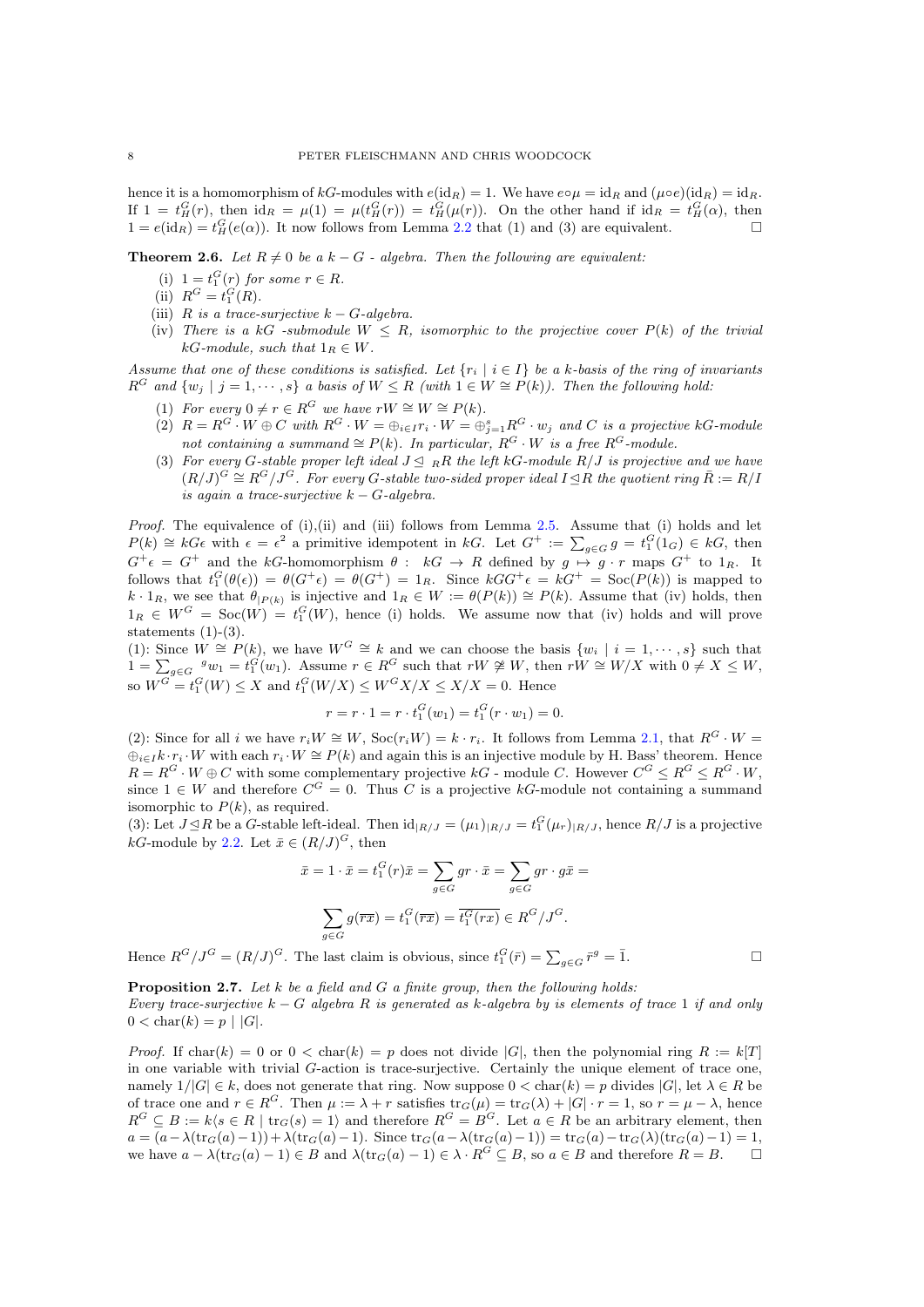From now on we assume that k is a field of characteristic  $p > 0$ . With  $\mathfrak{Is}_{G}$  we denote the category consisting of *commutative* trace surjective  $k - G$ -algebras. If  $R \in \mathfrak{S}$  and  $r \in R$  satisfies  $\text{tr}_G(r) = 1$ , then we call r a "point" in R and denote with  $\mathcal{P}_R$  the set of all points in R. With  $\mathfrak{Is}^o$  or  $\mathfrak{Is}_G^o$  we denote the class of algebras  $\mathfrak{Is}_G$  which are generated by points. Thus we have

<span id="page-9-0"></span>**Corollary 2.8.** Let G be a finite group of order divisible by p. Then  $\mathfrak{Is} = \mathfrak{Is}^o$ , in other words, every  $R \in \mathfrak{Ts}_G$  is generated by its points.

<span id="page-9-2"></span>For an arbitrary category  $\mathfrak{C}$  an object  $u \in \mathfrak{C}$  is called *weakly initial*, if for every object  $c \in \mathfrak{C}$  the set  $\mathfrak{C}(u, c) := \text{Mor}_{\mathfrak{C}}(u, c)$  is not empty, i.e. if for every object in  $\mathfrak{C}$  there is at least one morphism from u to that object. (If moreover  $|\mathfrak{C}(u, c)| = 1$  for every  $c \in \mathfrak{C}$ , then u is called an *initial object* and is uniquely determined up to isomorphism.) For  $a, b \in \mathfrak{C}$  one defines  $a \prec b$  to mean that there is a monomorphism  $a \leftrightarrow b \in \mathfrak{C}$  and  $a \approx b$  if  $a \prec b$  and  $b \prec a$ . According to this definition, an object  $b \in \mathfrak{C}$  is called minimal if  $a \lt b$  for  $a \in \mathfrak{C}$  implies  $b \lt a$  and therefore  $a \approx b$ . Clearly "≈" is an equivalence relation on the object class of C.

#### Definition 2.9. Let  $B \in \mathfrak{Ts}_G$ , then

- (1) B is called **universal**, if it is a weakly initial object in  $\mathfrak{Is}_G$ .
- (2) B is called basic if it is universal and minimal.
- (3) B is called cyclic if it is generated by the G-orbit of one point, or equivalently, if  $B \cong D_{rea}/I$ for some G-stable ideal  $I \trianglelefteq D_{req}$ .
- (4) B is called standard, if it is a retract of  $D_{reg}$ , or in other words, if  $D_{reg} = B \oplus J$ , where  $J \trianglelefteq D_{reg}$  is some G-stable ideal.

Let  $A \in \mathfrak{Ts}$  and  $a \in A$  be a point, i.e.  $\text{tr}(a) = 1$ . Then the map  $X_a \mapsto (a)g$  for  $g \in G$  extends to a *k*-algebra homomorphism  $Sym(V_{reg}^*) \to A$  with  $x \mapsto 1$ , where  $x = \text{tr}_G(X_1)$ . Hence it defines a unique morphism  $\phi: D_{reg} \to A$ , mapping  $x_g \mapsto (a)g$ . In other words  $D_{reg}$  has a "free point"  $x_e$ , which can be mapped to any point  $a \in A \in \mathfrak{Ts}$  to define a morphism  $\phi \in \mathfrak{Ts}(D_{reg}, A)$ . Moreover, if  $\beta : \mathfrak{S} \to D_{reg}$ is a morphism in  $\mathfrak{Is}$ , then  $\phi \circ \beta \in \mathfrak{Is}(\mathfrak{S}, A)$ , so  $\mathfrak{S}$  is weakly initial. On the other hand, if  $\mathfrak{W} \in \mathfrak{Is}$  is weakly initial, then there is a morphism  $\alpha: \mathfrak{W} \to D_{req} \in \mathfrak{Ts}$ , hence

**Proposition 2.10.** The universal objects in  $\mathfrak{S}_5$  are precisely the trace-surjective k – G algebras which map to  $D_{reg}$ .

Now let  $\mathfrak C$  be the category  $\mathfrak T$ s; the following Lemma characterizes types of morphisms by their action on points. We have:

**Lemma 2.11.** For  $\theta \in \mathfrak{Is}(R, S)$  let  $\theta_{\mathcal{P}}$  denote the induced map from the set of points of R to the set of points of S.

- (1) If  $\theta$  is surjective (injective, bijective), then so is  $\theta_{\mathcal{P}}$ .
- (2) If S is generated by points and  $\theta_{\mathcal{P}}$  is surjective, then so is  $\theta$ .
- (3) If p divides  $|G|$ ,  $\theta$  is surjective (injective, bijective) if and only if  $\theta_{\mathcal{P}}$  is. In particular  $\theta$  is a monomorphism if and only if  $\theta$  is injective.

*Proof.* (1)+(2): Assume  $\theta$  is surjective. Let  $s \in S$  with  $tr(s) = 1$  and  $r \in R$  with  $\theta(r) = s$ . Then  $r' := \text{tr}(r) - 1 \in \text{ker}(\theta) \cap R^G$ . Let  $w \in R$  with  $\text{tr}(w) = 1$ , then  $r' = \text{tr}(r'w)$  and  $v := r - r'w$  satisfies  $\theta(v) = s$  and tr(v) = 1, hence  $\theta_{\mathcal{P}}$  is surjective. If S is generated by points, the reverse conclusion follows.

(3): Since p divides  $|G|$ , S is generated by points, hence the claim about surjectivity follows from (1) and (2). Now we can assume that  $\theta_{\mathcal{P}}$  is injective and show that  $\theta$  is injective. Let  $w \in R$  be a point and  $r, r' \in R^G$  with  $\theta(r) = \theta(r')$ , then  $\text{tr}(r+w) = \text{tr}(w) = 1 = \text{tr}(r'+w)$  and  $\theta(r+w) = \theta(r'+w)$ , so  $r + w = r' + w$  and  $r = r'$ . Hence the induced map on the rings of invariants is injective. Now let  $c_i \in R$  be arbitrary with  $\theta(c_1) = \theta(c_2)$ . Choose  $\lambda \in \mathcal{P}_R$ , then the proof of Proposition [2.7](#page-7-0) shows that  $c_i = p_i + \lambda \cdot b_i$  with  $p_i \in \mathcal{P}_R$  and  $b_i \in R^G$  for  $i = 1, 2$ . Hence  $w := \theta(p_1 - p_2) = \theta(\lambda) \cdot (\theta(b_2) - \theta(b_1))$ and

$$
tr(w) = 0 = tr(\theta(\lambda)) \cdot (\theta(b_2) - \theta(b_1)) = 1 \cdot (\theta(b_2) - \theta(b_1)).
$$

<span id="page-9-1"></span>It follows that  $b_1 = b_2$ ,  $\theta(p_1) = \theta(p_2)$  hence  $p_1 = p_2$  and  $c_1 = c_2$ . For the last claim in (3), it is clear that an injective morphism is a monomorphism, so assume now that  $\theta$  is a monomorphism. It suffices to show that  $\theta$  is injective on the points of R, so let  $a_1, a_2 \in R$  be points with  $\theta(a_1) = \theta(a_2)$ . Define  $\psi_i : D_{reg} \to R$  as the morphisms determined by the map  $D_{reg} \ni x_e \mapsto a_i$ , then  $\theta \circ \psi_1 = \theta \circ \psi_2$ , hence  $\psi_1 = \psi_2$  and  $a_1 = a_2$ . This finishes the proof.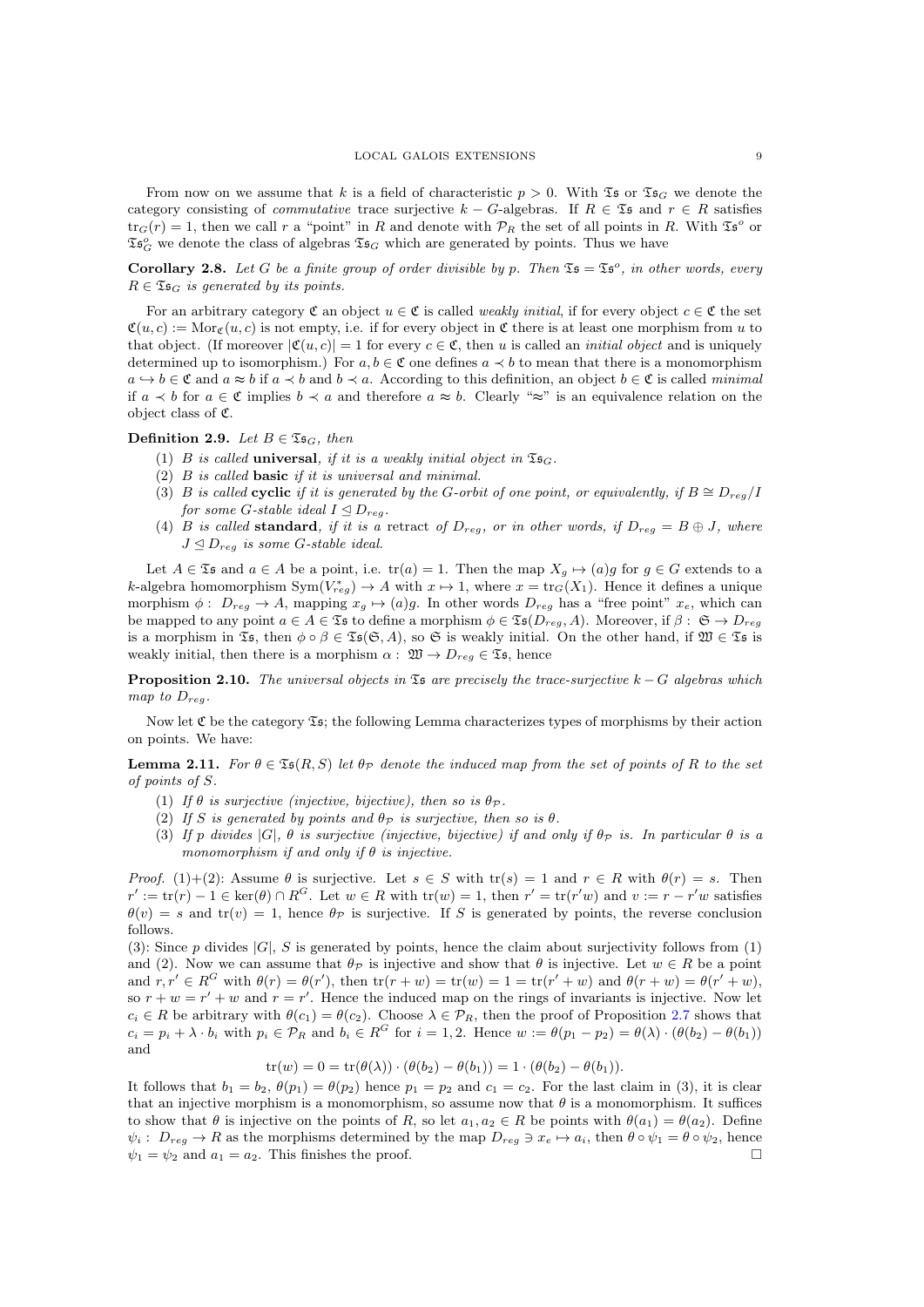In an arbitrary category  $\mathfrak C$  an object x is called "projective" if the covariant representation functor  $\mathfrak{C}(x, ?) := \text{Mor}_{\mathfrak{C}}(x, ?)$  transforms epimorphisms into surjective maps. If  $\mathfrak{C}$  is the module category of a ring, then a morphism is an epimorphism if and only if it is surjective, therefore a module  $M$  can be defined to be projective, if  $\text{Mor}_{\mathfrak{C}}(M,?)$  turns surjective morphisms to surjective maps. In the category  $\mathfrak{Ts}$ , however, there are non-surjective epimorphisms. This is the reason for the following

**Definition 2.12.** Let  $\mathfrak{C}$  be a category of sets. We call  $p \in \mathfrak{C}$  an s-projective object if the covariant representation functor  $\mathfrak{C}(p,*)$  transforms surjective morphisms into surjective maps. Similarly we call  $i \in \mathfrak{C}$  an i-injective object if the contravariant representation functor  $\mathfrak{C}(*,i)$  transforms injective morphism into surjective maps.

**Lemma 2.13.** The algebra  $D_{req} \in \mathfrak{Ts}$  is s-projective.

*Proof.* Let  $\theta \in \mathfrak{Is}(A, B)$  be surjective and  $\phi \in \mathfrak{Is}(D_{reg}, B)$ . Then by [2.11](#page-8-1)  $\phi(x_e) = \theta(\gamma)$  for a point  $\gamma \in \mathcal{P}_A$ . The map  $x_e \mapsto \gamma$  extends to a morphism  $\psi \in \mathfrak{Is}(D_{reg}, A)$  with  $\theta \circ \psi = \phi$ .

<span id="page-10-0"></span>Let  $\mathfrak C$  be an arbitrary category. Then an object  $m \in \mathfrak C$  is called a *generator* in  $\mathfrak C$ , if the covariant morphism - functor Mor<sub>c</sub> $(m, *)$  is injective on morphism sets. In other words, m is a generator if for any two objects  $x, y \in \mathfrak{C}$  and morphisms  $f_1, f_2 \in \mathfrak{C}(x, y), f_1 \neq f_2$  implies  $(f_1)_* \neq (f_2)_*$ , i.e. there is  $f \in \mathfrak{C}(m,x)$  with  $f_1 \circ f \neq f_2 \circ f$ . It follows that  $\mathfrak{C}(m,x) \neq \emptyset$  whenever  $x \in \mathfrak{C}$  has nontrivial automorphisms. So if every object  $x \in \mathfrak{C}$  has a nontrivial automorphism, then generators in  $\mathfrak{C}$  are weakly initial objects. If  $\mathfrak{C} = \mathfrak{Ts}$ , then right multiplication with any  $1 \neq z \in Z(G)$  is a nontrivial automorphism for every object, hence if  $Z(G) \neq 1$ , then every generator in  $\mathfrak{Is}$  is universal.

Note that the category  $k$ **alg** of commutative  $k$ -algebras is not abelian, but it has finite products and coproducts given by the cartesian product  $\prod_{i=1}^{\ell} A_i = \times_{i=1}^{\ell} A_i$  and the tensor product  $\prod_{i=1}^{\ell} A_i =$  $A_1 \otimes_k A_2 \otimes_k \cdots \otimes_k A_\ell$  for  $A_i \in k$ **alg.** (In the following we will write  $\otimes$  instead of  $\otimes_k$ .) These also form products and co-products in the subcategory  $\mathfrak{Is}_G$ , if all  $A_i \in \mathfrak{Is}$ . For an object  $A \in \mathfrak{Is}$  and  $\ell \in \mathbb{N}$  we define

$$
A^{\ell} := \prod_{i=1}^{\ell} A := A \times A \times \cdots \times A \text{ and } A^{\otimes \ell} := \prod_{i=1}^{\ell} A := A \otimes A \otimes \cdots \otimes A
$$

with  $\ell$  copies of A involved. This allows for the following partial characterization of *generators* in  $\mathfrak{Is}:$ 

**Lemma 2.14.** An object  $\Gamma \in \mathfrak{Ts}$  is a generator if for every  $R \in \mathfrak{Ts}$  there is a surjective morphism  $\Psi: \Gamma^{\otimes \ell} \to R$  for some  $\ell \geq 1$ .

Proof. By assumption we have the following commutative diagram



where  $\Psi$  is surjective. Let  $\alpha, \beta \in \mathfrak{Is}(R, S)$  with  $\alpha \circ \psi = \beta \circ \psi$  for all  $\psi \in \mathfrak{Is}(\Gamma, R)$ . Then  $\alpha \circ \Psi \circ \tau_i =$  $\beta \circ \Psi \circ \tau_i$  for all i, hence  $\alpha \circ \Psi = \beta \circ \Psi$ . Since  $\Psi$  is surjective it follows that  $\alpha = \beta$ , so  $\Gamma$  is a generator in  $\mathfrak{I}_5$ .

Assume that p divides |G|, then any  $A \in \mathfrak{S}_5$  is generated by finitely many points, say,  $a_1, \dots, a_\ell$ . Hence there is a surjective morphism  $D_{reg}^{\otimes \ell} \to A$ , mapping  $t_i \mapsto a_i$ , where  $t_i := 1 \otimes \cdots 1 \otimes x_e \otimes 1 \cdots \otimes 1$ with  $x_e$  in the  $i^{th}$  tensor factor. Hence

**Lemma 2.15.** If p divides  $|G|$ , then  $D_{reg}$  is an s-projective s-generator in  $\mathfrak{S}s$ .

The remaining results in this section are straightforward generalizations of corresponding results in the case where G is a p-group (see [\[10\]](#page-22-10)).

**Lemma 2.16.** Let p be a divisor of  $|G|$  and  $A \in \mathfrak{Ts}$ . Then the following hold:

- (1) The algebra A is s-projective if and only if A is a retract of some tensor power  $D_{reg}^{\otimes N}$ .
- (2) If A is s-projective or an s-generator, then A is universal.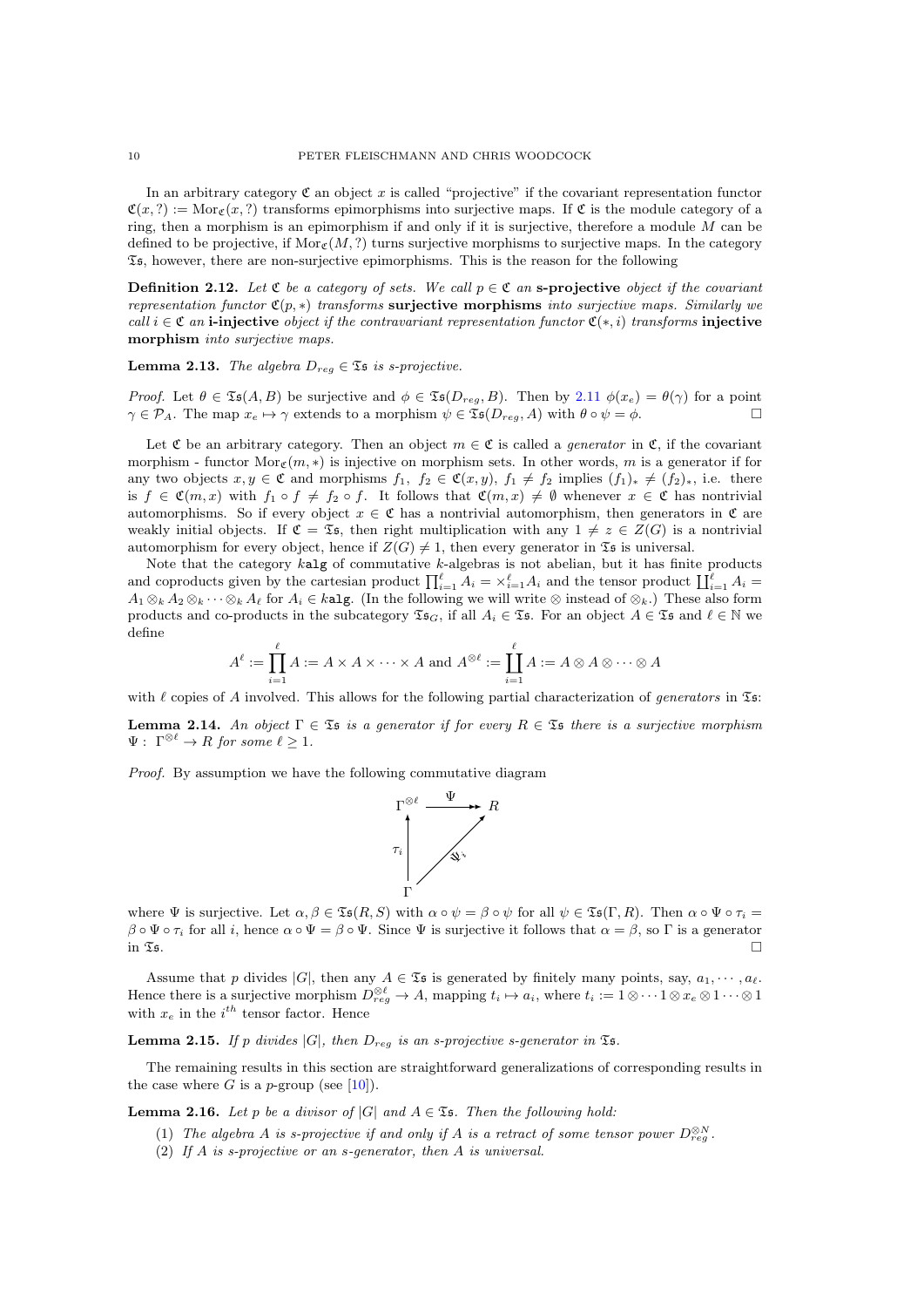*Proof.* (1): Assume that A is s-projective. Then, by [2.15](#page-9-1) there is a surjective morphism  $D_{reg}^{\otimes N} \to A$ , which splits since A is s-projective. It follows that A is a retract of  $D_{reg}^{\otimes N}$ .

(2): Clearly  $A$  is universal if it is an s-generator. If  $A$  is s-projective, it is universal, as a retract of the universal algebra  $D_{reg}^{\otimes N}$  $\mathbb{Z}^N$ reg .

**Lemma 2.17.** Let  $X \in \mathfrak{Ts}$  be a subalgebra of  $D_{reg}$  and let  $\hat{X}$  denote its normal closure in Quot(X). Then  $\hat{X}$  is universal in  $\mathfrak{S}s$ . Moreover if X is a subalgebra of minimal Krull-dimension in  $D_{reg}$ , then  $X$  and  $\hat{X}$  are basic domains.

*Proof.* The polynomial ring  $D_{reg}$  is a universal domain of Krull-dimension  $|G| - 1$ . Let  $X \hookrightarrow D_{reg}$  be an embedding in  $\mathfrak{Is},$  then X is a universal domain. Now suppose that X has minimal Krull-dimension. If  $Y \prec X$ , then  $Dim(Y) = Dim(X)$ , but there is  $\alpha \in \mathfrak{Is}(X, Y)$  with  $\alpha(X) \prec Y \prec X$ . It follows that  $\text{Dim}(\alpha(X)) = \text{Dim}(Y) = \text{Dim}(X)$ , so ker( $\alpha$ ) = 0 and  $X \prec Y$ . This shows that X is a universal minimal, hence basic, domain.

Since X is a finitely generated k-algebra, so is  $\hat{X}$  and, since  $D_{reg}$  is a normal ring,  $\hat{X} \leq D_{reg}$ . It follows that  $\hat{X}$  is universal, and basic, if X is.

The next result describes properties of basic objects and shows that they form a single  $\approx$ -equivalence class consisting of integral domains, all of which have the same Krull-dimension:

**Proposition 2.18.** Let  $A \in \mathfrak{S}$  be universal. Then the following are equivalent:

- $(1)$  A is basic;
- (2) A is a basic domain;
- (3) every  $\alpha \in \text{End}_{\mathfrak{Is}}(A)$  is injective;
- (4)  $A \prec B$  for every universal  $B \in \mathfrak{Ts}$ ;
- (5)  $A \approx B$  for one (and therefore every) basic object  $B \in \mathfrak{Ts}$ ;
- (6) no proper quotient of A is universal;
- (7) no proper quotient of A is a subalgebra of A.

Any two basic objects are  $\approx$ -equivalent domains of the same Krull-dimension  $d_k(G) \leq sm$  where  $|G| = p^s \cdot m$  with  $gcd(p, m) = 1$ . With  $\mathfrak{B}$  we denote the  $\approx$ -equivalence class of basic objects in  $\mathfrak{Is}$ .

*Proof.* Let  $X \in \mathfrak{S}$  be a basic domain and  $\alpha \in \text{End}_{\mathfrak{S}(\mathfrak{S})}(X)$ . Then  $\alpha(X) \prec X$ , hence  $X \prec \alpha(X)$ , so  $\text{Dim}(X) = \text{Dim}(\alpha(X))$  and  $\alpha$  must be injective.

 $\mathfrak{B}(1) \Rightarrow (2)$ ": There is  $\beta \in \mathfrak{Is}(X, A)$  and  $\gamma \in \mathfrak{Is}(A, X)$ , so  $\gamma \circ \beta \in \text{End}_{\mathfrak{Is}}(X)$  is injective, which implies that  $\beta$  is injective and therefore  $X \prec A$ . It follows that  $A \prec X$ , hence A is a domain.

" $(2) \Rightarrow (3)$ ": This has already been shown above. (We didn't use the fact that A is universal, there. So every minimal domain in  $\mathfrak{S}$  satisfies (3)).

 $\mathfrak{so}(3) \Rightarrow (4)$ ": Since A and B are universal there exist morphisms  $\alpha \in \mathfrak{Is}(A, B)$  and  $\beta \in \mathfrak{Is}(B, A)$  with  $\beta \circ \alpha$  injective, because A is minimal. Hence  $A \prec B$ .

 $\text{``}(4) \Rightarrow (5) \text{''}$ : This is clear.

 $\mathfrak{m}(5) \Rightarrow (1)$ ":  $B \approx A$  means that  $B \hookrightarrow A$  and  $A \hookrightarrow B$ . In that case A is universal (minimal) if and only if B is universal (minimal). Choosing  $B := X$ , it follows that A is basic.

" $(3) \Rightarrow (6)$ ": Now assume that every  $\alpha \in \text{End}_{\mathfrak{S}}(B)$  is injective and let  $B/I$  be universal for the G-stable ideal  $I \triangleleft B$ . Then there is  $\gamma \in \mathfrak{Ts}(B/I, B)$  and the composition with the canonical map  $c : B \to B/I$ gives  $\gamma \circ c \in \text{End}_{\mathfrak{Ts}}(B)$ . It follows that  $I = 0$ .

 $\mathfrak{g}(6) \Rightarrow (1)$ ": Assume  $B \prec A$ . Then B is universal and since A is universal, there is  $\theta \in \mathfrak{Is}(A, B)$  with  $\theta(A) \leq B$  universal. Hence  $A \cong \theta(A) \prec B$  and A is basic.

Let  $A, B \in \mathfrak{Is}$  be basic, then  $\mathfrak{Is}(A, B) \neq \emptyset \neq \mathfrak{Is}(B, A)$  implies that  $A \prec B \prec A$ , hence  $A \approx B$  and  $\text{Dim}(A) = \text{Dim}(B) =: d_k(G) \leq sm$ , since  $\text{Ind}_{H}^{\times G}(U_P)$  is universal of dimension sm by Theorem [1.2.](#page-3-0) Assume that  $d_k(G) = 0$ . Then X must be a Galois-field extension  $K \geq k$  with Galois group G and  $K \hookrightarrow D_{reg}$ , which implies  $K = k$  and  $G = 1$ .

 $\mathfrak{m}(6) \Rightarrow (7)$ ": This is clear, because a quotient  $A/I$  as subalgebra of A would be universal.

"(7)  $\Rightarrow$  (1)": We have  $X \prec A$  and there is  $\theta \in \mathfrak{Is}(A, X)$  with  $\theta(A) \leq X$  universal. It follows that  $\theta(A) \prec A$ , hence ker  $\theta = 0$  and  $\theta(A) \cong A \approx X$ , so A is basic.

Corollary 2.19. Let  $A \in \mathfrak{Ts}$  be a universal domain. Then  $d_k(G) \le \text{Dim}(A)$  and the following are equivalent:

- (1)  $A \in \mathfrak{B}$ :
- (2)  $d_k(G) = \text{Dim}(A);$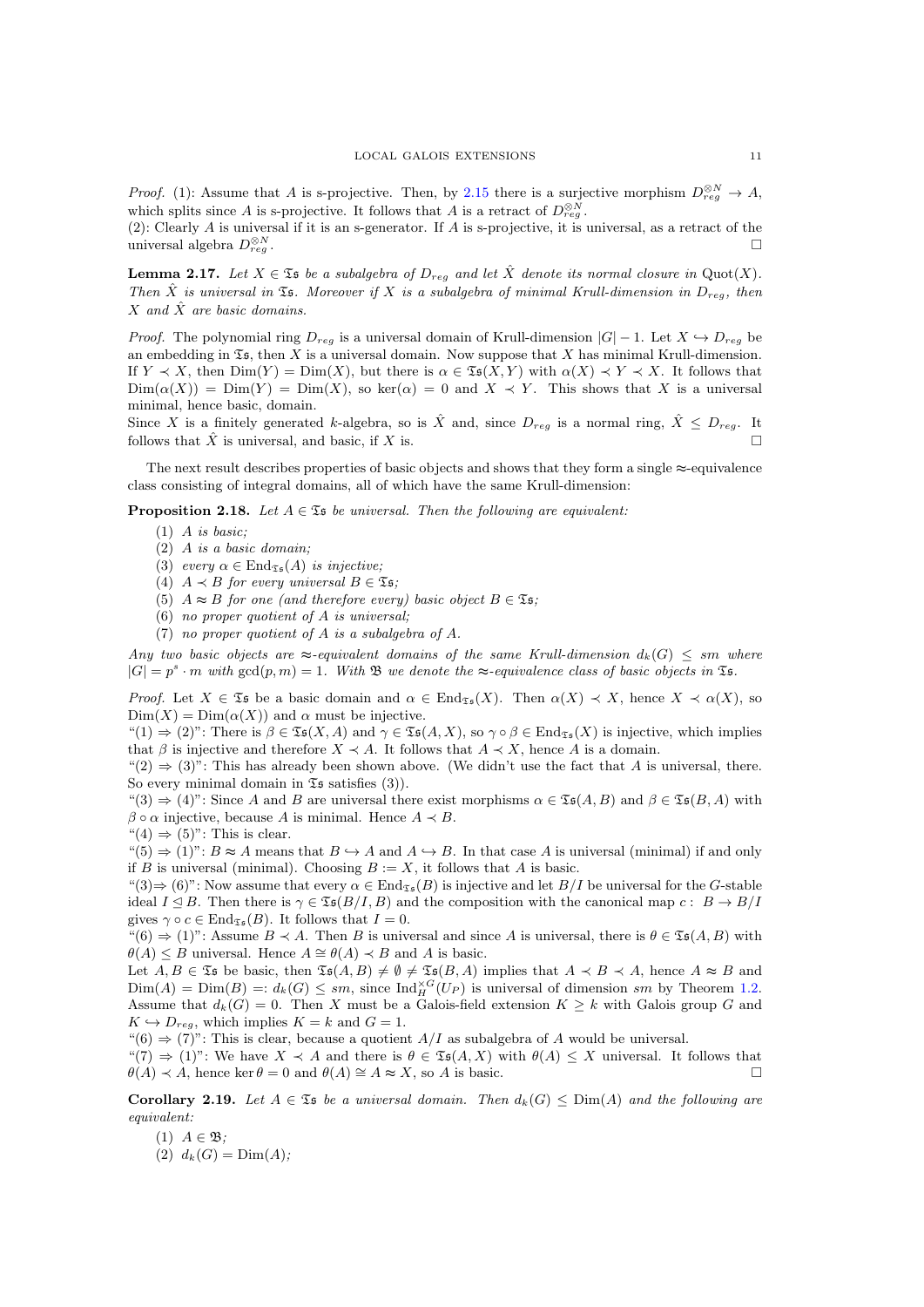(3) If  $C \in \mathfrak{Ts}$  with  $C \prec A$ , then  $Dim(C) = Dim(A)$ .

*Proof.* The first statement and " $(1) \Rightarrow (2)$ " follow immediately from Proposition [2.18.](#page-10-0) " $(2) \Rightarrow (3)$ ":  $C \prec A$  implies that C is a universal domain and  $Dim(C) \leq Dim(A)$ . Hence  $Dim(A)$  $d_k(G) \leq \text{Dim}(C) \leq \text{Dim}(A).$ 

 $\mathfrak{m}(3) \Rightarrow (1)$ ": Suppose A is not minimal. Then there is  $\alpha \in \text{End}_{\mathfrak{Is}}(A)$  with ker $(\alpha) \neq 0$ . Hence  $A/\text{ker}(\alpha) \cong \alpha(A) =: C \prec A.$  Clearly  $\text{Dim}(C) < \text{Dim}(A)$ .

#### 3. Induction, co-induction and restriction

From now on  $H \leq G$  will denote a subgroup of index  $m := [G : H]$  and  $\mathcal{R} := \mathcal{R}_{H/G} \subseteq G$  will be a fixed cross-section of right H-cosets. Consider the Frobenius-embedding

$$
\rho_{\mathcal{R}}: G \hookrightarrow \hat{G} := H \wr \Sigma_{\mathcal{R}} = H^{\mathcal{R}} \rtimes \Sigma_{\mathcal{R}}, g \mapsto (\bar{g}, \dot{g}),
$$

where the permutation  $\dot{g}$  and the function  $\bar{g} \in H^{\mathcal{R}}$  are defined by the equation  $rg = \bar{g}(r) \cdot r^{\dot{g}}$ . Let  $\mathcal{R}'$ be a different cross-section of right H-cosets, then  $\mathcal{R}' = \{r' := \bar{h}(r) \cdot r \mid r \in \mathcal{R}\}\$  with some function  $\bar{h} \in H^{\mathcal{R}}$ . Then  $Hr'g = Hrg = Hr^{\dot{g}} = Hr'(r^{\dot{g}})$ , so  $\rho_{\mathcal{R}'}(g) = (\overline{\overline{g}}, \dot{g})$  with "new" function  $\overline{\overline{g}} \in H^{\mathcal{R}}$ , but the same permutation  $\dot{g} \in \Sigma_{\mathcal{R}}$ . From the equation  $r'(r)g = \bar{h}(r)rg = \bar{h}(r)\bar{g}(r)r^{\dot{g}} = \bar{g}(r)r^{\dot{g}}$  $\bar{\bar{g}}(r)\bar{h}(r^{\dot{g}})r^{\dot{g}}$  we conclude that  $\bar{\bar{g}}(r) = \bar{h}(r)\bar{g}(r)\bar{h}(r^{\dot{g}})^{-1}$ , hence  $\rho_{\mathcal{R}'} = (\bar{h}, \text{id}_{\mathcal{R}}) \cdot (\bar{g}, \dot{g}) \cdot (\bar{h}, \text{id}_{\mathcal{R}})^{-1}$ . This shows that  $\rho_{\mathcal{R}'} = \text{int}(\bar{h}, \text{id}_{\mathcal{R}})^{-1} \circ \rho_{\mathcal{R}}$ , where  $\text{int}(\bar{h}, \text{id}_{\mathcal{R}})$  denotes the inner automorphism of  $H \wr \Sigma_{\mathcal{R}}$ given by right conjugation with the element  $(\bar{h}, id_{\mathcal{R}}) \in H \wr \Sigma_{\mathcal{R}}$ . Let X be any group, then every group-homomorphism  $\theta : H \to X$  induces a canonical group homomorphism

$$
\theta_{\mathcal{R}}:\ H\wr\Sigma_{\mathcal{R}}\to X\wr\Sigma_{\mathcal{R}},\ (\bar{h},\sigma)\mapsto(\theta\circ\bar{h},\sigma).
$$

<span id="page-12-1"></span>If  $\Omega$  is a right H-set via a homomorphism  $\omega : H \to \Sigma_{\Omega}$ , then  $\omega_{\mathcal{R}}$  induces a right  $\hat{G}$ -action on the set  $\Omega^{\mathcal{R}}$  of functions from  $\mathcal{R}$  to  $\Omega$ , given by the formula

$$
\phi^{(f,\sigma)}(r) = (\phi^f)(r^{\sigma^{-1}}) = (\phi(r^{\sigma^{-1}})) \cdot f(r^{\sigma^{-1}}).
$$

Note that for  $g \in G$  we then have

$$
\phi^g(r)=(\phi(r^{\dot{g}^{-1}}))\cdot\bar{g}(r^{\dot{g}^{-1}})
$$

<span id="page-12-0"></span>with  $\bar{g}(r^{g^{-1}}) = r^{g^{-1}} \cdot g \cdot r^{-1} \in H$ . Let  $\Omega = V \in mod - kH$  with corresponding homomorphism  $\omega: H \to GL(V)$  and  $\omega_{\mathcal{R}}: \hat{G} \to GL(V) \wr \Sigma_{\mathcal{R}}$ . Then  $V^{\mathcal{R}} \in kG - Mod$  and the correspondence

$$
(\alpha: V \to W \in kH - Mod) \mapsto (\alpha^{\mathcal{R}}: V^{\mathcal{R}} \to W^{\mathcal{R}} \in kG - Mod),
$$

with  $\alpha^{\mathcal{R}}(\phi)(r) := \alpha(\phi(r))$  for all  $r \in \mathcal{R}$ , is a functor. Since  $\rho_{\mathcal{R}'} = \text{int}(\bar{h}, \text{id}_{\mathcal{R}})^{-1} \circ \rho_{\mathcal{R}}$ , we see that different choices of cross-sections may result in different, but isomorphic functors, where the isomorphism is given by conjugation with elements from the base group  $H^R \leq H \wr \Sigma_R$ . For simplicity we will always choose cross-sections R in such a way that  $1_H = r_1 \in \mathcal{R}$ . Note that  $_HkG \cong \bigoplus_{r \in \mathcal{R}} kH \cdot r \cong$  $H(kH)^{\mathcal{R}} \in kH \text{ --} \text{mod}, \text{ hence } V^{\mathcal{R}} \cong (V \otimes_{kH} kH)^{\mathcal{R}} \cong V \otimes_{kH} (kH)^{\mathcal{R}} \cong V \otimes_{kH} kG, \text{ which shows}$ that  $V^{\mathcal{R}} \cong \text{Ind}_{H}^{\times G}(V)$ , the well known *(Frobenius-)induction of modules*. For every  $W \in mod - kG$ , the  $H - G$ -bimodule structure on kG turns  $\text{Hom}_{kG}(kG_G, W)$  into an H-right module with  $fh(x) :=$  $f(hx)$  for  $h \in H$ ,  $f \in Hom_{kG}(kG_G, W)$  and  $x \in kG$ . The map  $f \mapsto f(1_G)$  is then an isomorphism  $\text{Hom}_{kG}(kG_G, W) \cong W_{|H|}$  as right H-modules, and it follows from the adjointness theorem for tensorand Hom-functors, that the induction functor  $\text{Ind}_{H}^{\times G}(x)$  is left adjoint to the restriction functor from  $mod - kG$  to  $mod - kH$ . Due to the fact that kG is a symmetric algebra (in the sense of the theory of Frobenius-algebras), Ind<sup>×G</sup>() is also right left adjoint to the restriction functor from  $mod - kG$ . This is the content of classical Frobenius-reciprocity and Nakayama-relations in representation theory of finite groups. Now we consider the analogue of these in the theory of G-representations in the category kalg of commutative k-algebras.

From now on the terms "k-algebra" and "k−G-algebra" will always mean commutative k-algebra or  $k - G$ -algebra.

Let  $V^{\otimes \mathcal{R}} := V^{\otimes m} = V^{(1)} \otimes V^{(2)} \otimes \cdots \otimes V^{(m)}$  denote the tensor product of  $m = |\mathcal{R}|$  copies of V. Then there is a canonical "tensor map" (not a homomorphism)

$$
t: V^{\mathcal{R}} \mapsto V^{\otimes \mathcal{R}}, \ \phi \mapsto t_{\phi} := \phi(r_1) \otimes \cdots \otimes \phi(r_m),
$$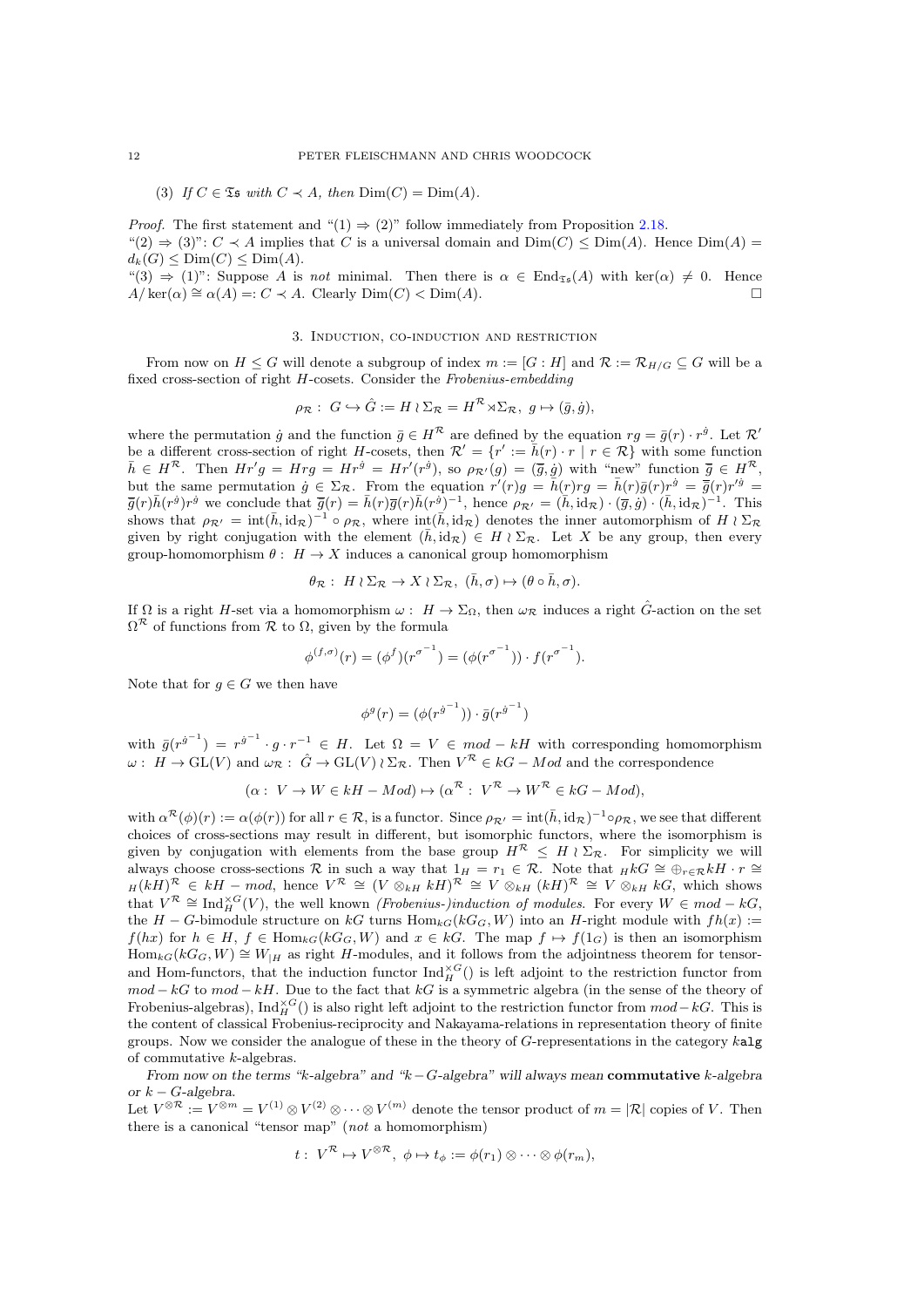and a natural action of  $GL(V) \wr \Sigma_{\mathcal{R}}$  and  $\hat{G}$  on  $V^{\otimes \mathcal{R}}$ , defined by the effect on elementary tensors, following the rule  $(t_{\phi})^{\gamma} := t_{\phi^{\gamma}}$  for  $\phi \in V^{\mathcal{R}}$  and  $\gamma \in \hat{G}$ . The restriction to  $G$ ,

$$
\mathrm{Ind}_{H}^{\otimes G}(V) := V^{\otimes G} := (V^{\otimes \mathcal{R}})_{|G} \in mod - kG
$$

is called the tensor-induction of V. As with ordinary induction above, it is well known and easy to see that  $\text{Ind}_{H}^{\otimes G}$  () defines a functor from  $mod - kH$  to  $mod - kG$ . Again different choices for R yield isomorphic functors, twisted by conjugation with elements from  $H^R$ . If  $V = A \in k_H$ alg is a commutative  $k - H$ -algebra, then  $\text{Ind}_{H_{-}}^{\times G}(A) = A^{\times \mathcal{R}}$  is a commutative  $k - G$ -algebra with "diagonal multiplication", such that  $\operatorname{Res}_{\vert 1_G}(\operatorname{Ind}_H^{\times G}(A)) = \prod_{r \in \mathcal{R}} A^{(r)} \in k$  alg. Similarly  $A^{\otimes G}$  is a commutative  $k - G$ -algebra with "tensor multiplication"

$$
(\otimes_{r\in\mathcal{R}}a_r)\cdot(\otimes_{r\in\mathcal{R}}a'_r)=\otimes_{r\in\mathcal{R}}a_ra'_r,
$$

such that  $\text{Res}_{\vert 1}(\text{Ind}_{H}^{\otimes G}(A)) = \coprod_{r \in \mathcal{R}} A^{(r)}$ , and both are functors from  $k_H$ alg to  $k_G$ alg. For every  $a \in A$ Let  $\hat{a} \in A^{\mathcal{R}}$  denote the function with  $\hat{a}(1_H) = a$  and  $\hat{a}(r) = 1_A$  for every  $r \neq 1_H$ , hence  $t_{\hat{a}} = a \otimes 1 \otimes \cdots \otimes 1$ . Then  $\hat{a}^g(r) = \begin{cases} a \cdot g \cdot r^{-1} & \text{if } rg^{-1} \in H \end{cases}$  $\begin{array}{lll} \n\frac{d}{dy}, & \text{if } \forall y \in H, \\ \n\text{otherwise} & \text{if } \sinh(y) = 1 \otimes \cdots \otimes a \cdot g(r_1^g)^{-1} \otimes 1 \cdots \otimes 1 \in A^{\otimes \mathcal{R}}, \text{ with non-trivial} \n\end{array}$ 

entry in position  $r_1^{\dot{g}}$ . For every  $\phi \in A^{\mathcal{R}}$  we have

$$
t_{\phi} = \phi(1) \otimes \phi(r_2) \otimes \cdots \otimes \phi(r_m) = t_{\widehat{\phi(1_H)}} \cdot (t_{\widehat{\phi(r_2)}}) r_2 \cdots (t_{\widehat{\phi(r_m)}}) r_m
$$

and we see that  $A^{\otimes \mathcal{R}} = A[(t_{\hat{a}})r \mid r \in \mathcal{R}].$ 

**Lemma 3.1.** Suppose A is a k – H-algebra, B a k – G-algebra and  $\beta$  and  $\gamma$  are G-equivariant algebra homomorphisms from  $A^{\otimes \mathcal{R}}$  to B. Then  $\beta = \gamma$  if and only if  $\beta(t_{\hat{a}}) = \gamma(t_{\hat{a}})$  for all  $a \in A$ .

*Proof.* "Only if" is clear, so assume  $\beta(t_{\hat{a}}) = \gamma(t_{\hat{a}})$  for all  $a \in A$ . Then we have for every  $\phi \in A^{\mathcal{R}}$ .

$$
\beta(t_{\phi}) = \prod_{i=1}^{m} \beta[(t_{\widehat{\phi(r_i)}})r_i] = \prod_{i=1}^{m} [\beta(t_{\widehat{\phi(r_i)}})]r_i = \prod_{i=1}^{m} [\gamma(t_{\widehat{\phi(r_i)}})]r_i = \gamma(t_{\phi}),
$$
  
hence  $\beta = \gamma$ .

As mentioned above, the next result provides an analogue of Frobenius-reciprocity and Nakayamarelations in representation theory of finite groups. Notice that, unlike in the category of modules over group algebras, the restriction functor now has different left and right adjoints:

**Theorem 3.2.** Let A be a k – H-algebra and B a k – G-algebra. Let  $\iota_1: A \hookrightarrow A^{\otimes \mathcal{R}}$  be the embedding  $a \mapsto t_{\hat{a}}$ . Then the following hold

- (1) The map  $\chi: k_H$ **alg** $(A, B_{\downarrow H}) \to k_G$ **alg** $(Ind_H^{\otimes G}(A), B)$ ,  $\alpha \mapsto \otimes_{r \in \mathcal{R}} \alpha() \cdot r$  is a bijection with inverse given by  $\iota_1^* : \beta \mapsto \beta \circ \iota_1$ .
- (2) The map  $\psi$ :  $k_H \texttt{alg}(B_{\downarrow H}, A) \to k_G \texttt{alg}(B, \text{Ind}_H^{\times G}(A)), \ \alpha \mapsto \times_{r \in \mathcal{R}} \alpha((\cdot \ r^{-1})$  is a bijection with inverse given by  $\pi_{1*}: \ \beta \mapsto (b \mapsto \beta(b)(1_H)).$
- (3) The tensor induction functor  ${\rm Ind}_{H}^{\otimes G}$ :  $k_H$ **alg**  $\rightarrow$   $k_G$ **alg** is left-adjoint and the Frobenius induction functor  ${\rm Ind}_{H}^{\times G}: k_H$ alg  $\to k_G$ alg is a right-adjoint to the restriction functor  ${\rm res}^G_{\downarrow H}$ :  $k_G$ alg  $\rightarrow k_H$ alg.

*Proof.* (1): Let  $\alpha \in k_H \text{alg}(A, B_{\downarrow H})$ . For every  $r \in \mathcal{R}$  the map  $\alpha() \cdot r$  is a k-algebra homomorphism from A to B. Since  $A^{\otimes \mathcal{R}} = \coprod_{r \in \mathcal{R}} A^{(r)}$  is the coproduct in kalg, it follows that  $\chi(\alpha) \in k \text{alg}(A^{\otimes \mathcal{R}}, B)$ . We now show that  $\chi$  maps  $\overline{H}$ -morphisms to G-morphisms: For every  $\phi \in A^{\mathcal{R}}$  and  $g \in G$  we have

$$
[\otimes_{r\in\mathcal{R}}\alpha(t_{\phi})\cdot r]g = [\prod_{r\in\mathcal{R}}\alpha(\phi(r))\cdot r]g = \prod_{r\in\mathcal{R}}[\alpha(\phi(r))\cdot rg] = \prod_{r\in\mathcal{R}}[\alpha(\phi(r^{g^{-1}}))\cdot r^{g^{-1}}g] =
$$
  

$$
\prod_{r\in\mathcal{R}}[\alpha(\phi(r^{g^{-1}}))\cdot r^{g^{-1}}gr^{-1}]r =_{(\text{since } r^{g^{-1}}gr^{-1}\in H)} \prod_{r\in\mathcal{R}}[\alpha(\phi(r^{g^{-1}})\cdot r^{g^{-1}}gr^{-1})]\cdot r =
$$

 $\prod_{r\in\mathcal{R}} \alpha(\phi^g(r)) \cdot r = \otimes_{r\in\mathcal{R}} \alpha(t_{\phi^g}) \cdot r$ . This shows that  $\chi(\alpha)((t_{\phi})g) = [\chi(\alpha)(t_{\phi})]g$ , hence  $\chi(\alpha)$  is Gequivariant. Clearly  $\iota_1^*$  maps G-morphisms to H-morphisms and  $\iota_1^* \circ \chi(\alpha) = \alpha$  for every  $\alpha$ . For  $\beta \in k_G$ alg $\left(\text{Ind}_{H}^{\otimes G}(A), B\right)$  we have  $\chi \circ \iota_1^*(\beta)(t_{\hat{a}}) =$ 

$$
\beta \circ \iota_1(a) \cdot 1 \otimes \beta \circ \iota_1(1_A) \cdot r_2 \otimes \cdots \otimes \beta \circ \iota_1(1_A) \cdot r_m = \beta \circ \iota_1(a) \otimes 1_A \otimes \cdots \otimes 1_A = \beta(t_{\hat{a}}).
$$

 $\equiv$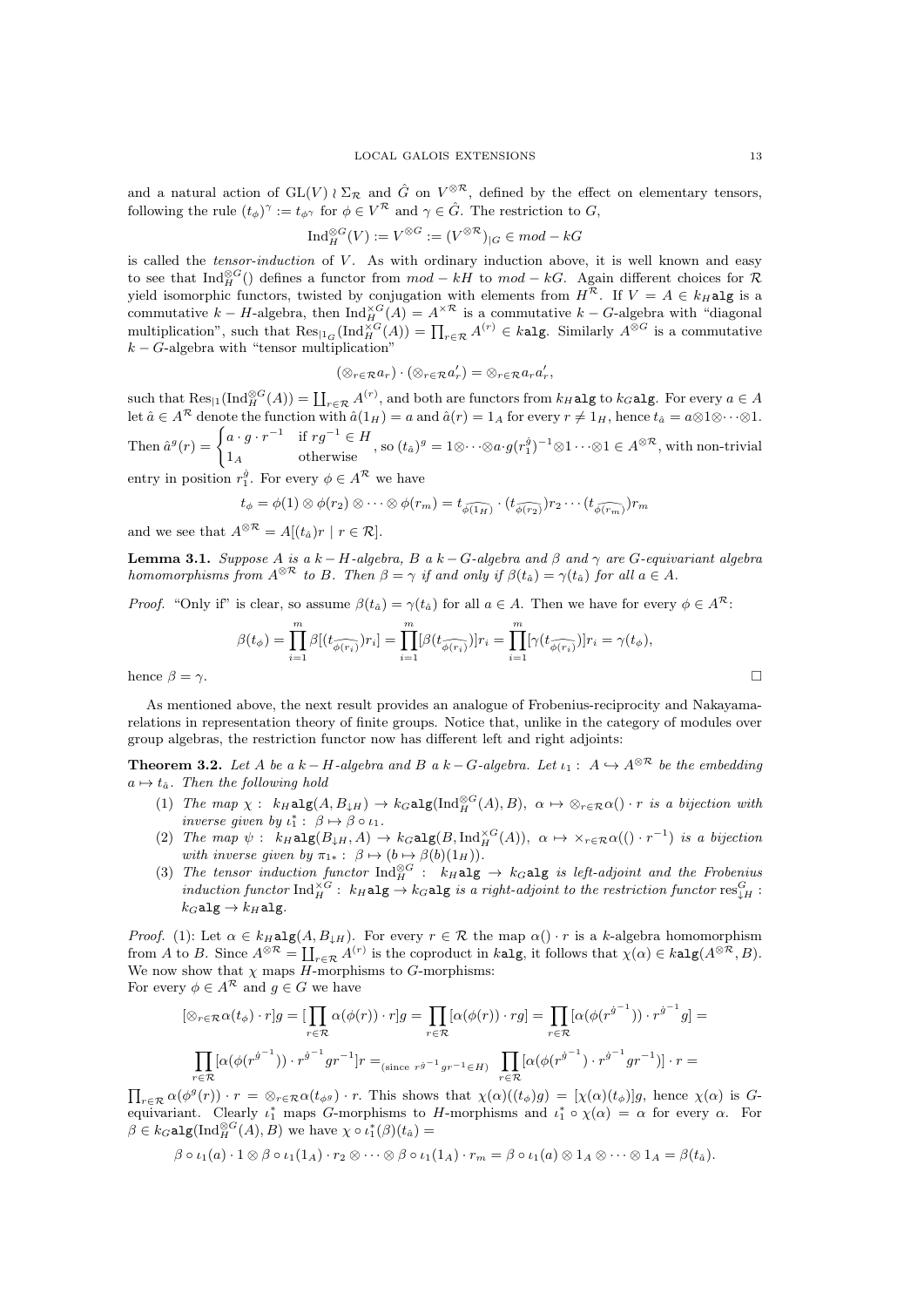Hence  $\chi \circ \iota_1^*(\beta) = \beta$  by Lemma [3.1.](#page-12-1)

(2): This follows from the "usual" adjointness of the functor pair  $(\text{res}_{\sharp H}^G, \text{Ind}_H^{\times G})$  in representation theory, together with the description of the product in kalg. It is straightforward to confirm that the given maps are well-defined and mutually inverse algebra morphisms. (3): This follows immediately from (1) and (2).  $\square$ 

- <span id="page-14-0"></span>Remark 3.3. (1) Theorem [3.2](#page-12-0) has an analogue in the theory of permutation sets. Here the functor  $\Omega \mapsto \Omega^{\mathcal{R}}$  from H-sets to G-sets is the analogue of "tensor-induction", however, it turns out to be a right adjoint of the restriction functor, whereas a left adjoint is given by the functor which maps  $\Omega \mapsto \Omega \times G/H$ , the G-set of H-orbits on the cartesian product  $\Omega \times G$  with  $H \times G$ -action  $(\omega \times g)(h, g') := \omega \cdot h \times h^{-1}gg'$ .
	- (2) Let  $L := \text{Ind}_{H}^{\otimes G}$  and  $F := \text{res}_{\downarrow H}^{G}$  and consider the unit and co-unit  $u := u^{(L,F)}$ ,  $c := c^{(L,F)}$  as in Theorem [6.2.](#page-20-0) Then

$$
u_A: A \to A \otimes 1 \otimes \cdots \otimes 1 \leq \text{res}_{\downarrow H}^G(A^{\otimes \mathcal{R}}) \in k_H \text{alg}, \ a \mapsto t_{\hat{a}}
$$

is the canonical embedding and

$$
c_B: (B_{|H})^{\otimes R} \to B
$$
, maps  $b^{(1)} \otimes b^{(r_2)} \otimes \cdots \otimes b^{(r_m)} \mapsto \prod_{r \in \mathcal{R}} b^{(r)} \cdot r$ .

If  $L = \operatorname{res}^G_{\downarrow H}$  and  $F = \operatorname{Ind}_H^{\times G}$ , then  $u_B : B \to (B_{|H})^{\times R}$  maps  $b \mapsto (b, br_2^{-1}, \dots, br_m^{-1})$ , whereas  $c_A: (A^{\times \mathcal{R}})_{|H} \to A$  maps  $\bar{a} \mapsto \bar{a}(1_H)$ .

(3) It is well known that right adjoint functors are strongly left continuous (i.e. it they respect limits) and L is strongly right continuous (i.e. it respects colimits). Hence  $\text{Ind}_{H}^{\times G}$  respects limits (e.g. products, kernels, monomorphisms and injective maps) and  $\text{Ind}_{H}^{\otimes G}$  respects colimits (e.g. coproducts, cokernels, epimorphisms and surjective maps).

 $\text{Consider the unit } u := u^{(\text{Ind}_{H}^{\otimes G}, \text{res}_{\downarrow H}^{G})} : A \hookrightarrow \text{res}_{\downarrow H}^{G}(\text{Ind}_{H}^{\otimes G}(A)) \text{ and the co-unit } c' := c^{(\text{res}_{\downarrow H}^{G}, \text{Ind}_{H}^{\times G})} : A \hookrightarrow \text{res}_{\downarrow H}^{G}(\text{Ind}_{H}^{\otimes G}, \text{Ind}_{H}^{\otimes G})$  $(A^{\times \mathcal{R}})_{|H} \to A$ . The "multiplication map"  $\mu : \operatorname{res}_{\downarrow H}^G(\text{Ind}_H^{\otimes G}(A)) \to A$ ,  $\mu(t_f) \mapsto \prod_{r \in \mathcal{R}} f(r)$  and the "constant map" const :  $A \hookrightarrow \text{res}_{\downarrow H}^G(\text{Ind}_H^{\times G}(A)), a \mapsto (a, a, \dots, a)$  satisfy  $\mu \circ u = \text{id}_A = c' \circ \text{const},$ hence they respectively split u and  $c'$  in kalg, but not necessarily in  $k_H$ alg.

<span id="page-14-1"></span>**Lemma 3.4.** Assume that  $\mathcal{R} \subseteq G$  is normalized by H (e.g.  $\mathcal{R} \triangleleft G$  is a normal subgroup with complement  $H$ ). Then the maps  $\mu$  and const are H-equivariant and therefore they split the unit u and the co-unit  $c'$  in  $k_H$ alg, respectively.

*Proof.* The hypothesis implies  $rh = \bar{h}(r)r^{\dot{h}} = hh^{-1}rh = hr^{h}$ , hence  $r^{\dot{h}} = r^{h}$  and  $\bar{h}(r) = h$  for all  $r \in \mathcal{R}$ . Therefore  $\mu(t_f h) = \prod_{r \in \mathcal{R}} (f^{h})(r) = \prod_{r \in \mathcal{R}} (f(r^{h^{-1}})) \cdot \bar{h}(r) = \prod_{r \in \mathcal{R}} (f(r^{h})) \cdot h = \mu(t_f) \cdot h$ . Similarly  $[(\text{const}(a)) \cdot h](r) = [(\text{const}(a))] (r^{\dot{h}}) \cdot \bar{h}(r) = \text{const}(ah)(r)$ . Hence  $\mu$  and const are in  $k_H$ alg. The rest follows from the previous remarks.

In general we have the following result about the splitting behaviour of  $u$  and  $c'$ :

Corollary 3.5. Let  $A \in k_H$ alg, then the following are equivalent:

- (1) A is a retract of  $\operatorname{res}^G_{\downarrow H}(B)$  for some  $B \in k_G$ alg;
- (2) A is a retract of  $\operatorname{res}_{\downarrow H}^G(\operatorname{Ind}_H^{\otimes G})(A);$
- (3) the unit  $u_A^{(\text{Ind}_{H}^{\otimes G}, \text{res}_{\downarrow H}^G)}$  splits in  $k_H$ alg;
- (4) A is a retract of  $\operatorname{res}_{\downarrow H}^G(\operatorname{Ind}_H^{\times G})(A);$
- (5) the counit  $c_A^{\text{(res)}_H,\text{Ind}_H^{\times G}}$  splits in  $k_H$ alg.

*Proof.* This follows immediately from Proposition [6.5](#page-20-1) of Appendix [6](#page-19-0)

#### 4. FROBENIUS RECIPROCITY IN  $\mathfrak{Is}_G$

Let  $X \le Y \le G$  be subgroups and  $W \in kY$  – mod, then  $W^X$  denotes the subspace of X-fixed points and we denote with  $t_X^Y$  the *relative trace* map

$$
t_X^Y: W^X \to W^Y, w \mapsto \sum_{g \in \mathcal{R}_{X \setminus Y}} wg \in W^Y,
$$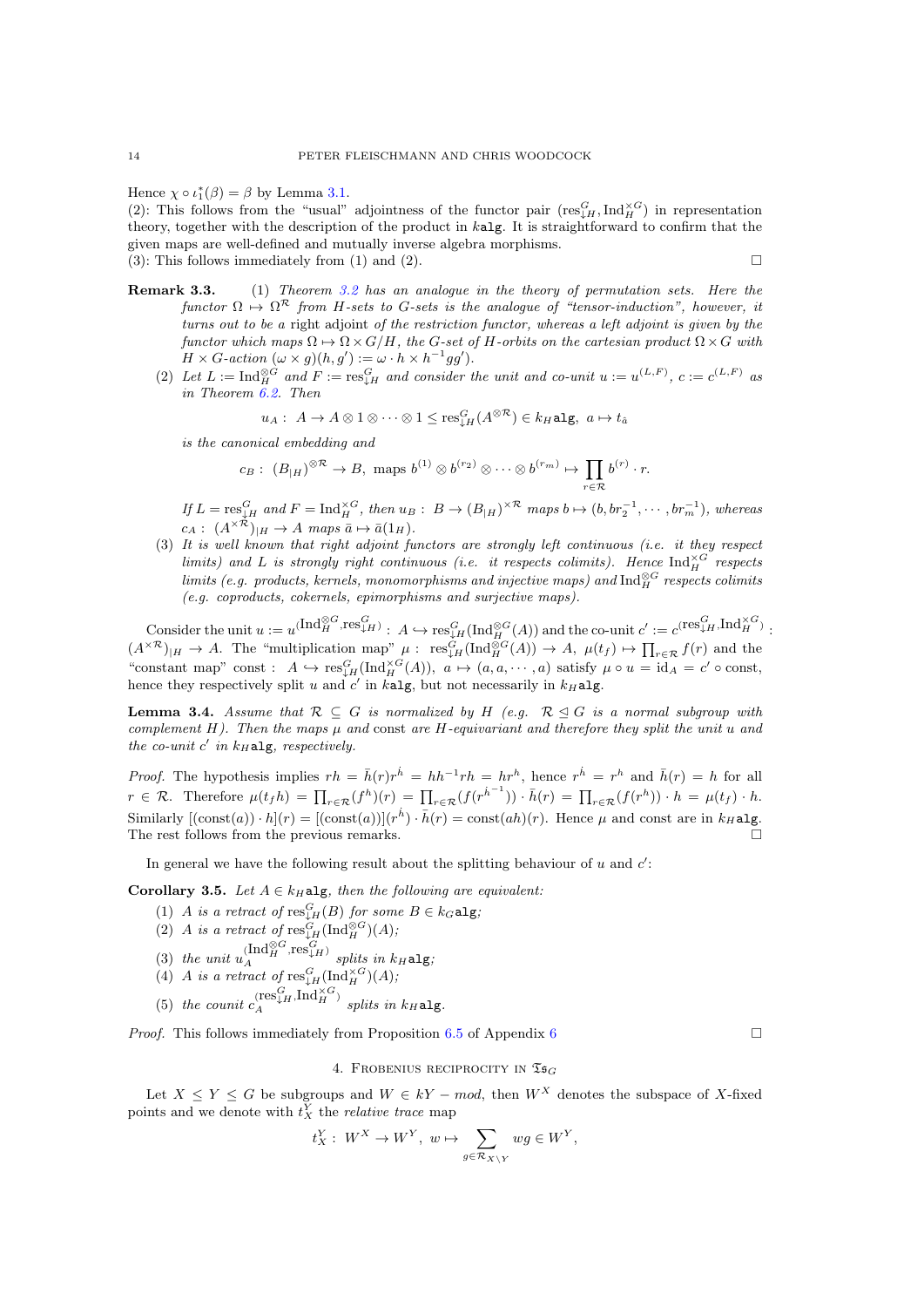where  $\mathcal{R}_{X\setminus Y}$  denotes a cross-section of right X-cosets in Y, satisfying  $Y = \bigcup_{g \in \mathcal{R}_{X\setminus Y}} Xg$ . It is easy to see that  $t_X^Y$  is a linear transformation, which is independent of the choice of the cross-section  $\mathcal{R}_{X\setminus Y}$ . Moreover,  $\text{tr}_Y(w) = t_1^Y(w) = t_X^Y \circ t_1^X(w)$  and since  $Y = X \cdot \mathcal{R}_{X \setminus Y} = Y^{-1} = \mathcal{R}_{X \setminus Y}^{-1} \cdot X$  we have

$$
\mathrm{tr}_Y(w) = \sum_{y \in \mathcal{R}_{X \setminus Y}} \sum_{x \in X} wxy = \sum_{x \in X} \sum_{y \in \mathcal{R}_{X \setminus Y}} w y^{-1} x = \mathrm{tr}_X(w')
$$

with  $w' := \sum_{y \in \mathcal{R}_{X \setminus Y}} wy^{-1}$ .

**Lemma 4.1.** Assume  $m := [G : H]$  is coprime to  $p = \text{char}(k)$  and let  $A \in k_G$  alg. Then  $A \in \mathfrak{Is}_G \iff$  $res_{\downarrow H}^G(A) \in \mathfrak{Ts}_H.$ 

*Proof.* If  $a \in A_{|H}$  is a point, then  $t_1^G(\frac{a}{m}) = t_H^G(t_1^H(\frac{a}{m})) = t_H^G(\frac{1}{m}) = 1$ , so  $\frac{a}{m}$  is a G-point in A. If  $a' \in A$ is a G-point, then  $1 = t_1^G(a') = t_1^H(a'')$  with  $a'' = \sum_{g \in \mathcal{R}_{H \setminus G}} a' g^{-1}$ , hence  $a'' \in A$  is an H-point.  $\Box$ 

<span id="page-15-1"></span>**Proposition 4.2.** Assume that p does not divide  $m = [G : H]$ , then the following hold:

(1) If  $A \in \mathfrak{Is}_H$ , then  $\text{Ind}_H^{\otimes G}(A)$  and  $\text{Ind}_H^{\times G}(A) \in \mathfrak{Is}_G$  and if  $B \in \mathfrak{Is}_G$ , then  $\text{res}_\downarrow^G(H) \in \mathfrak{Is}_H$ . In particular restriction to  $\mathfrak{Is}_{H}$  and  $\mathfrak{Is}_{G}$  induces the adjoint pairs of functors

$$
(\mathrm{Ind}_{H}^{\otimes G}|_{\mathfrak{T}\mathfrak{s}_{H}},\mathrm{res}_{\downarrow H}|_{\mathfrak{T}\mathfrak{s}_{G}}) \text{ and } (\mathrm{res}_{\downarrow H|_{\mathfrak{T}\mathfrak{s}_{G}}}^G,\mathrm{Ind}_{H|_{\mathfrak{T}\mathfrak{s}_{H}}}^{\times G}).
$$

(2) If  $A \in k_H$ alg, then  $A \in \mathfrak{Is}_H \iff \text{Ind}_H^{\times G}(A) \in \mathfrak{Is}_G$ .

*Proof.* (1): Let  $a \in A \in \mathfrak{Is}_H$  and set  $\hat{a} := (a, 1, \dots, 1) \in A^{\mathcal{R}}$ . Then  $\text{tr}_G(\hat{a}) = \text{tr}_H^G(\text{tr}_H(\hat{a}))$  $\text{tr}_H^G(\widehat{\text{tr}_H(a)})$  and  $\text{tr}_G(t_a) = \text{tr}_H^G(\text{tr}_H(t_a)) = \text{tr}_H^G(t_{\widehat{\text{tr}_H(a)}})$ . It follows that if a is an H-point in A, then  $1/m \cdot \hat{a}$  is a  $(G)$  point in  $\text{Ind}_{H}^{\times G}(A)$  and  $1/m \cdot t_{\hat{a}}$  is a  $(G)$  point in  $\text{Ind}_{H}^{\otimes G}(A)$ . The rest of the statement follows from Lemma [4.1](#page-14-0) and Theorem [3.2.](#page-12-0)

(2): It suffices to show " $\Leftarrow$ ". Let  $A \in k_H$ **alg** with  $\text{Ind}_{H}^{\times G}(A) \in \mathfrak{Is}_{G}$ ; the counit  $c: \text{res}_{\downarrow H}^{G}(\text{Ind}_{H}^{\times G}(A))$  $(A^{\times \mathcal{R}})_{|H} \to A$ , mapping  $\bar{f} \mapsto \bar{f}(1_H)$  is H-equivariant (and surjective), so its maps H-points to H-points. By Lemma [4.1,](#page-14-0)  $res_{\downarrow H}^G(\text{Ind}_{H}^{\times G}(A))$  has H-points, hence so does A and therefore  $A \in \mathfrak{Is}_{H}$ .  $\square$ 

**Proposition 4.3.** Assume that p does not divide  $m = [G : H]$ . If  $A \in \mathfrak{Is}_H$  is (a) s-projective, (b) and s-generator, (c) universal or (d) cyclic, then so is  $\text{Ind}_{H}^{\otimes G}(A) \in \mathfrak{Is}_{G}$ .

Proof. (a): This follows from Proposition [6.7](#page-21-0) (1).

(b): Suppose that  $A \in \mathfrak{Ts}_H$  is an s-generator and  $B \in \mathfrak{Ts}_G$ . Then there is a surjective morphisms  $\beta$ :  $A^{\otimes N} = \coprod_{i=1}^N A \to \text{res}_{\downarrow H}^G(B)$ . Hence  $\text{Ind}_{H}^{\otimes G}(\beta)$ :  $\text{Ind}_{H}^{\otimes G}(A^{\otimes N}) \cong \text{Ind}_{H}^{\otimes G}(A)^{\otimes N} \to \text{Ind}_{H}^{\otimes G}(\text{res}_{\downarrow H}^G(B))$ is surjective by Remark [3.3](#page-0-1) (2). Since the counit  $c_B$ :  $\text{Ind}_{H}^{\otimes G}(\text{res}_{\downarrow H}^G(B)) \to B$  of Remark 3.3 (3) is surjective, it follows that  $\text{Ind}_{H}^{\otimes G}(A)$  is an s-generator.

(c): Suppose that  $A \in \mathfrak{Ts}_H$  is universal and  $B \in \mathfrak{Ts}_G$ . Then there exists  $\alpha \in \mathfrak{Ts}_H(A, \text{res}^G_\downarrow(H(B)),$  hence  $\chi(\alpha) \in \mathfrak{Is}_G(\text{Ind}_H^{\otimes G}(A), B)$ , so  $\text{Ind}_H^{\otimes G}(A)$  is universal in  $\mathfrak{Is}_G$ .

<span id="page-15-0"></span>(d): If  $A \in \mathfrak{Is}_H$  is cyclic, then  $A = k[(a)h \mid h \in H]$  for some point  $a \in A$ . It follows by construction that  $\text{Ind}_{H}^{\otimes G}(A) = k[t_{\hat{a}}hr \mid h \in H, r \in \mathcal{R}] = k[t_{\hat{a}}g \mid g \in G]$ , hence  $\text{Ind}_{H}^{\otimes G}(A)$  is cyclic.

**Lemma 4.4.** Let  $B \in \mathfrak{Is}_{G}^o$ . If B is s-projective or an s-generator, then B is universal.

*Proof.* Since B is generated by a finite set of points, there is a surjective morphism  $D_{reg}(G)^{\otimes N} \to B$ . If B is s-projective, this map splits and B is a retract of the universal algebra  $D_{reg}(G)^{\otimes N}$ . Hence B is universal. Clearly if B is an s-generator, then B is universal.

**Corollary 4.5.**  $B \in \mathfrak{Is}^o_G$  is s-projective if and only if B is a retract of some  $D_{reg}(G)^{\otimes N}$ .

**Lemma 4.6.** Let  $B \in \mathfrak{Ts}_G$  and  $A \in \mathfrak{Ts}_H$  with  $m = [G : H]$  coprime to  $p = \text{char}(k)$ . Then the following hold:

- (1) B is standard  $\iff$  B is cyclic and s-projective.
- (2) A is standard  $\Rightarrow$  Ind $_{H}^{\otimes G}(A)$  is standard.

*Proof.* (1): " $\Rightarrow$ " is clear. " $\Leftarrow$ ": Let B be cyclic and s-projective. Then  $B = k[bg \mid g \in G]$  with point  $b \in B$ . Hence there is a surjective morphism  $D_{req}(G) \rightarrow B$ , which splits since B is s-projective. Therefore B is standard.

(2): " $\Rightarrow$ ": If A is standard, then A is cyclic and s-projective, hence so is Ind $_{H}^{\otimes G}(A)$  by Proposition [4.3.](#page-14-1) By (1),  $\text{Ind}_{H}^{\otimes G}(A)$  is standard.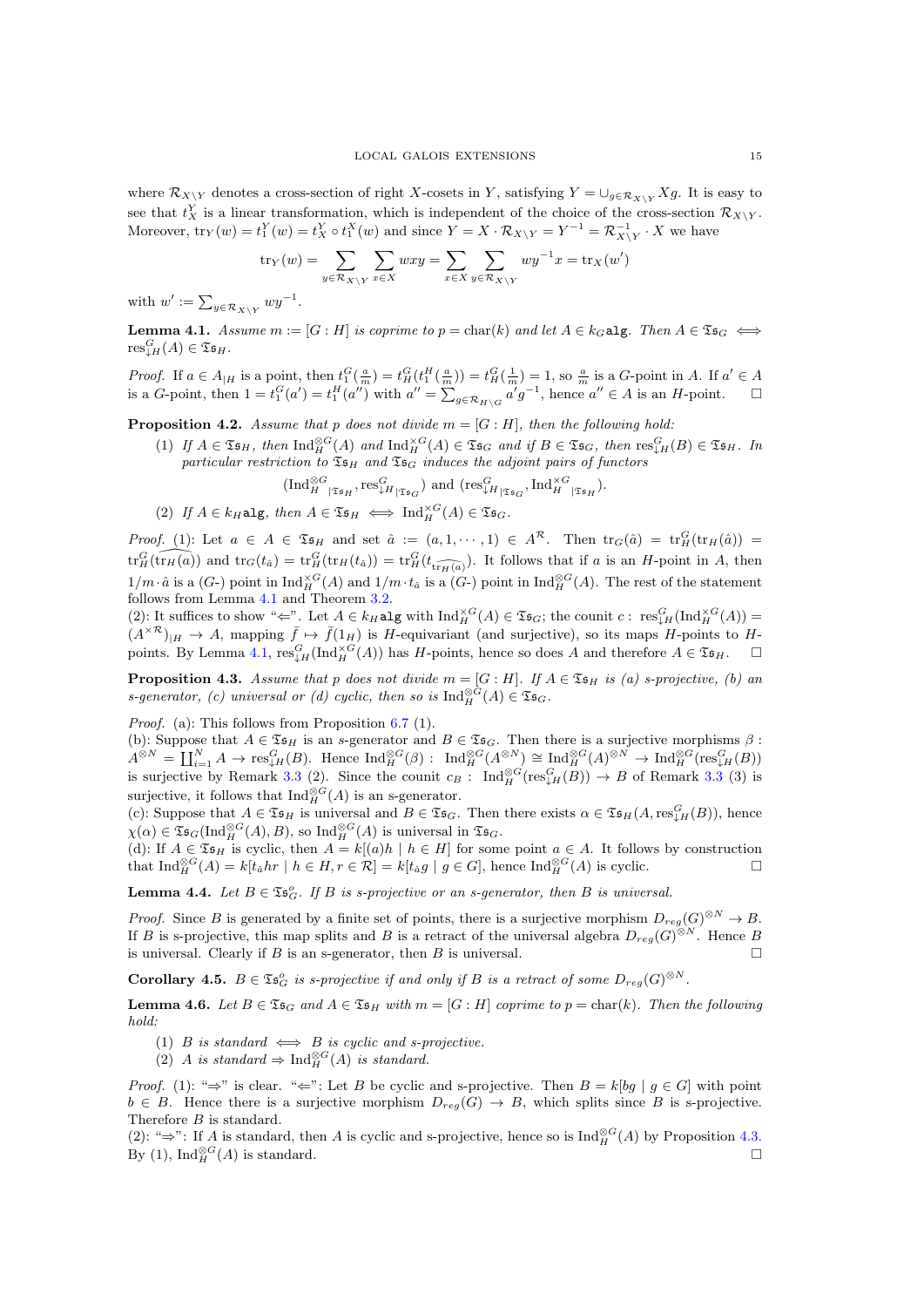Let  $V \in kG-mod$  and assume that  $p \nmid [G:H]$ . Then V is a direct summand of  $\text{Ind}_{H}^{\times G} \text{res}_{\downarrow H}^{G}(V)$ . Since induced modules of projective  $H$ -modules are projective  $G$ -modules, it follows that  $V$  is projective in  $kG - mod$  if and only if  $\text{res}_{\downarrow H}^G(V)$  is projective in  $kH$ -mod. The categorical "reason" for this phenomenon is the fact that the map

$$
V \to \operatorname{Ind}_{H}^{\times G} \operatorname{res}_{\downarrow H}^{G}(V) = V_{|H} \otimes_{kH} kG, \ v \mapsto \frac{1}{m} \sum_{r \in \mathcal{R}} v r^{-1} \otimes_{kH} r \in Mod - kG
$$

is a right inverse to the counit map  $c^{(\text{Ind}_{H}^{\times G}, \text{res}_{\downarrow H}^{G})}: \text{Ind}_{H}^{\times G}\text{res}_{\downarrow H}^{G}(V) \to V, v \otimes_{kH} r \mapsto vr.$  This motivates the following

**Definition 4.7.** An algebra  $B \in k_G$  alg or  $\mathfrak{Is}_G$  will be called H-split, if the co-unit  $c_B^{(\text{Ind}_H^{\otimes G}, \text{res}_\downarrow^G\mu)}$ :  $\text{Ind}_{H}^{\otimes G}(\text{res}^{G}_{\downarrow H}(B)) \to B$  has a right inverse.

**Proposition 4.8.** Let  $V \in mod - kG$ ,  $v \in V^G$  and assume that  $p = char(k) \nmid m = [G : H]$ . Consider the algebras  $S(V) := \text{Sym}(V)$  and  $S(V)_v := S(V)/(v-1) \in k_G$ **alg.** Then  $S(V)$  and  $S(V)_v$  are H-split.

<span id="page-16-0"></span>*Proof.* It follows from the definition of module induction and the universal property of  $Sym(V)$  that  $\text{Ind}_{H}^{\otimes G}(S(V)) = S(\text{Ind}_{H}^{\times G}(V))$ . It is well known and can easily be seen that V is a direct summand of  $\text{Ind}_{H}^{\times G}(\text{res}_{\downarrow H}^{G}(V))$  by the maps

$$
\theta: V \to \text{Ind}_{H}^{\times G}(\text{res}_{\downarrow H}^{G}(V)), w \mapsto \frac{1}{m} \sum_{r \in \mathcal{R}} v r^{-1} \otimes r
$$
, and

<span id="page-16-1"></span> $\mu: \operatorname{Ind}_{H}^{\times G}(\operatorname{res}^{G}_{\downarrow H}(V)) \to V, \ v \otimes r \mapsto vr.$  Let  $S(\theta): S(V) \to S(\operatorname{Ind}_{H}^{\times G}(\operatorname{res}^{G}_{\downarrow H}(V))) \cong \operatorname{Ind}_{H}^{\otimes G}(S(\operatorname{res}^{G}_{\downarrow H}(V)))$ be the induced map in  $k_G$ **alg** and  $c_{S(V)}$ : Ind $_{H}^{\otimes G}S(V) \to S(V)$  the counit. Then for every  $w \in V$ ,  $S(\theta)(w) = \frac{1}{m} \sum_{r \in \mathcal{R}} t_{\widehat{w}r-1} \cdot r$ , hence  $c_{S(V)} \circ S(\theta)(w) = \frac{1}{m} \sum_{r \in \mathcal{R}} c_{S(V)}(t_{\widehat{w}r-1} \cdot r) = \frac{1}{m} \sum_{r \in \mathcal{R}} c_{S(V)}(t_{\widehat{w}r-1})$ .  $r = \frac{1}{m} \sum_{r \in \mathcal{R}} (wr^{-1}) \cdot r = w$ . Hence  $c_{S(V)} \circ S(\theta) = id_{S(V)}$ . Now let  $can : S(V) \to \overline{S(V)}_v$ ,  $x \mapsto \overline{x}$  be the canonical map, sending  $v \mapsto 1 \in S(V)_v$ . Then we obtain the commutative diagram:

$$
\operatorname{Ind}_{H}^{\otimes G}(S(V)) \xrightarrow{can^{\otimes}} \operatorname{Ind}_{H}^{\otimes G}(\overline{S(V)}_{v})
$$

$$
S(\theta) \qquad \downarrow \qquad \qquad \overline{S(\theta)} \qquad \downarrow \qquad \qquad \downarrow \qquad \qquad \downarrow \qquad \qquad \downarrow
$$

$$
S(V) \xrightarrow{can} \qquad \overline{S(V)}_{v}
$$

Indeed, as before we see  $can^{\otimes} \circ S(\theta)(v) = \frac{1}{m} \sum_{r \in \mathcal{R}} can^{\otimes} (t_{\widehat{vr}^{-1}} \cdot r) = \frac{1}{m} \sum_{r \in \mathcal{R}} can^{\otimes} (t_{\widehat{v}}) \cdot r = \frac{1}{m} \sum_{r \in \mathcal{R}} t_{\widehat{v}} \cdot r$  $r = \frac{1}{m} \sum_{r \in \mathcal{R}} 1 \cdot r = 1$ . This shows the existence of  $\overline{S(\theta)} \in k_G$  alg. Clearly  $\overline{S(\theta)}$  is a right inverse of  $c_{\overline{S(V)}}$ . .

The first part or the next result generalizes Lemma [2.13:](#page-9-2)

**Theorem 4.9.** Let  $p = \text{char}(k)$ ,  $1 \neq H \in \text{Syl}_p(G)$  and  $V \in mod - kG$ . Then the following hold:

- (1) Let  $v \in V^G$  with  $v^{p^N} = \text{tr}_G(f)$  or  $v^{p^N} = \text{tr}_H(f)$  for some  $f \in S(V)$  and  $N \in \mathbb{N}$ . Then  $S(V)/(v-1) \in \mathfrak{Ts}_G$  is s-projective.
- (2) If  $B \in \mathfrak{Is}_G$ , then  $B \otimes (S(V)/(v-1)) \cong B \otimes S(V/kv)$  as  $B$ -algebras.
- (3) If  $B \in \mathfrak{Is}_G$  is s-projective in  $\mathfrak{Is}_G$ , then so are  $B \otimes S(V)$  and  $B \otimes (S(V)/(v-1))$ .

<span id="page-16-2"></span>*Proof.* (1): Let  $S := S(V)/(v-1)$ . If  $v^{p^N} = \text{tr}_G(f)$ , then  $v^{p^N} = \text{tr}_H(f')$  for a suitable  $f' \in S(V)$ , so we can assume  $v^{p^N} = \text{tr}_H(f)$  with  $v \in V^G$ . It follows from [\[9\]](#page-22-2) Theorem 2.8 that  $\text{res}_{\downarrow H}^G(S)$  is s-projective in  $\mathfrak{Ts}_H$ . Therefore  $S \in \mathfrak{Ts}_G$  by Lemma [4.1](#page-14-0) and S is s-projective in  $\mathfrak{Ts}_G$  by Proposition [6.7,](#page-21-0) because S is H-split by Proposition [4.8.](#page-15-1) Note that  $\operatorname{res}_{\downarrow H}^G$  clearly respects surjective maps.

(2): It follows from Bass' theorem that B is an injective kG-module. Hence the embedding  $kv \rightarrow$ B,  $\lambda v \mapsto \lambda \cdot 1_B$  extends firstly to  $\phi \in \text{Hom}_{kG}(V, B)$  and then to a map in  $\text{Hom}_{kG}(V, B \otimes S(V))$ , sending  $u \in V$  to  $u - \phi(u)$ , hence v to  $v - 1$ . The induced algebra-morphisms  $S(V/kv) \to B \otimes S(V)/(v-1)$ and  $B \hookrightarrow B \otimes S(V)/(v-1)$  induce a coproduct morphism  $\tilde{\phi}: B \otimes S(V/kv) \to B \otimes S(V)/(v-1)$ , which is surjective in  $\mathfrak{Is}_G$  with  $\tilde{\phi}_{|B} = id_B$ . Since  $S(V/kv) \cong k[X_1, \cdots, X_\ell] \cong S(V)/(v-1)$  with  $\ell = \dim_k(V) - 1$ , the algebras  $B \otimes S(V)/(v-1)$  and  $B \otimes S(V/kv)$  are isomorphic and there is a morphism of B-algebras,  $\psi : B \otimes S(V)/(v-1) \to B \otimes S(V/kv)$  with  $\tilde{\phi} \circ \psi = \text{id}_{B \otimes S(V)/(v-1)}$ . Hence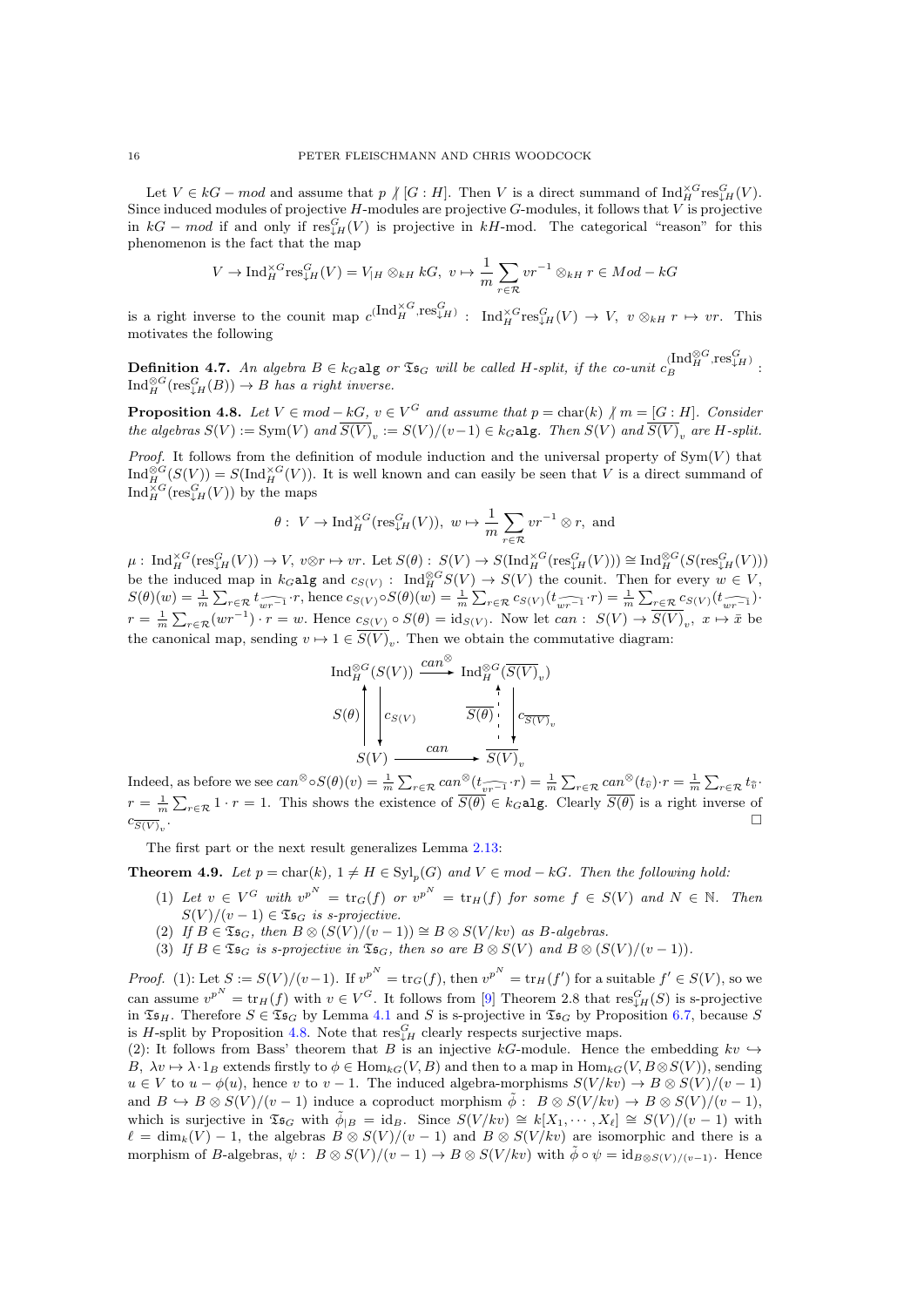$B \otimes S(V / kv) \cong X \oplus I$  with ideal  $I = \ker(\phi)$  and unital subring  $X \cong B \otimes S(V) / (v - 1) \cong B \otimes S(V / kv)$ . It follows that  $I = 0$ , since the noetherian ring  $B \otimes S(V/kv)$  cannot be isomorphic to a proper quotient. We conclude that  $\tilde{\phi}$  is an isomorphism.

(3): Let  $\alpha: A \to A' \in \mathfrak{Is}_G$  and  $\beta: B \otimes S(V) \to A'$  be morphisms in  $\mathfrak{Is}$  with  $\alpha$  surjective. Since  $B \otimes V$  is projective in  $Mod - kG$ , there exists  $\chi \in Hom_{kG}(B \otimes V, A)$  with  $\alpha \circ \chi = \beta_{IB \otimes V}$ ; since B is s-projective there is  $\theta \in \mathfrak{Is}_G(B,A)$  with  $\alpha\theta = \beta_{|B|}$ . Let  $\mathcal{V} := \{v_1, \dots, v_\ell\}$  be a k-basis of V, then we define the k-algebra morphism

$$
\tilde{\chi}: B \otimes S(V) \to A, \sum_{\mu \in \mathbb{N}_0^{\ell}} b_{\mu} \underline{v}^{\mu} \mapsto \sum_{\mu \in \mathbb{N}_0^{\ell}} \theta(b_{\mu}) \chi(1_B \otimes v_1)^{\mu_1} \cdots \chi(1_B \otimes v_{\ell})^{\mu_{\ell}}.
$$

Since  $\alpha \circ \tilde{\chi}(1_B \otimes v_i) = \alpha \circ \chi(1_B \otimes v_i) = \beta(1_B \otimes v_i)$  and  $\alpha \circ \tilde{\chi}(B = \alpha \circ \theta = \beta \circ \theta)$  if follows that  $\alpha \circ \tilde{\chi} = \beta$ . Since  $\tilde{\chi}((1_B \otimes v_i)g) = \chi((1_B \otimes v_i)g) = \chi(1_B \otimes v_i)g = \tilde{\chi}(1_B \otimes v_i)g$  for all  $i = 1, \dots, \ell$  and  $\tilde{\chi}(bg) =$  $\theta(bg) = \theta(b)g = \tilde{\chi}(b)g$ , we conclude that  $\tilde{\chi} \in \mathfrak{IsG}(B \otimes S(V))$ . This shows that  $B \otimes S(V)$  is s-projective. For  $B \otimes (S(V)/(v-1))$  the claim follows from (2).

Corollary 4.10. Let  $p = \text{char}(k) \mid [G : H]$  and  $B \in \mathfrak{Is}_G$  be an H-split algebra. Then B is s-projective in  $\mathfrak{Is}_G$  if and only if  $\operatorname{res}^G_{\downarrow H}(B)$  is s-projective in  $\mathfrak{Is}_H$ .

*Proof.* Assume that  $B \in \mathfrak{Ts}_G$  is H-split. Then by Proposition [6.7](#page-21-0) B is s-projective, if  $\text{res}_{\downarrow H}^G(B) \in \mathfrak{Ts}_H$ is. If B is s-projective, then B is a retract of  $D_{reg}(G)^{\otimes N}$ . Since  $D_{reg}(G) = \overline{S(V_{reg})}$  with  $V_{reg} := kG_{kG}$ and suitable  $v \in V^G$ , it follows from Theorem [4.9](#page-15-0) (1) that  $res_{\downarrow H}^G(D_{reg}(G)) = \overline{S(V_{reg}|H)}$  is s-projective in  $\mathfrak{I}_{\mathfrak{H}_1}$ .

#### 5. A version of Maschke's theorem

**Lemma 5.1.** Let k be an arbitrary field and let  $A, B$  be connected  $\mathbb{N}_0$ -graded k algebras, generated in degree one (i.e.  $A = k[A_1]$  and  $B = k[B_1]$ ). Let  $\phi : A \rightarrow B$  be a (not necessarily graded) homomorphism of k-algebras. Define  $\phi_i := \pi_i \circ \phi$ , where  $\pi_i : B \mapsto B_i$  is the projection onto the homogeneous component of degree i. Then

$$
\phi(A) \cap B_1 \subseteq \phi_1(A) \subseteq \phi_1(A_1).
$$

In particular, if  $\phi$  is surjective, then  $B_1 = \phi_1(A_1)$ .

<span id="page-17-0"></span>*Proof.* Let  $\{x_1, x_2, \dots\} \subseteq A_1$  be an k-basis of  $A_1$ , then  $A = k[x_1, x_2, \dots]$  and every  $a \in A$  is an klinear combination of monomials  $x^{\alpha} := \prod_{i=1}^{N} x_i^{\alpha_i}$  with  $N \in \mathbb{N}$  and  $\alpha \in \mathbb{N}_0^N$ . Since  $\phi(x_i) = \sum_{j \in \mathbb{N}_0} \phi_j(x_i)$ , we have  $\phi(x^{\alpha}) = \prod_{i=1}^{N} (\sum_{j \in \mathbb{N}_0} \phi_j(x_i))^{\alpha_i}$ . Since  $B_{\geq 2} \in \text{ker}(\pi_1)$ :

$$
\pi_1 \phi(x^{\alpha}) = \pi_1 \left[ \prod_{i=1}^N (\phi_0(x_i))^{\alpha_i} + \alpha_i \phi_0(x_i)^{\alpha_i - 1} \phi_1(x_i) \right] =
$$
  

$$
\sum_{s=1}^N \pi_1 \left[ \left( \prod_{\substack{i=1 \ i \neq s}}^N \phi_0(x_i)^{\alpha_i} \right) \cdot \alpha_s \cdot \phi_0(x_s)^{\alpha_s - 1} \phi_1(x_s) \right] \in \langle \phi_1(x_s) \mid s \in \mathbb{N} \rangle_k,
$$
  

$$
\phi_0(x_i)^{\alpha_i} \cdot \alpha_s \cdot \phi_0(x_s)^{\alpha_s - 1} \in B_0 = k.
$$

because  $\left(\prod_{\substack{i=1 \ i\neq s}}^N \phi_0(x_i)\right)$  $\alpha$ <sup>*a*i</sup>)  $\cdot \alpha$ <sub>*s*</sub>  $\cdot \phi_0(x_s)$ 

Corollary 5.2. Let  $\phi: A \rightarrow B$  be as in [5.1,](#page-16-1) let G be a group acting on A and B by graded algebra automorphisms and assume that  $\phi$  is G-equivariant. Then  $\phi_{1|A_1} \in \text{Hom}_{kG}(A_1, B_1)$ . If  $\phi$  is surjective, then so is  $\phi_{1|A_1}$ .

*Proof.* Since the G-action is graded, all  $A_i$  and  $B_i$  are kG-subspaces and each  $\phi_i$  is G-equivariant. This implies the first claim. If  $\phi$  is surjective, then  $B_1 = B_1 \cap \phi(A) \subseteq \phi_1(A_1)$ , hence  $\phi_{1|A_1}$  is surjective.  $\Box$ 

**Corollary 5.3.** Let  $A = k[A_1], B = k[B_1]$  be graded connected k-algebras as in [5.2](#page-16-2) (with graded G  $action)$  and let V, W be two finite dimensional kG-modules with corresponding symmetric k-G-algebras  $S(V) := \text{Sym}(V)$  and  $S(W) := \text{Sym}(W)$ . Then the following hold:

- (1)  $S(V) \cong S(W)$  as k-G-algebras  $\iff V \cong W \in kG$ -mod.
- (2)  $S(V) \cong A \otimes B \iff V \cong A_1 \oplus B_1$  with polynomial rings  $A \cong S(A_1)$  and  $B \cong S(B_1)$ .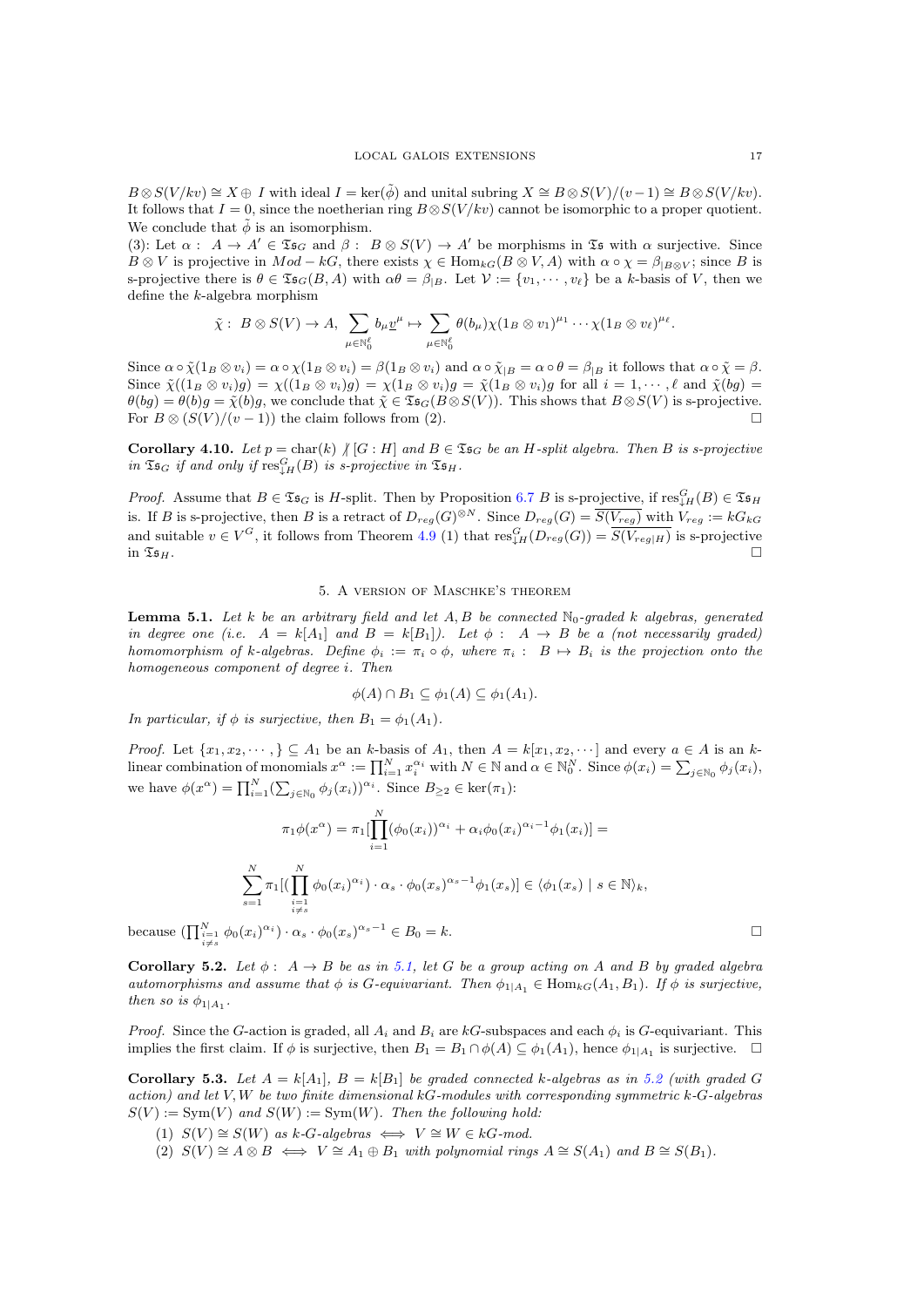*Proof.* (1): " $\Leftarrow$ " is clear.

 $\Rightarrow$ ": Let  $\phi$ :  $S(V) \rightarrow S(W)$  be a G-equivariant algebra isomorphism. Then  $W = (S(W)_1)$  and  $V = (S(V))_1$ , hence by [5.1,](#page-16-1)  $W = \phi_1(V)$  with kG-homomorphism  $\phi_1$ . Since  $\dim_k(W) = \text{Dim}(S(W)) =$  $\text{Dim}(S(V)) = \dim_k(V)$ , it follows that  $\phi_1$  is an isomorphism.

<span id="page-18-1"></span>(2): From [5.1](#page-16-1) we obtain:  $A_1 \oplus B_1 = (A \otimes B)_1 \subseteq \phi_1(V)$ . Clearly  $\text{Dim}(A) \leq \dim_k(A_1)$  and  $\text{Dim}(B) \leq \phi_1(V)$ .  $\dim_k(B_1)$  hence

<span id="page-18-2"></span>
$$
\dim_k(V) = \text{Dim}(S(V)) = \text{Dim}(A) + \text{Dim}(B) \le \dim_k(A_1) + \dim_k(B_1) \le \dim_k(V).
$$

This shows that  $Dim(A) = dim_k(A_1)$  and  $Dim(B) = dim_k(B_1)$ , so  $A \cong S(A_1)$ ,  $B \cong S(B_1)$  and  $A \otimes B \cong S(A_1 \oplus B_1)$ . From (1) we obtain  $V \cong A_1 \oplus B_1$ .

We will use the following lemma, which is well known in representation theory.

**Lemma 5.4.** Let  $V \in Mod - kG$  and  $M \in Mod - kH$  with  $H \leq G$ . Then the following hold:

- (1)  $\text{Ind}_{H}^{\times G}(M) \otimes V \cong \text{Ind}_{H}^{\times G}(M \otimes \text{res}_{\downarrow H}^{G}(V)) \in Mod kG.$
- (2) For  $U \leq V \in Mod kG$  and  $P \in Mod kG$  projective:  $P \otimes V \cong P \otimes (U \oplus V/U)$ .

*Proof.* (1) the map  $\text{Ind}_{H}^{\times G}(M) \otimes V \to \text{Ind}_{H}^{\times G}(M \otimes \text{res}_{\downarrow H}^{G}(V)), m \otimes_{H} r \otimes v \mapsto (m \otimes v r^{-1}) \otimes_{H} r$  is easily seen to be G-equivariant with the inverse  $m \otimes v \otimes_H r \mapsto (m \otimes_H r) \otimes vr$ .

(2) Since  $P \oplus X \cong \bigoplus_{i \in I} kG_{kG}^{(i)}$ , we can assume that  $P \cong kG$ . But then  $kG \otimes V \cong \text{Ind}_{1}^{\uparrow G}(k) \otimes V \cong$  $\mathrm{Ind}_1^{\uparrow G}(k\otimes \mathrm{res}(V_{|1}))\cong \mathrm{Ind}_1^{\uparrow G}(k\otimes \mathrm{res}(U_{|1})\oplus \mathrm{res}(V/U_{|1}))\cong \mathrm{Ind}_1^{\uparrow G}(k\otimes \mathrm{res}(U_{|1}))\oplus \mathrm{Ind}_1^{\uparrow G}(k\otimes \mathrm{res}(V/U_{|1}))\cong$  $(P \otimes U) \oplus (P \otimes V/U) \cong P \otimes (U \oplus V/U).$ 

<span id="page-18-3"></span>Note that (2) can be viewed as a generalized version of Maschke's theorem (taking  $P \cong k$  if  $p \nmid |G|$ . Let  $A \in k_G$ alg and  $\phi: V \to W \in Mod - kG$  a homomorphism of kG-modules. Then the kGhomomorphism  $V \to A \otimes S(W)$ ,  $v \mapsto 1_A \otimes \phi(v)$  extends to a morphism  $S(\phi) \in k_G \text{alg}(S(V), A \otimes S(W))$ . Together with the canonical embedding  $A \hookrightarrow A \otimes S(W)$ , we obtain a coproduct morphism  $A \otimes \phi$ :  $A \otimes S(V) = A \coprod S(V) \rightarrow A \otimes S(W)$ . Hence  $A \in k_G$ alg induces a functor  $Mod - kG \rightarrow k_G$ alg,  $V \mapsto$  $A \otimes S(V)$ . If  $A \in \mathfrak{Ts}_G$ , then  $A \otimes ?$  is indeed a functor from  $Mod - kG \rightarrow \mathfrak{Ts}_G$ , This reflects the well known fact from representation theory that the tensor product of an arbitrary  $kG$ -module with a projective one is again projective. On the other hand,  $A \otimes S(V)$  can also be viewed as an A-algebra. With  $A_G$ alg we will denote the full subcategory of  $k_G$ alg consisting of objects  $B \in k_G$ alg that contain A as  $k - G$  subalgebra. Then A⊗? is a functor from  $Mod - kG \rightarrow A_G$ alg

**Proposition 5.5.** For any  $A \in \mathfrak{Is}_G$  then the following hold:

- (1) If  $W \leq V \in Mod kG$ , then  $A \otimes S(V) \cong A \otimes S(W) \otimes S(V/W) \in A_G$ alg.
- (2) If  $V \in \text{mod} kG$ , then  $A \otimes S(V) \cong A \otimes S(V_{ss}) \in A_G$ **alg**, where  $V_{ss}$  is the direct sum of the simple components of  $V$ , including multiplicities.
- (3) The functor  $A\otimes$ :  $Mod kG \rightarrow A_G$  alg,  $V \mapsto A \otimes S(V)$  is split exact, i.e. it maps short exact sequences to coproducts in  $A_G$ alg.
- (4) The functor A⊗ induces a map from the Grothendieck group of Mod − kG to the set of isomorphism classes of  $A_G$ alg.

*Proof.* (1): Since  $A \in Mod - kG$  is projective, we have  $A \otimes V \cong A \otimes (W \oplus V/W)$ , hence there is a submodule  $X \le A \otimes V$  together with an isomorphism  $\phi : W \oplus V/W \cong X \in Mod - kG$ , such that  $A \otimes X = A \otimes V$ . This, together with the canonical embedding  $A \hookrightarrow A \otimes S(V)$ , induces an isomorphism

<span id="page-18-0"></span>
$$
\tilde{\phi}: A \otimes S(W) \otimes S(V/W) \cong A \otimes S(W \oplus V/W) = k[A \otimes X] = k[A \otimes V] \cong A \otimes S(V) \in A_G \text{alg}.
$$

(2): This follows from an obvious induction.

(3) and (4): Note that  $A \otimes S(W) \otimes S(V/W) \cong$ 

$$
(A \otimes S(W)) \otimes_A (A \otimes S(V/W)) \cong (A \otimes S(W)) \coprod (A \otimes S(V/W)) \in A_G \text{alg}.
$$

Now (2) and (3) re direct consequences of (1).

**Definition 5.6.** For  $A \in k_G$  alg we define  $A_{\text{soc}} := A_{\text{soc}_{|G}} := k[\text{Soc}(A)],$  the subalgebra of  $A$  generated by the socle of the kG-module A.

Clearly if p does not divide |G|, then  $A_{\text{soc}} = A$ . If  $0 \neq W \in mod - kG$ , then  $0 \neq W^{O_p(G)}$  is G-stable, so if moreover W is irreducible, then  $O_p(G)$  acts trivially on W. On the other hand, if  $g \in G$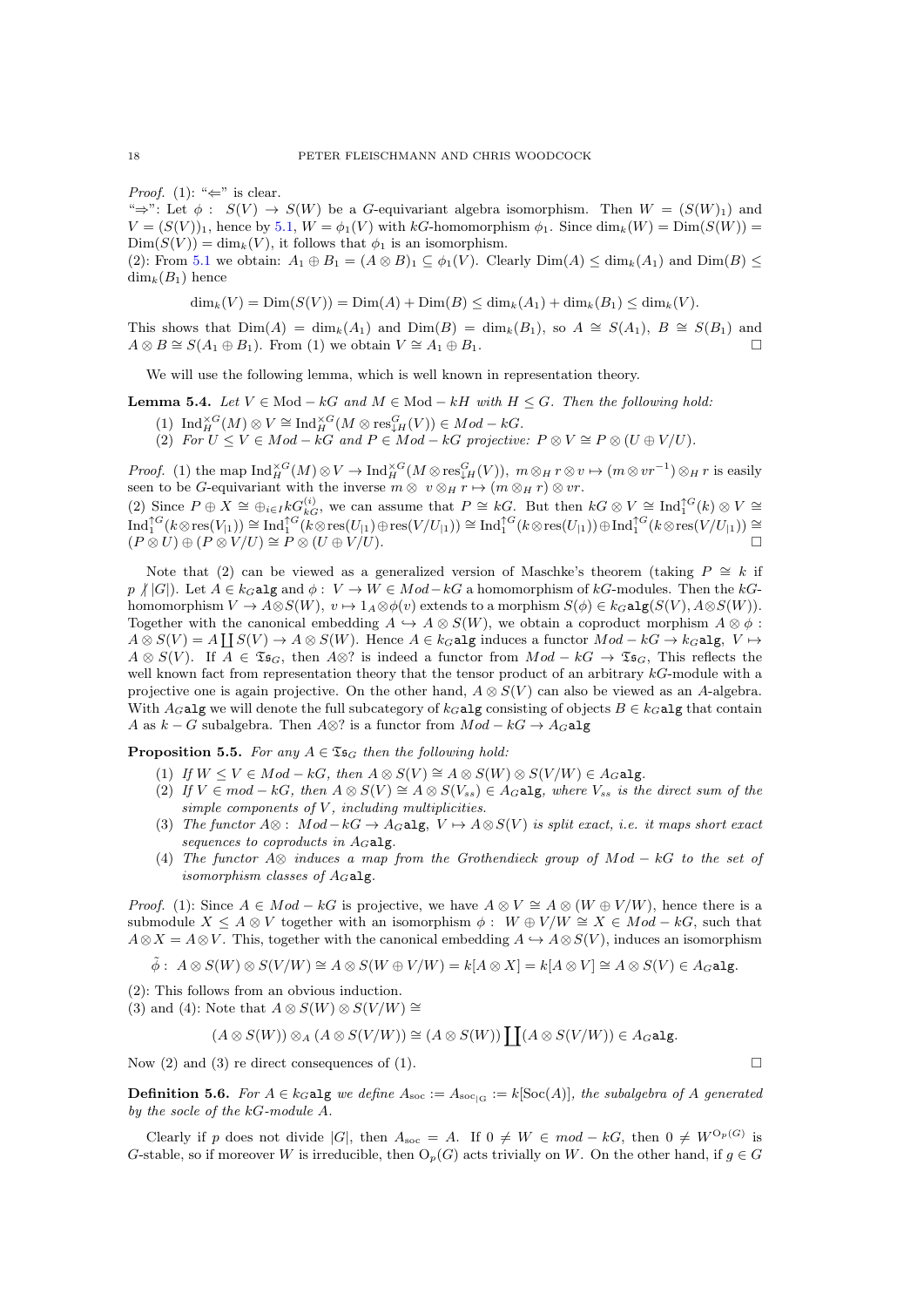acts trivially on every irreducible kG-module, then  $g - 1 \in Rad(kG)$ , the Jacobson-radical of kG and therefore  $g^{p^n} - 1 = (g - 1)^{p^n} = 0$  for  $n >> 0$ . From this we easily obtain the well-known formula

(2) 
$$
\mathcal{O}_p(G) = \bigcap_{\substack{W \in kG - mod \\ W \text{ simple}}} C_G(W)
$$

<span id="page-19-0"></span>with  $C_G(W) := \ker_G(W) = \{q \in G \mid q|_W = \text{id}_W \}.$ 

**Proposition 5.7.** Let  $A \in k_G$  algebth  $G$  acting faithfully on  $A$ , then the following hold: .

$$
(1) \ \ A^G \le A_{\rm soc} \le A^{\mathcal{O}_p(G)} = A_{\rm soc}|_{\mathcal{O}_{p,p'}(G)}
$$

- (2) If A is a domain, then  $Quot(A<sub>soc</sub>) = Quot(A)<sub>soc</sub> = \mathbb{K}^G[\text{Soc}(A)]$  with  $\mathbb{K} := \text{Quot}(A)$ .
- (3) If A is a normal domain, then  $A^{O_p(G)}$  is the integral closure of  $A_{\text{soc}}$  in its quotient field.

*Proof.* (1): The first inequality is obvious, the second one follows from Equation  $(2)$  and the last equality is clear, since p does not divide  $|O_{p,p'}(G)/O_p(G)|$ .

(2): Let  $W \leq \text{Soc}(\mathbb{K})$  be a simple kG-module. Then there exists  $0 \neq a \in A^G$  such that  $aW \leq A_{\text{soc}}$ , hence  $W \leq Q$ uot $(A_{\text{soc}})$  and therefore

$$
\mathbb{K}_{\text{soc}} = k[\text{Soc}(\mathbb{K})] = \mathbb{K}^G[\text{Soc}(\mathbb{K})] = \mathbb{K}^G[\text{Soc}(A)].
$$

In particular the algebra  $\mathbb{K}_{\text{soc}}$  is a field containing  $A_{\text{soc}} = k[\text{Soc}(A)],$  hence  $\text{Quot}(A_{\text{soc}}) \subseteq \mathbb{K}_{\text{soc}}$ . Since  $\mathbb{K}^G \subseteq \mathrm{Quot}(A_{\mathrm{soc}})$  it follows that  $\mathbb{K}_{\mathrm{soc}} = \mathbb{K}^G[\mathrm{Soc}(A)] \subseteq \mathrm{Quot}(A_{\mathrm{soc}})$ .

(3): Let A be a normal domain. Then  $\mathbb{K}^G \leq \mathbb{K}_{\text{soc}}$  and Galois-theory imply that  $\mathbb{K}_{\text{soc}} = \mathbb{K}^X \leq \mathbb{K}^{\mathcal{O}_p(G)}$ for some subgroup  $X \leq G$  containing  $O_p(G)$ . By the normal basis theorem, the kG-module K contains a copy of  $V_{reg}$  and therefore every simple kG-module appears in Soc(K). Since X acts trivially on Soc(K), it follows that  $X \leq O_p(G)$  and therefore  $X = O_p(G)$ .

If G is a p-group, then clearly  $A_{\text{soc}} = A^G$ ; in this situation it has been shown in [\[8\]](#page-22-0) Proposition 4.2, that if  $\theta: A \to B$  is a morphism in  $\mathfrak{Is}_G$ , then  $B \cong B^G \otimes_{A^G} A$  and B is free of rank  $|G|$  over  $B^G$ . The next result is a partial generalization of this:

**Proposition 5.8.** Let  $\theta: A \to B$  be a morphism of algebras in  $\mathfrak{Is}_G$  with  $B \in \mathfrak{Is}_G^o$ . Then there is a surjective morphism  $B_{\rm soc} \otimes_{A_{\rm soc}} A \to B$ , where B is a right  $A_{\rm soc}$ -module via the map  $\theta$ .

*Proof.* Since B is generated by a finite set of points, there is a surjective morphism  $\phi: D_{reg}^{\otimes N} \otimes_k A \to$ B. By Theorem [4.9,](#page-15-0)  $D_{reg}^{\otimes N} \otimes_k A \cong (\overline{S(V_{reg})})^{\otimes N} \otimes_k A \cong S(W) \otimes_k A$  with suitable kG-module W. By Proposition [5.5,](#page-17-0)  $S(W) \otimes_k A \cong S(M) \otimes_k A$  with a suitable semisimple kG-module M, hence  $B = \phi(D_{reg}^{\otimes N} \otimes_k A) = \phi(S(M) \otimes_k A) = \text{Im}(B_{soc} \otimes_{A_{soc}} A \to B).$ 

Corollary 5.9. Let p be a divisor of |G|, let  $A \in \mathfrak{S}_G$  be universal and  $V \in \mathfrak{mod} - kG$  a module such that every simple kG-module is a constituent of V. Then  $A \otimes S(V)$  is an s-generator in  $\mathfrak{Is}_G$ .

*Proof.* By Proposition [5.5](#page-17-0) we can assume that V is semisimple. Let  $\phi: A \rightarrow D_{reg}$  be a morphism in  $\mathfrak{Ts}_G$ , then the proof of Proposition [5.8](#page-18-3) shows that there is a surjective morphism  $A \otimes S(M) \to D_{reg}$ with suitable semisimple module M. For a suitable integer  $s \geq 0$  we have a surjective map  $\theta \in$  $\text{Hom}_{kG}(V^s, M)$ . Using the multiplication map  $A^{\otimes s} \to A$  one can extend  $\theta$  to a surjective morphism  $(A \otimes S(V))^{\otimes s} \cong A^{\otimes s} \otimes S(V^s) \to A \otimes S(M)$ . Since  $D_{reg}$  is an s-generator by Lemma [2.15,](#page-9-1) so are  $A \otimes S(M)$  and  $A \otimes S(V)$ .

**Proposition 5.10.** Let G be p-solvable of p-length s and order hq with  $h = p^m$  and p  $/q$ . Let  $A \in \mathfrak{Is}_G$ with point  $u \in A$  and set  $C := k[u^G] = k[(u)g | g \in G]$ , then  $A \cong A_{soc} \otimes_{C_{soc}} C$  as algebra and as module over  $A_{soc}$  it is generated by elements  $y_1, \dots, y_h \in A$  of the form  $y_i = \sum_j(u)g_{i,j,1}(u)g_{i,j,2}\cdots(u)g_{i,j,s}$ for suitable  $g_{i,j,k} \in G$ .

*Proof.* We can assume that G is neither  $p$  nor  $p'$ -group.

Assume  $1 = O_p(G)$ . Then  $1 \neq N := O_{p'}(G)$  and  $A^N \in \mathfrak{Is}_{G}^o \cap \mathfrak{Is}_{G/N}^o$ . Since  $A^N \in \mathfrak{Is}_{G}^o$  there is an onto morphism  $A_{soc} \otimes_k A^N \to A$  in  $\mathfrak{Is}_G$ , by Proposition [5.8.](#page-18-3) Since  $1 \neq O_p(G/N)$  and  $A^N \in \mathfrak{Is}_{G/N}$ , induction gives  $A^N = \sum_{i=1}^h (A^N)_{soc_{G/N}} y_i$  with  $y_i$  as required. Since  $(A^N)_{soc_{G/N}} \leq A_{soc}$  the result follows.

So we can assume that  $1 \neq P := O_p(G)$ . Let  $\mathcal{R}_P \subseteq G$  be a cross-section of left P-cosets with  $G = \bigcup_{r \in \mathcal{R}_P} rP$ . Then  $x := \sum_{r \in \mathcal{R}_P} u r$  is a P-point and we get  $A = \bigoplus_{g \in P} A^P(x)g$ . By induction and  $A^P \in \mathfrak{Is}_{G/P}$  we have  $A^P = \sum_{j=1}^{h/|P|} (A^P)_{soc_{G/P}} y'_j$  with  $y'_j = (u')g'_{1,j} \cdots (u')g'_{s-1,j}$  and  $u' := \sum_{g \in P} ug$ ,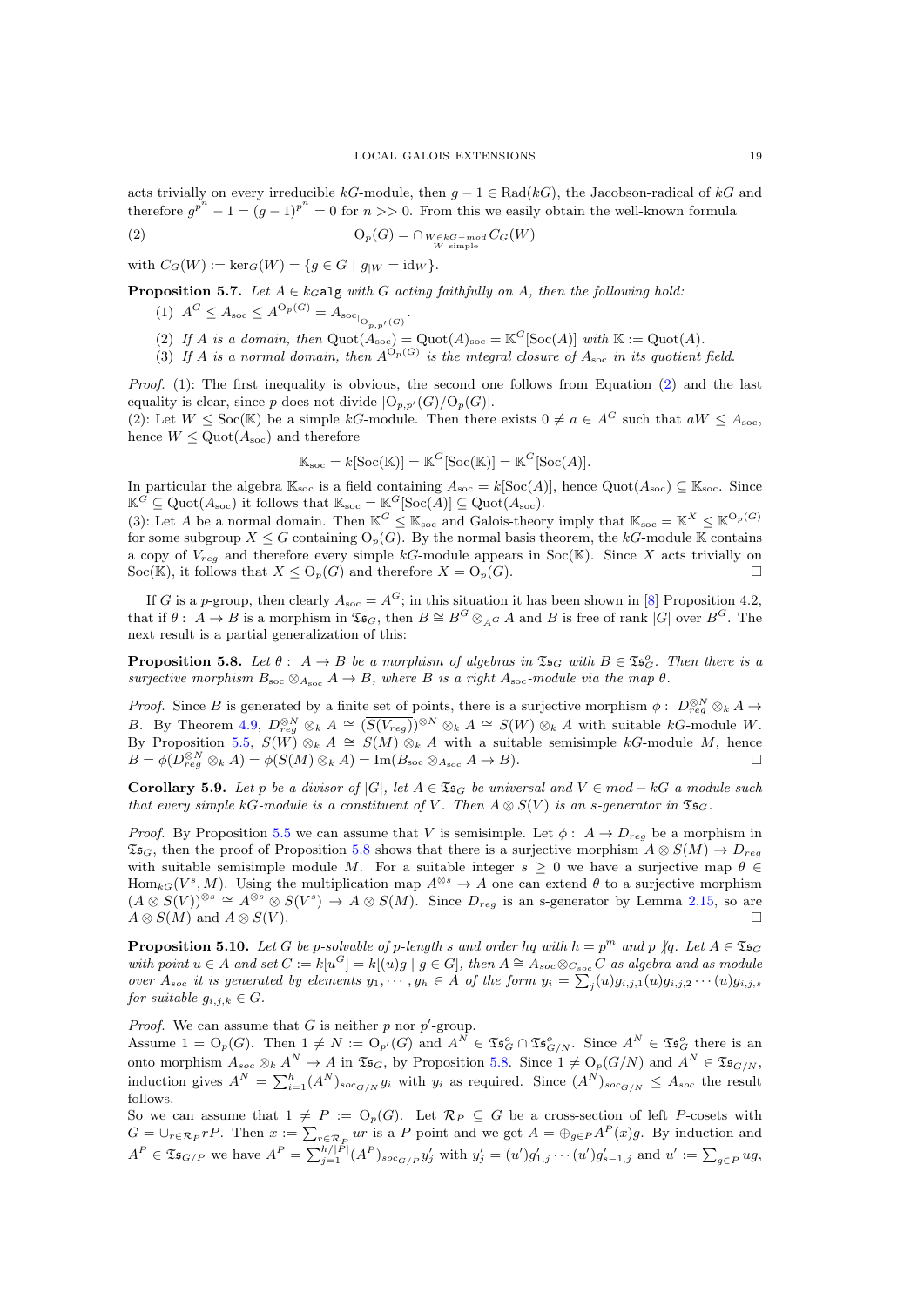<span id="page-20-0"></span>a  $G/P$ -point in  $A^P$ . Since  $(A^P)_{soc_{G/P}} \leq A_{soc_G}$ ,  $A = \sum_{\substack{j=1 \ j \in P}}^{\hbar/|P|} A_{soc_G} y'_j \cdot (x)$ g. It clear by construction that every  $y'_j \cdot (x)g$  is a sum of monomials of the form  $(u)g_{j,1} \cdots (u)g_{j,s}$  with  $g_{j,k} \in G$ .

6. Appendix on adjoint functors

**Definition 6.1.** Let  $A$  and  $B$  be categories. A pair of covariant functors

 $(L, F)$  with  $L: A \longrightarrow B$  and  $F: B \longrightarrow A$ 

is called an adjoint pair if there is an isomorphism of contra- covariant bifunctors:

$$
\Psi^{(L,F)}: \mathcal{B}(\ L(.), \ . \ ) \ \cong \ \mathcal{A}(\ . \ , \ F(.) \ ).
$$

In this case L is called a left adjoint of  $F$ , which is itself called a right adjoint of L. The adjointness of  $(L, F)$  induces two morphisms of functors, a unit

$$
u^{(L,F)}:\;Id_{\mathcal A}\longrightarrow FL,\;u^{(L,F)}_a\quad=\quad \Psi^{(L,F)}(\mathrm{id}_{L(a)});
$$

and a counit

$$
c^{(L,F)}: LF \longrightarrow Id_B, c_b^{(L,F)} = (\Psi^{(L,F)})^{-1}(\mathrm{id}_{F(b)}).
$$

If the context is clear, we will freely omit the upper indices  $(L, F)$ . For  $\beta \in \mathcal{A}(a_0, a_1), \gamma \in \mathcal{B}(b_0, b_1)$ ,  $a \in \mathcal{A}$  and  $b \in \mathcal{B}$  we have the following commutative diagrams:

$$
\mathcal{B}(L(a_1),b) \stackrel{\cong}{\longrightarrow} \mathcal{A}(a_1,F(b))
$$
\n
$$
L(\beta)^* \downarrow \qquad \qquad \beta^*
$$
\n
$$
\mathcal{B}(L(a_0),b) \stackrel{\cong}{\longrightarrow} \mathcal{A}(a_0,F(b))
$$
\n
$$
\mathcal{B}(L(a_0),b) \stackrel{\cong}{\longrightarrow} \mathcal{A}(a_0,F(b))
$$
\n
$$
\mathcal{B}(L(a_0),b) \stackrel{\cong}{\longrightarrow} \mathcal{A}(a,F(b_1))
$$
\n
$$
\mathcal{B}(L(a_0),b) \stackrel{\cong}{\longrightarrow} \mathcal{A}(a,F(b_1))
$$

Hence we get for any  $\alpha \in \mathcal{B}(L(a_1), b)$ :

$$
\Psi(\alpha) \circ \beta = (\beta)^*(\Psi(\alpha)) = \Psi(L(\beta)^*(\alpha)) = \Psi(\alpha \circ L(\beta));
$$

and for any  $\gamma \in \mathcal{B}(b, b_1)$ :

$$
F(\gamma) \circ \Psi(\alpha) = F(\gamma)_*(\Psi(\alpha)) = \Psi(\gamma_*(\alpha)) = \Psi(\gamma \circ \alpha).
$$

In particular we see:

$$
F(c^{(L,F)}) \circ u_F^{(L,F)} = F(c^{(L,F)}) \circ \Psi(\mathrm{id}_{LF}) = \Psi(c^{(L,F)}) = Id_F;
$$

<span id="page-20-2"></span>and similarly:

$$
\Psi(\ c^{(L,F)} \circ L(u^{(L,F)})\ ) = \Psi(c^{(L,F)}) \circ u^{(L,F)} = u^{(L,F)} = \Psi(\mathrm{id}_L);
$$

hence  $c^{(L,F)} \circ L(u^{(L,F)}) = Id_L$ . So the compositions of morphisms of functors

$$
F(c) \circ u_F : F \longrightarrow FLF \longrightarrow F
$$

and

$$
c_L \circ L(u): L \longrightarrow LFL \longrightarrow L
$$

are the respective identity morphisms.

<span id="page-20-3"></span>We also can recover the bifunctorial isomorphism  $\Psi$  and its inverse from L, F, u and c: Indeed for  $\alpha \in \mathcal{B}(L(a), b)$  and  $\beta \in \mathcal{A}(a, F(b))$  we get:  $\Psi(\alpha) = \Psi(\alpha \circ id) = F(\alpha) \circ \Psi(id) = F(\alpha) \circ u$  and

$$
\Psi(c \circ L(\beta)) = \Psi(\Psi^{-1}(\text{id}) \circ L(\beta)) = \text{id} \circ \beta.
$$

so  $\Psi^{-1}(\beta) = c \circ L(\beta)$ .

Notice also that for any morphisms  $\alpha$  in  $\mathcal A$  and  $\beta$  in  $\mathcal B: L(\alpha) = id_L \circ L(\alpha) = \Psi^{-1}(\Psi(\mathrm{id}_L) \circ \alpha) =$  $\Psi^{-1} \circ (u)_*(\alpha);$  and  $F(\alpha) = F(\alpha) \circ id_F = \Psi(\alpha \circ \Psi^{-1}(\mathrm{id}_F)) = \Psi \circ (c)^*(\alpha).$ 

<span id="page-20-1"></span>Let us summarize these formulae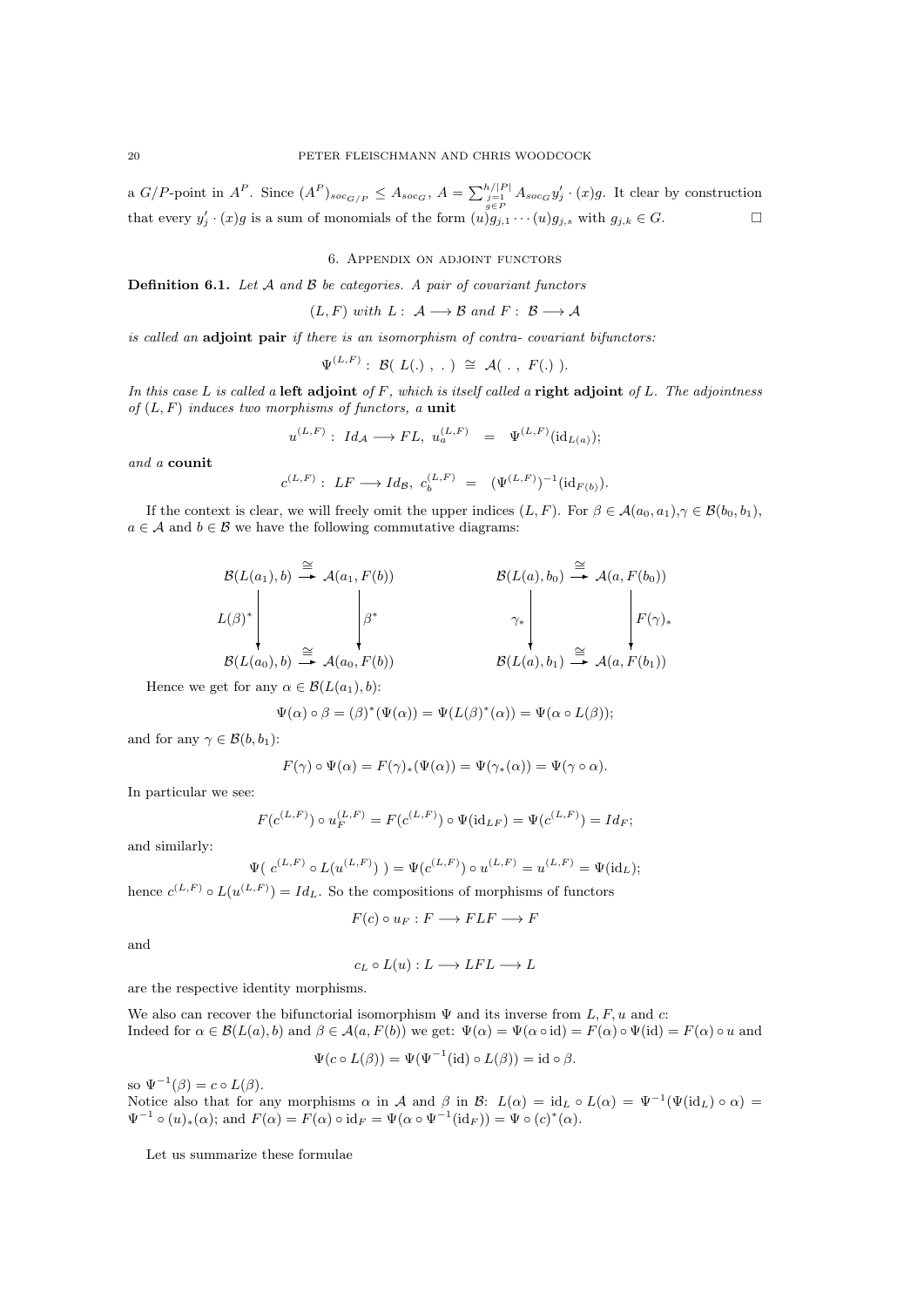#### Theorem 6.2. (Adjunction - formulae):Suppose the covariant functors

 $L : A \longrightarrow B$  and  $F : B \longrightarrow A$ 

build an adjoint pair  $(L, F)$  with the isomorphism of bifunctors:

$$
\Psi: \mathcal{B}(\ L(.))\ ,\ .\ )\ \cong\ \mathcal{A}(\ .\ ,\ F(.)\ ),
$$

the unit

$$
u: Id_{\mathcal{A}} \longrightarrow FL, u_a = \Psi(\mathrm{id}_{L(a)}),
$$

and the counit

 $c: LF \longrightarrow Id_{\mathcal{B}}, c_b = \Psi^{-1}(\mathrm{id}_{F(b)}).$ 

Then the following relations hold whenever they are meaningful:

$$
\Psi(\alpha) \circ \beta = \Psi(\alpha \circ L(\beta)); \quad F(\gamma) \circ \Psi(\alpha) = \Psi(\gamma \circ \alpha); \tag{1.1}
$$

 $F(c) \circ u_F = Id_F; \ c \circ L(u) = Id_L;$  (1.2)

$$
\Psi = (u)^* \circ F; \quad \Psi^{-1} = (c)_* \circ L; \tag{1.3}
$$

$$
F = \Psi \circ (c)^{*}; \quad L = \Psi^{-1} \circ (u)_{*}.
$$
 (1.4)

Suppose  $L: \mathcal{A} \to \mathcal{B}$  and  $F: \mathcal{B} \to \mathcal{A}$  are functors, then  $(L, F)$  is an adjoint pair if and only if one of the following holds:

(i) For any  $a \in A$  and  $b \in B$  there is an isomorphism

$$
\Psi : \mathcal{B}(L(a), b) \cong \mathcal{A}(a, R(b))
$$

such that  $(1.1)$  holds.

<span id="page-21-0"></span>(ii) There are morphisms  $u : Id_A \to FL$  and  $c : LF \to Id_B$  such that (1.2) holds.

Proof. We only have to verify the second part. Consider (i): then (1.1) is just a way of saying that  $\Psi$ is an isomorphism of bifunctors. Consider (ii): Then define  $\Psi$ ,  $\Psi^{-1}$  by (1.3) and observe:

$$
\Psi\Psi^{-1}(\alpha) = u^*F(cL(\alpha)) = F(c)FL(\alpha)u = F(c)u\alpha = \alpha.
$$

 $\Psi^{-1}\Psi(\beta) = c_*L(F(\beta)u) = cLF(\beta)L(u) = \beta cL(u) = \beta$ . Moreover  $\Psi(\alpha)\beta = u^*F(\alpha)\beta = F(\alpha)u\beta$  $F(\alpha)FL(\beta)u = F(\alpha L(\beta))u = \Psi(\alpha L(\beta))$  and  $F(\gamma)\Psi(\alpha) = F(\gamma)F(\alpha)u = F(\gamma\alpha)u = \Psi(\gamma\alpha)$ . Now the adjointness follows from i).  $\square$ 

Let  $F: \mathcal{B} \to \mathcal{A}$  and  $L, R: \mathcal{A} \to \mathcal{B}$  be functors such that  $(L, F)$  and  $(R, F)$  are adjoint pairs with corresponding isomorphisms

$$
\Psi^{(L,F)}: \mathcal{B}(L(a),b) \to \mathcal{A}(a,F(b)) \text{ and } \Psi^{(F,R)}: \mathcal{A}(F(b),a') \to \mathcal{B}(b,R(a')).
$$

Then for  $\beta \in \mathcal{B}(L(a),b)$  we have  $\Psi^{(L,F)}(\beta) = F(\beta) \circ u_a^{(L,F)}$  and for  $\alpha \in \mathcal{B}(b,R(a'))$  we have  $(\Psi^{(F,R)})^{-1}(\alpha) = c_{a'}^{(F,R)} \circ F(\alpha)$ , where  $u^{(L,F)}$  and  $c^{(F,R)}$  denote unit and co-unit of the corresponding adjoint pairs. It follows that  $(\Psi^{(F,R)})^{-1}(\alpha) \circ \Psi^{(L,F)}(\beta) = c_{a'}^{(F,R)} \circ F(\alpha \circ \beta) \circ u_a^{(L,F)} \in \mathcal{A}(a,a').$  This observation gives rise to the following

**Definition 6.3.** Let  $F : \mathcal{B} \longrightarrow \mathcal{A}$  be a functor with left and right adjoints  $L, R : \mathcal{A} \longrightarrow \mathcal{B}$ . We define the F-trace as the map

$$
T_F : \mathcal{B}(L(a), R(a')) \longrightarrow \mathcal{A}(a, a')
$$
  

$$
T_F(\alpha) = c_{a'}^{(F,R)} \circ F(\alpha) \circ u_a^{(L,F)}.
$$

With  $\mathcal{A}(a,a')_{a''}$  we denote the subset of morphisms in  $\mathcal{A}(a,a')$  that factor through the object  $a'' \in \mathcal{A}$ and we set  $\mathcal{A}(a,a')_F := \cup_{b \in \mathcal{B}} \mathcal{A}(a,a')_{F(b)}$ .

From the preceding discussion and Theorem [6.2](#page-20-0) we obtain:

**Lemma 6.4.** Let  $\beta \in \mathcal{B}(L(a), b)$ ,  $\alpha \in \mathcal{B}(b, R(a'))$ ,  $\gamma \in \mathcal{A}(a'', a)$  and  $\delta \in \mathcal{A}(a', a'')$ . Then we have:

(1)  $T_F(\alpha) = (\Psi^{(F,R)})^{-1}(\alpha) \circ u^{(L,F)} = c^{(F,R)} \circ \Psi^{(L,F)}(\alpha), \text{ if } b = R(a').$ 

$$
(2) T_F(\alpha \circ \beta) = (\Psi^{(F,R)})^{-1}(\alpha) \circ \Psi^{(L,F)}(\beta);
$$

- (3)  $T_F(\alpha) \circ \gamma = T_F(\alpha \circ L(\gamma));$
- (4)  $\delta \circ \mathrm{T}_F(\alpha) = \mathrm{T}_F(R(\delta) \circ \alpha).$

The next result describes the image of the F-trace map  $T_F$ :

<span id="page-21-1"></span>**Proposition 6.5.** Suppose the situation of [6.3,](#page-20-2) then:  $T_F(\mathcal{B}(L(a_1), R(a_2))) = \mathcal{A}(a_1, a_2)_F$ . For an object  $a \in \mathcal{A}$  the following are equivalent: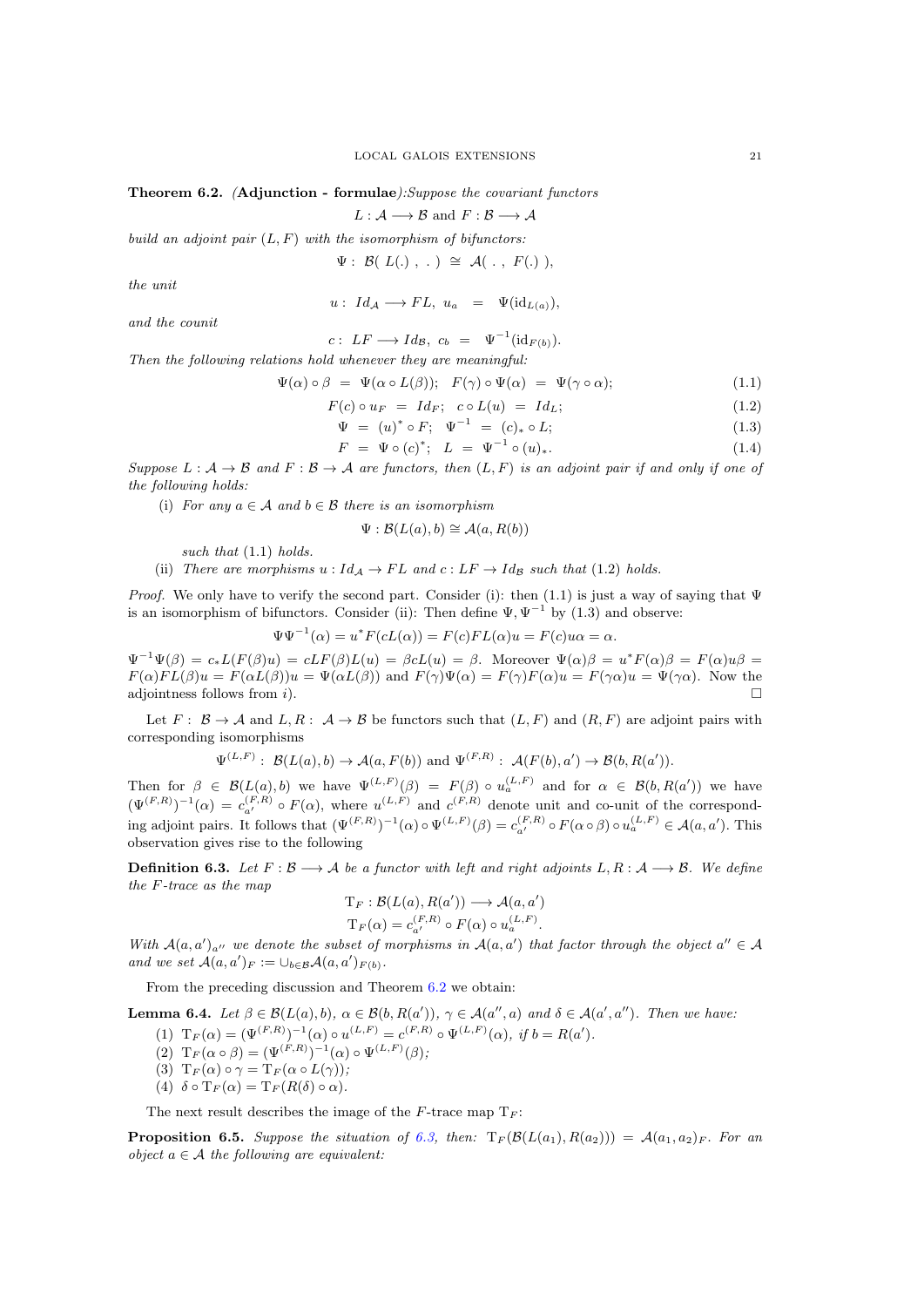- (1) id<sub>a</sub>  $\in$  A $(a, a)_F$ ;
- (2) id<sub>a</sub> factors through  $FL(a)$ ;
- (3) id<sub>a</sub> factors through  $FR(a)$ ;
- (4) the co-unit  $c^{(F,R)}$  splits;
- (5) the unit  $u^{(L,F)}$  splits.

*Proof.* Set 
$$
\Psi := \Psi^{(L,F)}, \Psi' := \Psi^{(F,R)}
$$
 and let  $\alpha = \mathrm{T}_F(\beta)$  for  $\beta \in \mathcal{B}(L(a_1), R(a_2))$ , then

$$
\alpha = c^{(F,R)} \circ \Psi(\beta) = \Psi'^{-1}(\beta) \circ u^{(L,F)}
$$

with  $\Psi(\beta) \in \mathcal{A}(a_1, FR(a_2))$  and  $\Psi'^{-1}(\beta) \in \mathcal{A}(FL(a_1), a_2)$ , hence

$$
\alpha \in \mathcal{A}(a_1, a_2)_F \cap \mathcal{A}(a_1, a_2)_{FL(a_1)} \cap \mathcal{A}(a_1, a_2)_{FR(a_2)}.
$$

On the other hand  $T_F(\Psi'(\mathrm{id}_{F(b)}) \circ \Psi^{-1}(\mathrm{id}_{F(b)})) = \mathrm{id} \circ \mathrm{id} = \mathrm{id}_{F(b)}$ . Now the "two-sided-ideal" property of the image of  $F$ -trace - maps, from Lemma [6.4](#page-20-3) (3) and (4), implies that all morphisms factoring through F belong to this image. The implications (1)  $\Rightarrow$  (2) and (3) follow from the proof above. Clearly (2) or (3) imply (1) and (1)  $\iff$  (4) as well as (1)  $\iff$  (5) follow from Lemma [6.4](#page-20-3) (1). This finishes the proof.

**Definition 6.6.** Let  $(L, F)$  be an adjoint pair of functors with  $L: A \rightarrow B$  and  $F: B \rightarrow A$ . An object  $a \in \mathcal{A}$  is called (L-) split if the unit morphism  $u_a^{(L,F)}: a \to FL(a)$  has a left inverse. An object  $b \in \mathcal{B}$ is called (F-) split if the co-unit map  $c_b^{(L,F)}$  :  $LF(b) \rightarrow b$  has a right inverse.

The following results will turn out to be useful:

**Proposition 6.7.** Let  $(L, F)$  be as in Theorem [6.2](#page-20-0) and assume that F respects epimorphisms<sup>[2](#page-21-1)</sup> (surjective maps). Then the following hold:

- (1) If  $a \in \mathcal{A}$  is (s-)projective, then  $L(a)$  is (s-)projective.
- <span id="page-22-11"></span>(2) If  $b \in \mathcal{B}$  is F-split and  $F(b) \in \mathcal{A}$  is (s-)projective, then b is (s-)projective.

<span id="page-22-12"></span><span id="page-22-8"></span><span id="page-22-7"></span><span id="page-22-6"></span><span id="page-22-4"></span><span id="page-22-1"></span>*Proof.* (1): Let  $\alpha \in \mathcal{B}(b_1, b_2)$  be an epimorphism (surjective morphism) and  $\beta \in \mathcal{B}(L(a), b_2)$ . Then since a is (s-) projective there is  $\gamma \in \mathcal{A}(a, F(b_1))$  with  $F(\alpha) \circ \gamma = F(\beta) \circ u_a^{(L,F)}$ .

$$
\begin{array}{ccc}\n & a \xrightarrow{u_a^{(L,F)}} FL(a) \\
\uparrow & & \downarrow \\
\gamma & & \downarrow \\
\downarrow & & \downarrow \\
F(b_1) \xrightarrow{F(\alpha)} F(b_2)\n \end{array}
$$

<span id="page-22-10"></span><span id="page-22-5"></span><span id="page-22-3"></span><span id="page-22-2"></span><span id="page-22-0"></span>Consider the commutative diagram:

$$
\mathcal{A}(a, F(b_1)) \xrightarrow{\Psi^{-1}} \mathcal{B}(L(a), b_1)
$$
\n
$$
F(\alpha)_* \downarrow \qquad \qquad \downarrow \alpha_*
$$
\n
$$
\mathcal{A}(a, F(b_2)) \xrightarrow{\Psi^{-1}} \mathcal{B}(L(a), b_2).
$$

<span id="page-22-13"></span><span id="page-22-9"></span>Set  $\Gamma := \Psi^{-1}(\gamma) \in \mathcal{B}(L(a), b_1)$ ; then  $\alpha \circ \Gamma = \alpha_* \circ \Psi^{-1}(\gamma) = \Psi^{-1} \circ F(\alpha)_*(\gamma) = \Psi^{-1}(F(\beta) \circ u_a^{(L, F)}) = \beta,$ since  $F(\beta) \circ u^{(L,F)} = (u^{(L,F)*} \circ F)(\beta) = \Psi(\beta)$ . This shows that  $L(a)$  is (s-) projective. (2): Let  $\alpha \in \mathcal{B}(b, b_2)$  and  $\beta \in \mathcal{B}(b_1, b_2)$  an epimorphism (surjective map). Since  $F(b)$  is (s-)projective there is  $\gamma \in \mathcal{A}$  completing the diagram



<span id="page-22-14"></span> $2$  for example, if  $F$  has a left- and a right adjoint